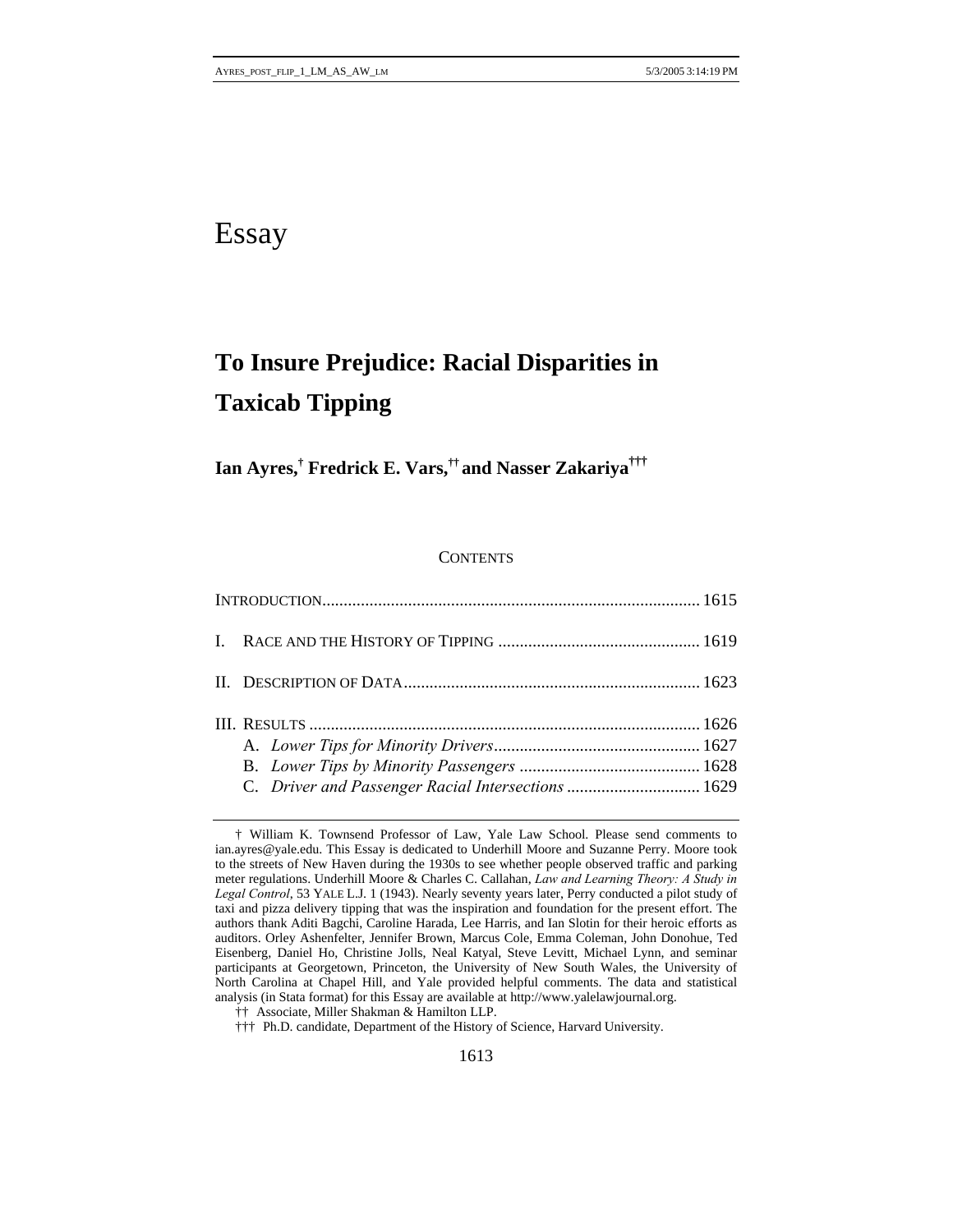| 1614      | The Yale Law Journal                                             | [Vol. 114: 1613 |
|-----------|------------------------------------------------------------------|-----------------|
|           |                                                                  |                 |
|           |                                                                  |                 |
|           |                                                                  |                 |
|           |                                                                  |                 |
|           | IV. TESTS OF DRIVER "STATISTICAL DISCRIMINATION" INFERENCES 1632 |                 |
|           |                                                                  |                 |
| <b>B.</b> |                                                                  |                 |
|           |                                                                  |                 |
|           |                                                                  |                 |
|           |                                                                  |                 |
|           |                                                                  |                 |
|           |                                                                  |                 |
|           |                                                                  |                 |
|           |                                                                  |                 |
|           |                                                                  |                 |
|           |                                                                  |                 |
|           |                                                                  |                 |
|           | 1.                                                               |                 |
|           | 2.                                                               |                 |
|           | 3.                                                               |                 |
|           |                                                                  |                 |
|           |                                                                  |                 |
|           |                                                                  |                 |
|           |                                                                  |                 |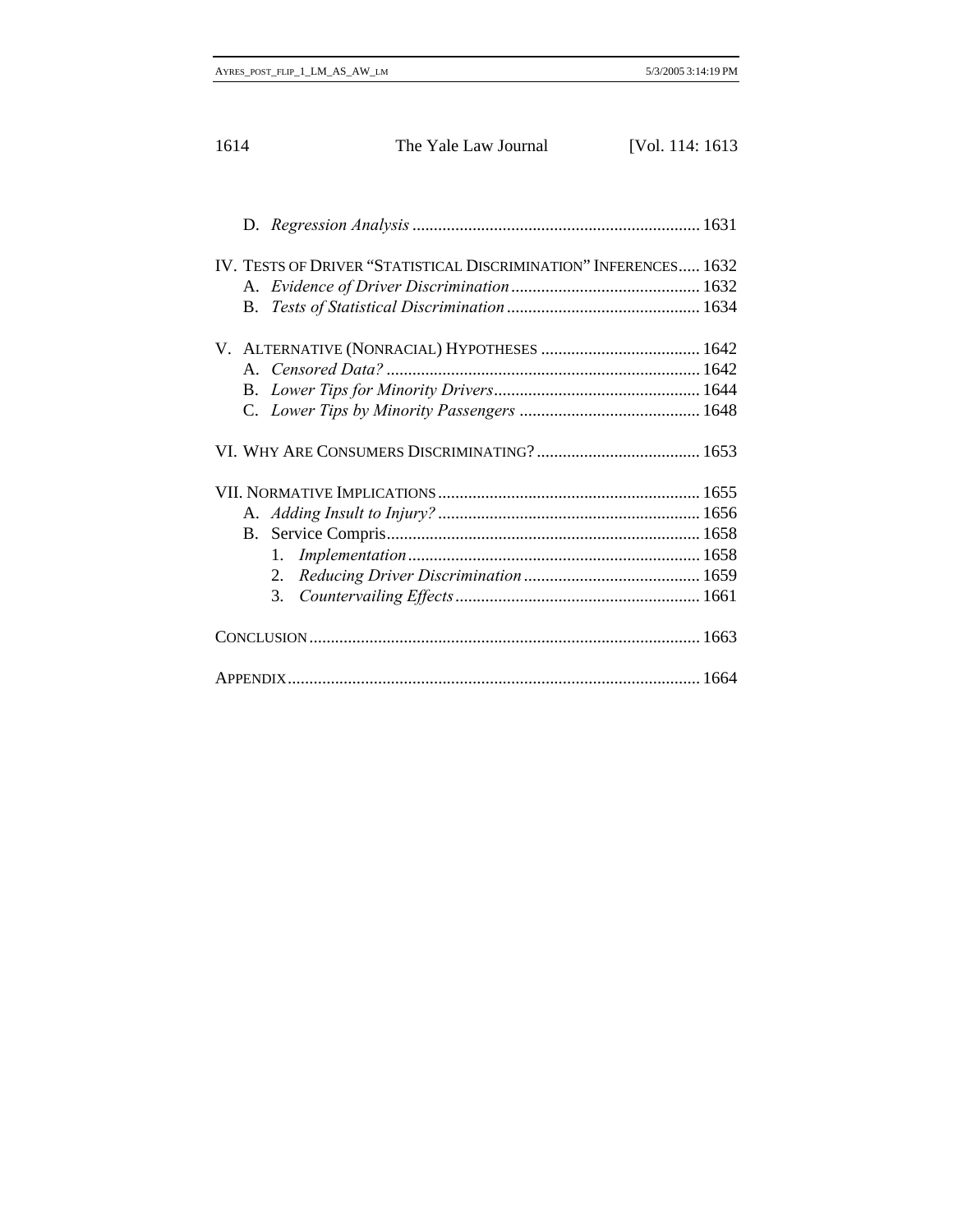#### **INTRODUCTION**

It has become increasingly common to test whether sellers in retail markets discriminate against buyers.<sup>1</sup> But this Essay is one of the first efforts to test the other side of the market.<sup>2</sup> It examines whether retail consumers discriminate against sellers on the basis of the sellers' race. Even though Gary Becker long ago understood that consumers' "taste[] for discrimination" could cause sellers to discriminate against other customers<sup>3</sup>—for example, leading restaurant owners to maintain racially segregated lunch counters—almost no one has tested whether consumers' taste for discrimination might be directed at a seller's race itself (or the race of a seller's employees).

This failure to test is unjustified. Tests of consumer-side race discrimination are just as feasible as seller-side testing. Consumer price discrimination might be observed in car and house negotiations and auction markets (including online markets such as eBay). Of course, the ability of consumers to discriminate in terms of pricing is often severely constrained. Outside of auction and negotiated-pricing regimes, consumers are generally presented with a fixed price.

But in virtually any market, there is the possibility that consumer willingness to contract is influenced by the race of the seller or the race of

<sup>1.</sup> *See, e*.*g*., IAN AYRES, PERVASIVE PREJUDICE?: UNCONVENTIONAL EVIDENCE OF RACE AND GENDER DISCRIMINATION (2001); Peter Siegelman, *Race Discrimination in "Everyday" Commercial Transactions: What Do We Know, What Do We Need To Know, and How Can We Find Out*, *in* A NATIONAL REPORT CARD ON DISCRIMINATION IN AMERICA: THE ROLE OF TESTING 69 (Michael Fix & Margery Austin Turner eds., 1999); *see also* John Yinger, *Evidence on Discrimination in Consumer Markets*, J. ECON. PERSP., Spring 1998, at 23.

<sup>2.</sup> The only other direct test of consumer race discrimination that we were able to find was a study of buyer behavior at baseball card trading shows when the seller's race was manipulated. John A. List, *The Nature and Extent of Discrimination in the Marketplace: Evidence from the Field*, 119 Q.J. ECON. 49, 56 (2004). Some studies have indirectly inferred the presence of consumer discrimination. *See, e*.*g*., Lawrence M. Kahn & Peter D. Sherer, *Racial Differences in Professional Basketball Players' Compensation*, 6 J. LAB. ECON. 40, 42 (1988) ("[A]ll else equal, white representation on a team contributes to home attendance, providing evidence consistent with the idea of consumer discrimination."); Clark Nardinelli & Curtis Simon, *Customer Racial Discrimination in the Market for Memorabilia: The Case of Baseball*, 105 Q.J. ECON. 575, 576 (1990) ("The appeal of sports for studies of discrimination is that it is possible to separate consumer discrimination from ability to do the work."). Employment audits are nonretail tests of whether consumers of labor (i.e., employers) discriminate on the basis of seller race. Keith R. Ihlanfeldt & Madelyn V. Young, *Intrametropolitan Variation in Wage Rates: The Case of Atlanta Fast-Food Restaurant Workers*, 76 REV. ECON. & STAT. 425, 425 (1994) ("[E]vidence on discrimination suggests that consumer discrimination affects the wages paid to black workers."); *see also* John Yinger, *Measuring Racial Discrimination with Fair Housing Audits: Caught in the Act*, 76 AM. ECON. REV. 881, 881 (1986) ("Housing agents cater to the racial prejudice of current or potential white customers.").

<sup>3.</sup> GARY S. BECKER, THE ECONOMICS OF DISCRIMINATION 57, 57-62 (1957).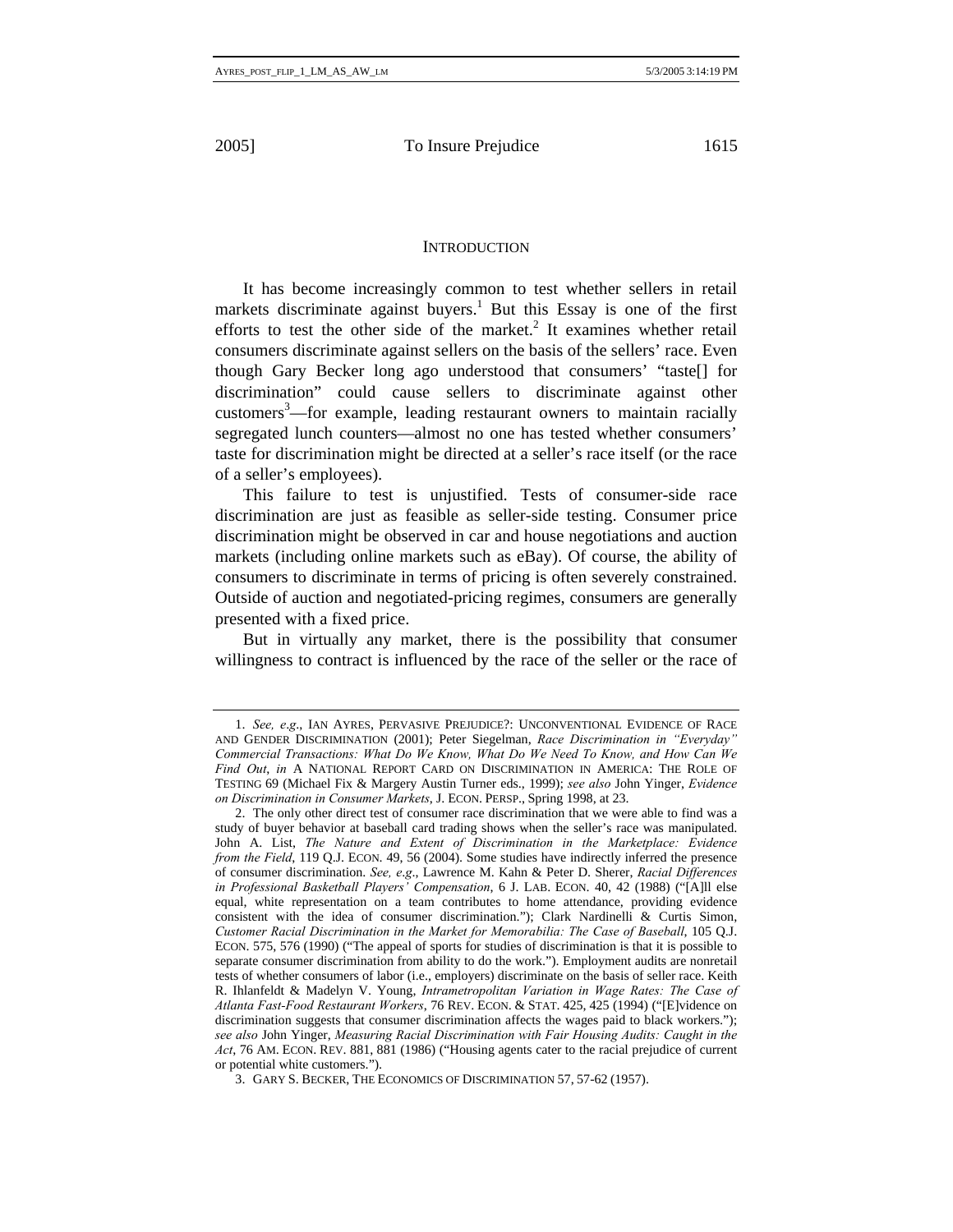the seller's employees.<sup>4</sup> Audit procedures could easily be designed to test for disparate treatment by buyers with regard to refusals to deal. For example, prospective buyers at a real estate office could be randomly assigned to a white or minority sales agent and then tested to see whether a white agent is more likely to make a sale then a minority agent using the same sales pitch.

In this study, we have tested for consumer discrimination in taxicab tipping, because it is a dimension of consumer economic behavior that is both discretionary and potentially observable. In addition to illuminating this important area of economic behavior, we hope this study of tipping behavior will convince other researchers to test for consumer discrimination in other contexts—particularly regarding willingness to contract. The failure of civil rights advocates to undertake such studies leaves one side of every market interaction inappropriately unexamined and unregulated.

We collected data on more than 1000 tips to taxicab drivers in New Haven, Connecticut in 2001. After controlling for a host of other variables, we find two potential racial effects: (1) African-American cab drivers on average were tipped approximately one-third less than white cab drivers, and (2) African-American and Hispanic passengers tipped approximately one-half the amount of white passengers.

African-American passengers also seemed to participate in the racial discrimination against African-American drivers. While African-American passengers generally tipped less, on average they also tipped black drivers approximately one-third less than they tipped white drivers.

The propensity to "stiff"—by which we mean to leave no tip—was particularly racialized. African-American drivers were 80% more likely to be stiffed than white drivers (28.3% versus 15.7%). And African-American passengers were almost four times more likely than white passengers to leave no tip at all (39.2% versus 10.6%).

Because we do not observe (and hence cannot accurately control for) passenger wealth or income, it is possible that passenger poverty instead of race may be driving this result. But cab drivers cannot directly observe

<sup>4.</sup> There have been some important sociological studies analyzing consumer preferences for dealing with sellers of particular ethnic or racial groups. *See* ST. CLAIR DRAKE & HORACE R. CAYTON, BLACK METROPOLIS: A STUDY OF NEGRO LIFE IN A NORTHERN CITY (1945); Jennifer Lee, *From Civil Relations to Racial Conflict: Merchant-Customer Interactions in Urban America*, 67 AM. SOC. REV. 77 (2002); Albert E. McCormick & Graham C. Kinloch, *Interracial Contact in the Customer-Clerk Situation*, 126 J. SOC. PSYCHOL. 551 (1986). More recently, there has been discussion of the rise of "for us, by us" (FUBU) consumerism, which at heart is a movement of race-contingent consumer choice. Jerre B. Swann, Sr. et al., *Trademarks and Marketing*, 91 TRADEMARK REP. 787, 802 (2001) ("FUBU ('For Us, By Us') brand clothing became popular in the African-American community in part by tapping into the sense of cultural unity and 'authenticity' that wearing the brand fostered."). But these studies tend to be qualitative, failing to measure the degree of preference or to conduct statistical tests of its significance.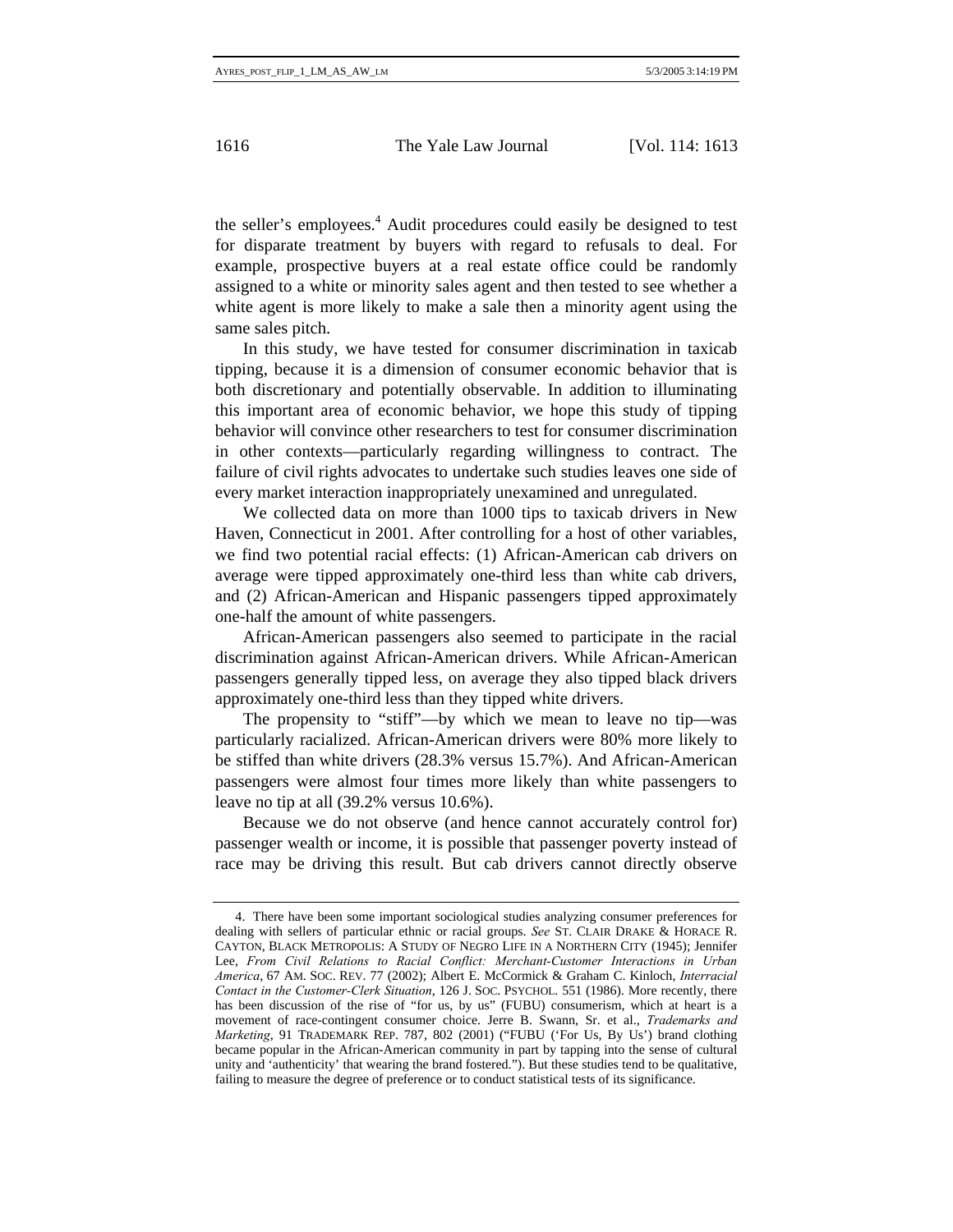passenger wealth either. They can only infer the amount of a prospective tip based on visible characteristics, like passenger demographics, and transactional factors, like weather, pickup location, etc. Thus, our finding that African-American and Hispanic passengers tend to tip less can be interpreted as an estimate of the inferences that would be made by a driver who was a "statistical discriminator."

Our limited data allow us to estimate what kind of statistical inferences a cab driver could make about the size of the likely tip and fare given the observable characteristics of passengers. This Essay cashes out the inferences that a retail seller would make about its potential customers. Our "statistical discrimination" regressions suggest that "rational" drivers might expect to earn a 56.5% lower tip from an African-American passenger than from a white passenger (after controlling for a host of nonracial observable characteristics). Overall, a driver in our data should have expected about 9% less revenue when stopping to pick up an African-American passenger (relative to a white passenger).

This result has policy relevance because such driver inferences may play a role in the well-documented tendency of drivers to refuse to pick up minority passengers.<sup>5</sup> The data suggest that at least a portion of driver-side discrimination may be caused neither by animus nor by (rational or irrational) statistical inferences about crime but instead by inferences about how much passengers of different races are likely to tip. Indeed, we show that this revenue effect is orders of magnitude greater than any rational inferences that might be made about the propensities of passengers of different races to rob cab drivers.

Several caveats, however, are in order before accepting these interpretations of the data. First, the data were based on cab drivers' reports. Cab drivers' racial stereotypes or preconceptions may have led them to systematically underreport black-passenger (or overreport white-passenger) tips. Second, we do not have strong controls for driver quality. Lower tips by African-American passengers might be explained by a general tendency of passengers to give lower tips for poorer service, coupled with drivers providing inferior service to African-American passengers. We respond to these (and other) alternative hypotheses below by bringing to bear additional pieces of evidence.

If we tentatively accept the finding of customer discrimination against African-American drivers, it is natural to ask, "Why?" The data are not well suited to answer this question, but they do contain some clues. For example, the higher propensity of passengers to stiff black drivers seems more consistent with a theory of conscious decisionmaking. Because driver

<sup>5.</sup> *See infra* Subsection VII.B.2.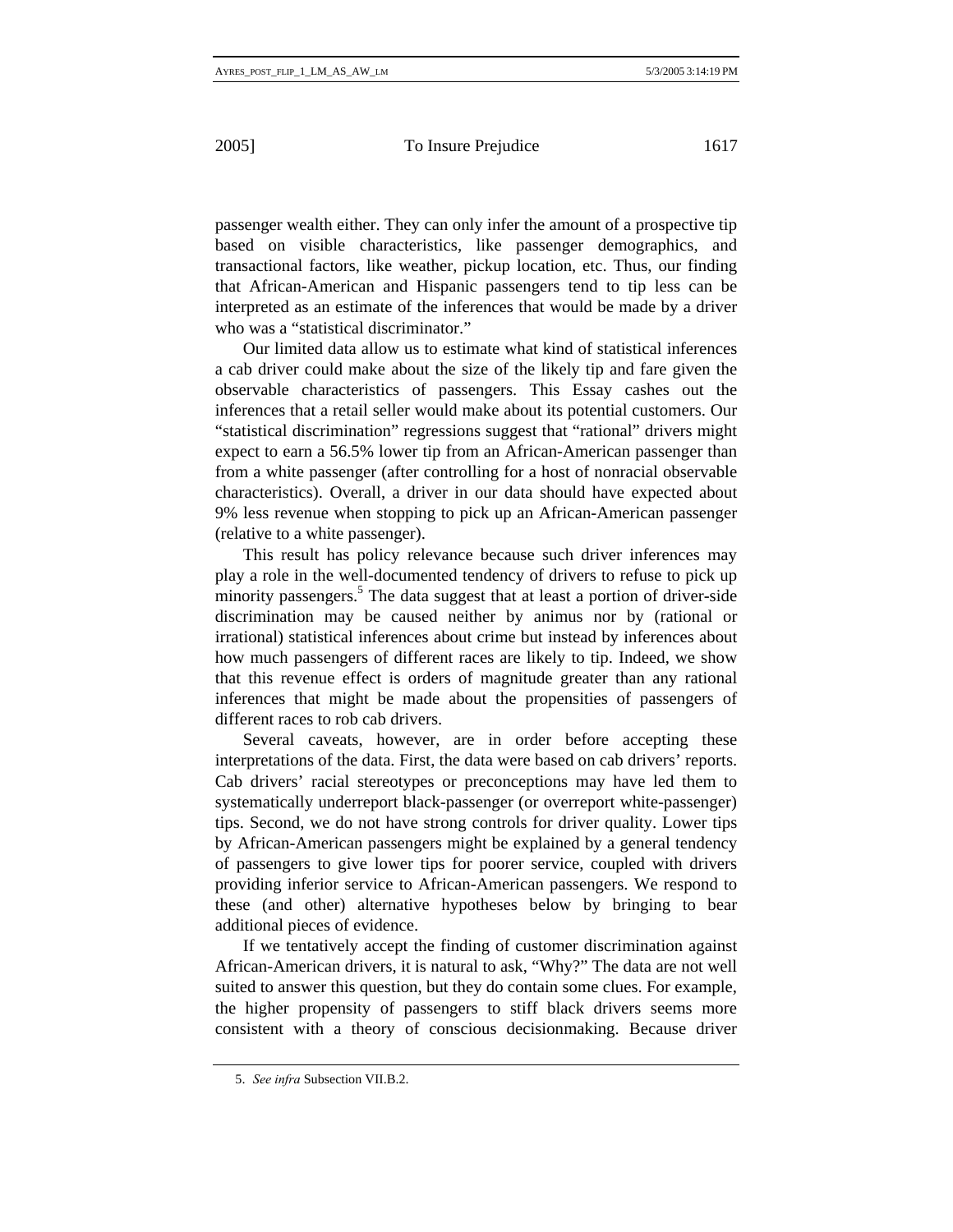allocation was more or less random, this passenger discrimination cannot be driven simply by the existence of some passengers who never tip. Rather, there seem to be passengers who are more likely to decide not to tip African-American drivers.

In contrast, another portion of the overall driver disparity may more likely reflect unconscious disparate treatment. Passengers tend to round up their tips (to the nearest dollar above their target level) more often when tipping white drivers than when tipping black drivers (32.3% versus  $24.0\%$ ).<sup>6</sup> When confronted with a last-second decision (based on the final fare) about whether to round up or round down, even passengers who believe they are hardwired fifteen-percent tippers may in practice unconsciously allow the driver's race to impact their rounding decision.<sup>7</sup> When we decompose the overall racial disparity in tips received, we find that racial disparities in stiffing and rounding account respectively for about 27% and 36% of the overall disparity.

The word "TIP" is thought by some to have originated in British pubs, where signs with just these three letters were posted on boxes as a reminder that gratuities were welcome; the letters were an acronym for the phrase "To Insure Promptness."<sup>8</sup> But the evidence from this Essay is suggestive of a new acronym: "To Insure Prejudice." Tipping may facilitate prejudice in two different ways: (1) It allows customers to discriminate against minority drivers, and (2) it gives cab drivers a revenue-based incentive to refuse to pick up minority passengers.

Our two core findings give rise to a single normative implication: Government-mandated tipping (via a "Tip Included" decal prominently posted in cabs) might be used to reduce two different types of disparate racial treatment. First, mandated tipping would directly reduce the

<sup>6.</sup> These percentages are taken over all fares, so that 24.6% of all black-driver fares are rounded up to the nearest dollar above the passenger's target level.

<sup>7.</sup> This finding parallels the results for the Implicit Association Tests (IATs), which analogously suggest that unconscious racial influences affect timed sorting decisions. *See* AYRES, *supra* note 1, at 419 (discussing the legal relevance of IATs); Anthony G. Greenwald et al., *Measuring Individual Differences in Implicit Cognition: The Implicit Association Test*, 74 J. PERSONALITY & SOC. PSYCHOL. 1464 (1998).

<sup>8.</sup> *See* E.L. KONIGSBURG, THE VIEW FROM SATURDAY 126 (1997); David Templeton, *Tipper Lore: Is It Service or Custom That Tips Scales?*, SONOMA COUNTY (Cal.) INDEP., Oct. 24, 1996, *available at* http://www.metroactive.com/papers/sonoma/10.24.96/dining-9643.html ("An oftrepeated story is that tipping [is] supposedly an acronym for 'to insure promptitude'. . . ."). But this acronym etymology is probably apocryphal:

In many foreign languages, words for "tip" are associated with drinking, because in many countries the tip began as a gratuity to enable the tippee to buy himself a drink. In French "pourboire" means literally "for drink;" the German "trinkgeld" is "drink money;" the Spanish "propina" is from "propinar," meaning invite to drink; Russia's "nachai" is the equivalent of "for tea;" and the Chinese "cumshaw" is "tea money." It may be reasonable to surmise the word *tip* is a short form of "tipple"—to drink.

KERRY SEGRAVE, TIPPING: AN AMERICAN SOCIAL HISTORY OF GRATUITIES 5 (1998).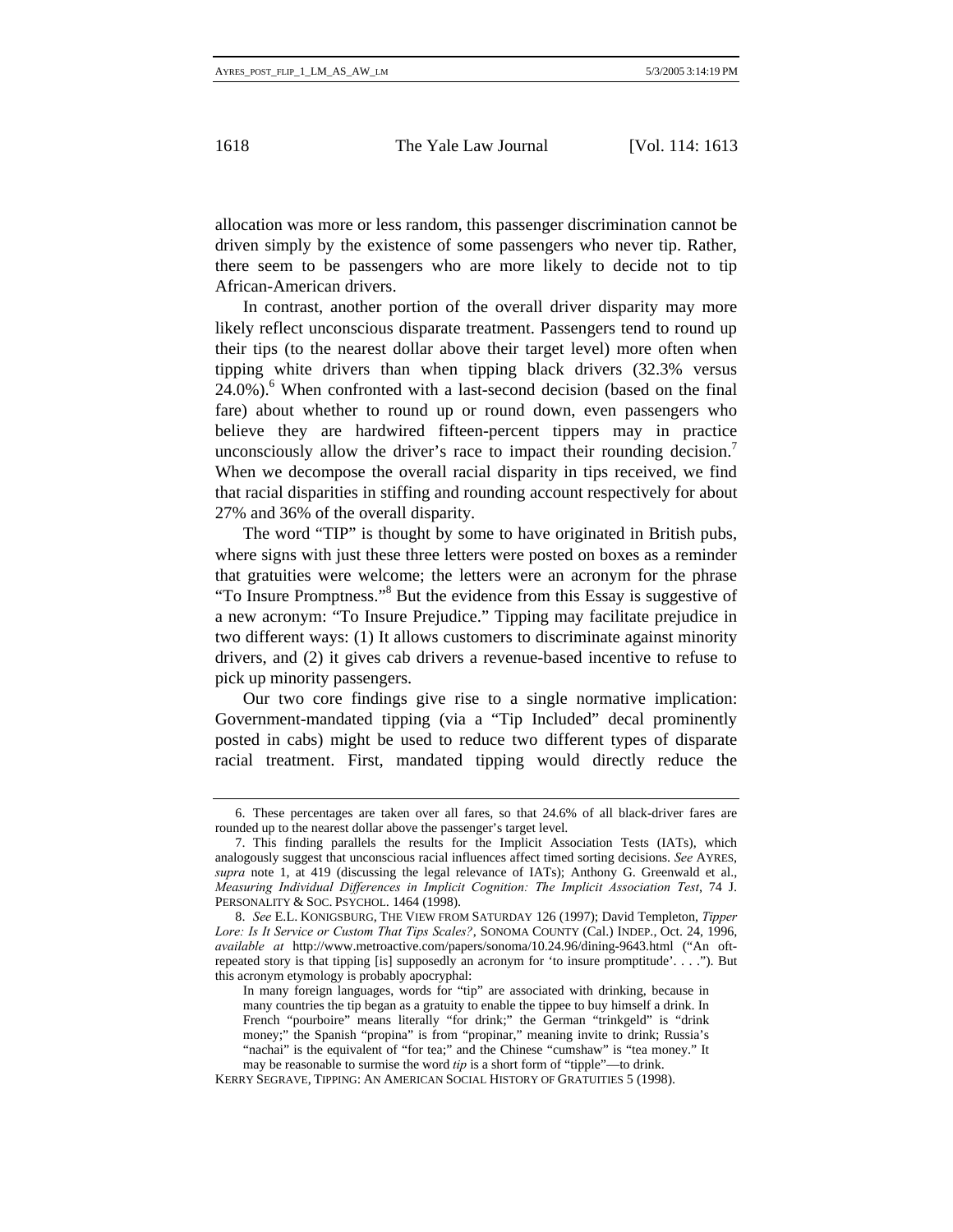passenger discrimination against black drivers documented in this study. Second, mandated tipping might indirectly reduce the tendency of drivers to refuse to pick up black passengers—at least to the extent that this driver discrimination is caused by statistical inferences about differences in tipping.

There are, however, at least two reasons to pause before eliminating discretionary tipping. First, although research suggests that tips are not strongly correlated with quality of service, tipping (at least in theory) may induce better service. Second, poorer individuals, whose rides are currently subsidized by passengers who tip more, will be less able to afford the increased fares under a mandatory tipping regime. (To the extent that minority individuals tend to be less wealthy, this shift would have a disparate racial impact.)

The body of this Essay is divided into seven Parts. Part I briefly reviews the role of race in the history of tipping in the United States. Part II describes the data collected for this study. Part III presents the core results—highlighting both the racial and the nonracial determinants of cab driver tipping. Part IV presents evidence that "statistical discrimination" may cause a portion of the well-documented reluctance of drivers to serve African-American customers. Part V considers alternative, nonracial hypotheses for our findings. Part VI explores what might be causing the customer discrimination. And finally, Part VII discusses normative implications of the findings.

#### I. RACE AND THE HISTORY OF TIPPING

Tipping is a substantial component of our economy. More than thirty service professions are regularly tipped.<sup>9</sup> Restaurant, bar, and lodging tips in the United States have been estimated at twenty-six billion dollars a year.<sup>10</sup> The tipping norm is now broadly accepted both as a matter of equity—to increase the wages of workers in the service industry—and as a matter of efficiency—to increase the quality of service.<sup>11</sup> People tend not to

In one well-known 1984 experiment, researchers found that a waitress who touched her customers, whether male or female, on the hand or shoulder when asking if

<sup>9.</sup> Michael Lynn et al., *Consumer Tipping: A Cross-Country Study*, 20 J. CONSUMER RES. 478, 482 (1993) (citing NANCY STAR, THE INTERNATIONAL GUIDE TO TIPPING (1988)).

<sup>10.</sup> Ofer H. Azar, The Social Norm of Tipping: A Review 1 (Sept. 5, 2002) (unpublished manuscript), *available at* http://ssrn.com/abstract=370081.

<sup>11.</sup> *See* Uri Ben-Zion & Edi Karni, *"Tip" Payments and the Quality of Service*, *in* ESSAYS IN LABOR MARKET ANALYSIS 37 (Orley C. Ashenfelter & Wallace E. Oates eds., 1977) (explicitly modeling a repeated interaction between a customer who chooses how much to tip and a service agent who chooses how much effort to provide to show how a marginal reward for effort could induce the service agent to provide more than the minimal effort level). Researchers have explored a variety of server strategies that can enhance restaurant tipping: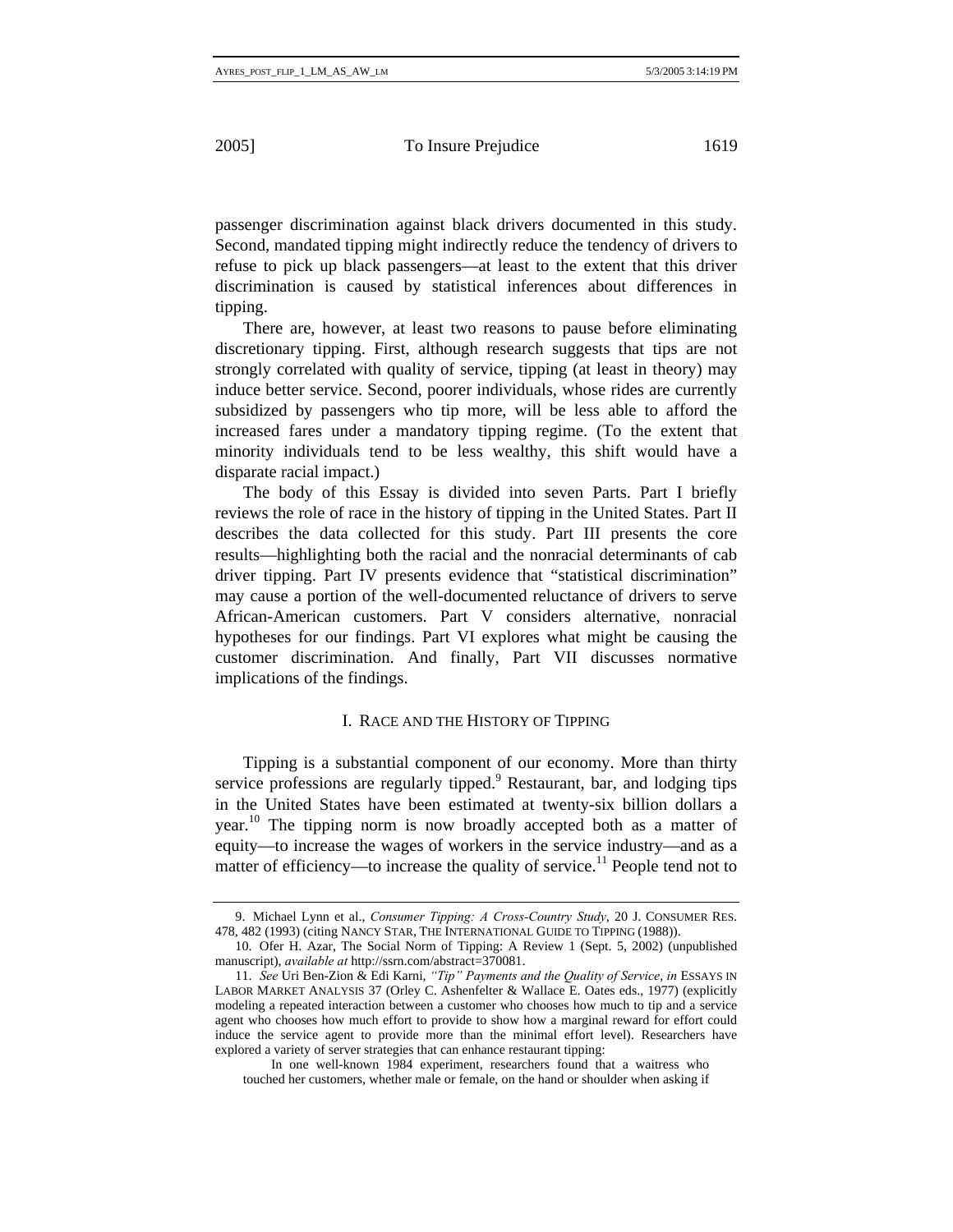know what percentage of income their parents give to charity, but they know their parents' tipping percentage.<sup>12</sup> Indeed, parents often explicitly tell their children how much they should tip in various settings. $^{13}$ 

But what is less well known is that the social practice of tipping was much more controversial 100 years ago. Critics referred to the practice as "un-American" and incompatible with democracy.<sup>14</sup> Former Yale law professor William Howard Taft was the "patron saint of the anti-tip crusade,"15 and Ralph Waldo Emerson roundly condemned the practice: "I sometimes succumb and give the dollar, yet it is a wicked dollar which by and by I shall have the manhood to withhold."16 Tipping was attacked as bribery and as "training school of graft."<sup>17</sup>

In the early twentieth century, seven states passed anti-tipping statutes that to varying degrees outlawed the practice.<sup>18</sup> Today many patrons and workers in the service industry look on the tipping practice not only as nonstigmatizing but, indeed, as a worker's entitlement for work well done. At the turn of the last century, in contrast, tipping was often viewed as a marker of degradation. Both the giving and the receiving of tips were perceived as an acceptance of the recipient's inferiority.19 In *The Itching* 

15. *Taft an Anti-Tipper*, N.Y. TIMES, June 20, 1908, at 2 ("'[N]ever a tip did he give. I understand that he thinks he has paid for the work when he gives the regular price, and I guess he is right.'" (quoting Taft's barber)).

16. *The Point of View: Regulating Tips*, SCRIBNER'S MAG., Feb. 1909, at 250, 252 (internal quotation marks omitted).

17. SCOTT, *supra* note 14, at 42. In 1920, William Rufus Scott launched the *Commercial Bribery and Tipping Review*. SEGRAVE, *supra* note 8, at 72. Scott argued that tipping was not only a form of bribery whereby one customer sought unfair advantage over another but also a breeding ground for social corruption more generally. He wondered, "Will a messenger boy who thinks that the public owes him gratuities develop into a man with sound morals?" SCOTT, *supra* note 14, at 42. "There is a direct connection between corruption in elections and the custom of tipping. The man who lives upon tips will not see the dishonesty of selling his vote . . . ." *Id*. at 43.

18. Stephanie Cook, *A History of 'Handing it Over*,*'* CHRISTIAN SCI. MONITOR, Oct. 23, 2000, at 14; *see also* SEGRAVE, *supra* note 8, at 29.

19. The predecessor to *The Oxford English Dictionary* in 1916 defined "tip" as "[a] small present of money given to an inferior." [Ti-Tz] A NEW ENGLISH DICTIONARY ON HISTORICAL PRINCIPLES; FOUNDED MAINLY ON THE MATERIALS COLLECTED BY THE PHILOLOGICAL SOCIETY 60 (James A.H. Murray ed., 1888, 1916). "[T]ipping makes the daily income of the

the meal was all right, raised her tips to 14 percent, from 11 percent. . . . [Tips are also increased by] crouching at the table when taking an order instead of standing upright or, if the server is a woman, putting a smiley face on the bill. For male waiters, the smiley face actually cuts tips.

William Grimes, *Tips: Check Your Insecurity at the Door*, N.Y. TIMES, Feb. 3, 1999, at F1.

<sup>12.</sup> BARRY NALEBUFF & IAN AYRES, WHY NOT?: HOW TO USE EVERYDAY INGENUITY TO SOLVE PROBLEMS BIG AND SMALL 101 (2003).

<sup>13.</sup> *Id*. at 101.

<sup>14.</sup> SEGRAVE, *supra* note 8, at 5-6 ("What, may I ask, is more un-American than tipping? It doesn't belong in American society; it doesn't belong in a democracy. It is a product of lands where for centuries there has been a servile class." (internal quotation marks omitted)); *see also* WILLIAM R. SCOTT, THE ITCHING PALM: A STUDY OF THE HABIT OF TIPPING IN AMERICA 38 (1916) ("In the American democracy to be servile is incompatible with citizenship. Every tip given in the United States is a blow at our experiment in democracy.").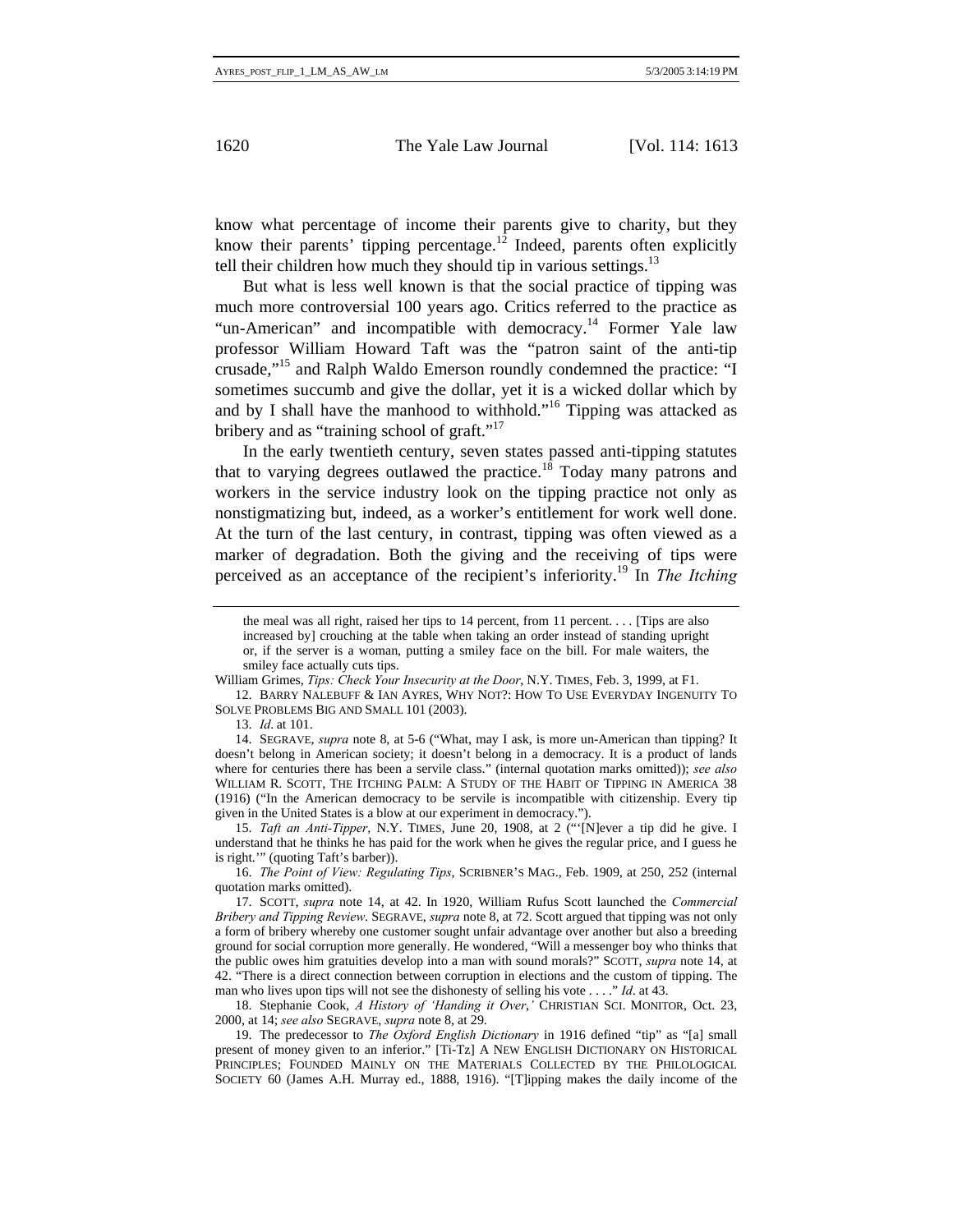*Palm*, a 1916 manifesto against the practice, William Rufus Scott said that tipping is a form of "Flunkyism" defined as "a willingness to be servile for a consideration."<sup>20</sup>

This degradation conception of tipping was intimately tied to race. Kerry Segrave has taken the lead in excavating this history:

[A] *Gunton's Magazine* article in 1896 . . . remarked that in the United States "we have been comparatively free from this offensive semi-mendicancy." However, tipping was a growing custom among a certain class of laborers such as domestic servants, coachmen, barbers, waiters, and railroad porters: "It will be observed that these occupations are nearly all filled by foreigners and negroes who for the most part have been reared under the patronizing and semifeudal influences of paternal or ante-wage condition[s]." Centuries of slavery had left blacks in menial jobs while Europeans were menial workers due to the "aristocratic, patronizing conditions of Europe."<sup>21</sup>

For some, the practice of tipping was intimately connected to the perceived inferiority of African Americans. In 1902, for example, a Southern journalist named John Speed remarked,

I had never known any but negro servants. Negroes take tips, of course; one expects that of them—it is a token of their inferiority. But to give money to a white man was embarrassing to me. I felt defiled by his debasement and servility. Indeed, I do not now comprehend how any native-born American could consent to take a tip. Tips go with servility, and no man who is a voter in this country by birthright is in the least justified in being servile. $^{22}$ 

Scott also condemned tipping as a form of servility and compared it to slavery in the United States: "The relation of a man giving a tip and a man accepting it is as undemocratic as the relation of master and slave."<sup>23</sup>

The modern tipping norm was incubated in a history rife with explicit racism—as can be seen in the public prominence given to a seemingly insignificant vignette reported by Segrave. In 1907, a South Carolina

worker dependent upon his subservience to the passing humor of the customer. It promotes fawning and sycophancy, and kills dignity and independence." SEGRAVE, *supra* note 8, at 72 (internal quotation marks omitted).

<sup>20.</sup> SCOTT, *supra* note 14, at 7.

<sup>21.</sup> SEGRAVE, *supra* note 8, at 6 (quoting *Economic Effects of Tipping*, 11 GUNTON'S MAG. 13, 14-15 (1896)).

<sup>22.</sup> John Gilmer Speed, *Tips and Commissions*, 69 LIPPINCOTT'S MONTHLY MAG. 742, 748 (1902).

<sup>23.</sup> SCOTT, *supra* note 14, at 50.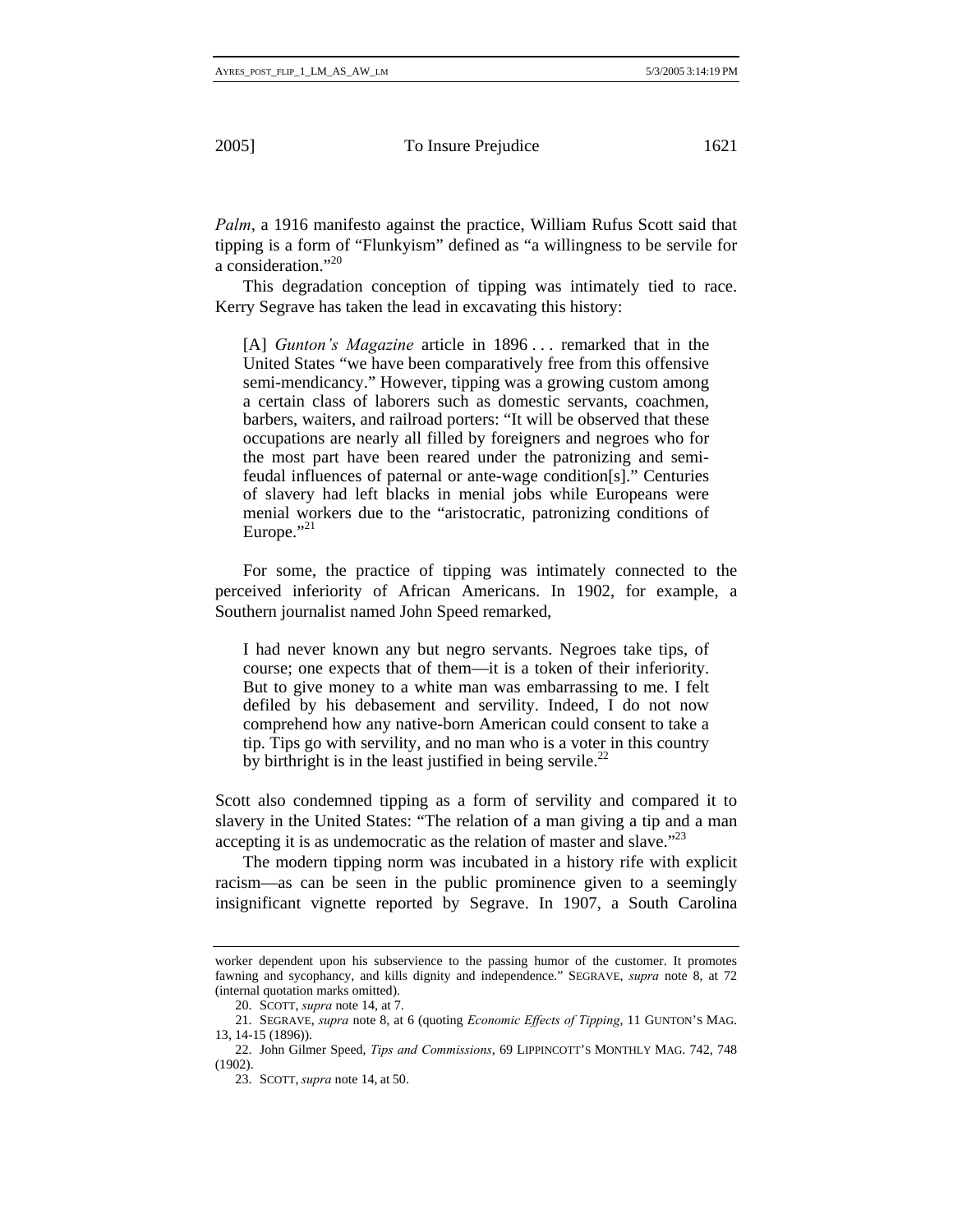senator, well known for his claim never to "tip[] a nigger," tipped a black porter in a Nebraska hotel.<sup>24</sup> The porter "joked that he would have the quarter made into a watch charm."25 A *New York Times* editor defended the senator's no-tipping policy as "not meanness," but rather "a matter of principle."<sup>26</sup>

The practice of tipping—far from being perceived as a way of increasing the pay of service workers—was frequently seen as an employer strategy for exploiting workers, particularly black workers. The Pullman Company in particular was repeatedly singled out for fostering the tipping norm for its all-black workforce as a way of economizing on its wage bill. In 1914, when the Railroad Commission of California asked why the company only hired blacks from the South, an executive explained, "[T]he Southern negro is more pleasing to the traveling public. He is more adapted to wait on people and serve with a smile."27 The St. Louis *Republic*  newspaper concluded that "[i]t was the Pullman company which fastened the tipping habit on the American people and they used the negro as the instrument to do it with."<sup>28</sup> Pullman made public the fact that its African-American porters were poorly paid so that the public would pay them instead.

When the Pullman porters organized into the Brotherhood of Sleeping Car Porters in 1925, one of the first things they did was to petition the Interstate Commerce Commission for an order *prohibiting* tips. The *New York Times* account of the petition noted, "Only Negroes, many of them exslaves, were employed as porters. This, says the petition, caused the work to be looked on as 'menial and servile' and led to the giving and taking of gratuities."29 That porters would ask the ICC to prohibit a form of their compensation is remarkable. True, a tipping prohibition would put pressure on the Pullman Company to pay higher wages. But it is hard to imagine that the increase in wages would more than offset the loss of tipping income.<sup>30</sup> The petition may therefore have had a noneconomic motive. Even if the prohibition would not increase their net incomes, the black porters' union might have wanted it nonetheless—possibly to increase the dignitary dimensions of their employment. They too may have seen the receiving of

<sup>24.</sup> SEGRAVE, *supra* note 8, at 11 (internal quotation marks omitted).

<sup>25.</sup> *Id*.

<sup>26.</sup> *Id*. (internal quotation marks omitted).

<sup>27.</sup> SCOTT, *supra* note 14, at 107 (internal quotation marks omitted).

<sup>28.</sup> *Id*. at 112 (internal quotation marks omitted).

<sup>29.</sup> *Porters Assail Tipping*, N.Y. TIMES, Nov. 27, 1927, at 23 (quoting the petition).

<sup>30.</sup> One possibility is that making transparent the low net income of the porters would have induced the government to require an increase in their pay.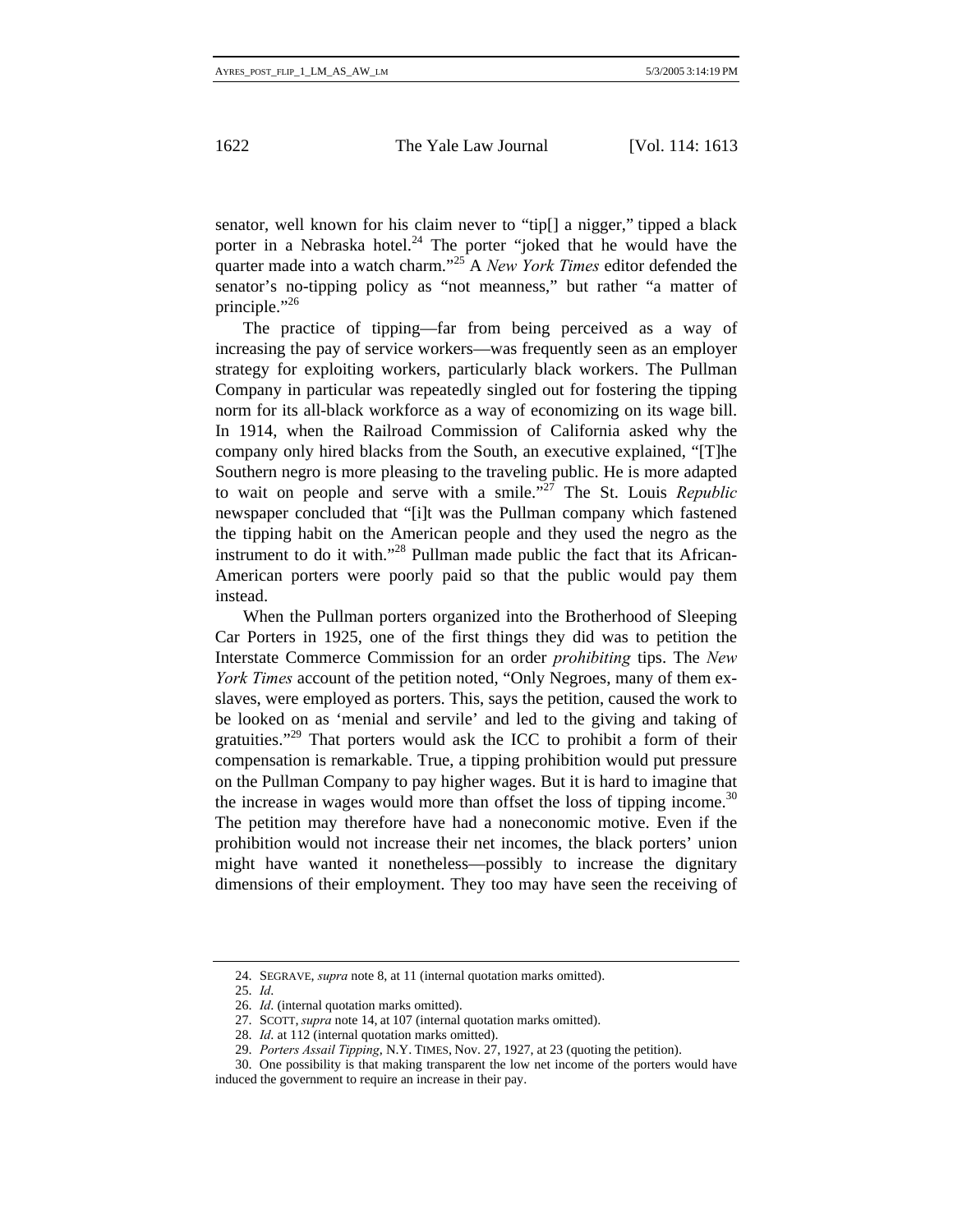tips as "a token of their inferiority" and wanted to move away from an equilibrium of having to scrape and bow for their living.<sup>31</sup>

This brief detour does not begin to serve as a full history of tipping practices or their intersections with race.<sup>32</sup> But it may somewhat destabilize and problematize current norms about the inherent desert of service workers to tips. We will pick up this history again both when we discuss the tendency of minority passengers to tip less than whites and when we discuss our proposal to discourage discretionary tipping.

#### II. DESCRIPTION OF DATA

In April and May 2001, we collected tipping data from 1066 surveys completed by twelve different New Haven medallion taxicab drivers (six black men, four white men, and two "other minority"<sup>33</sup> men). As of the 2000 Census, the City of New Haven had a total population of 123,626. Hispanics comprised 21.4% of the city's population. Of those residents, both Hispanic and non-Hispanic, reporting only one race (96.1% of the total), 37.4% were African American and  $43.5\%$  were white.<sup>34</sup> As with many cities, the surrounding suburbs are generally whiter and wealthier. New Haven County had a total population of 824,008 in 2000. Hispanics made up 10.1% of the county as a whole; blacks, 11.3%; and whites, 79.4%.<sup>35</sup> The median household income in 1999 was \$29,604 in the city versus \$48,834 in the county.<sup>36</sup>

<sup>31.</sup> We find no explicit historical treatment of the way in which the contemporary view of tipping as signaling a server's worth came to dominate the earlier degradation conception. Nevertheless, Segrave's history suggests an intermediate state—that by the 1950s tipping was regarded more as nuisance than as moral dilemma.

<sup>32.</sup> There has been very little historical study of the racial dimension of tipping, particularly beyond the early part of the twentieth century when tipping was explicitly linked to slavery. Much more research is necessary to draw out the full implications of this history.

<sup>33.</sup> In this "other minority" racial category, one of the cab drivers self-reported his race as being "Arab (Franco-Moroccan)" and the other "Asian (Indian)." The racial composition of New Haven cab drivers (who are predominantly white or black) differs markedly from other cities'. *See, e*.*g*., Katherine Zoepf, *In Chelsea, a Little Dal Spells Home*, N.Y. TIMES, Feb. 16, 2003, § 14, at 4 ("A spokesman for the New York City Taxi and Limousine Commission estimates that 70 percent of the city's 100,000 cabbies are from the Indian subcontinent.").

<sup>34.</sup> Census Bureau, American FactFinder, http://factfinder.census.gov/home/saff/ main.html? lang=en (search "Get a Fact Sheet for your community" for "New Haven, Connecticut" and follow "New Haven city, Connecticut" link) (last visited Apr. 30, 2005). 35. *Id*.

<sup>36.</sup> *Compare id*. *with* Census Bureau, American FactFinder, http://factfinder.census.gov/ home/saff/main.html?\_lang=en (search "Get a Fact Sheet for your community" for "New Haven, Connecticut" and follow "New Haven County, Connecticut" link) (last visited Apr. 30, 2005).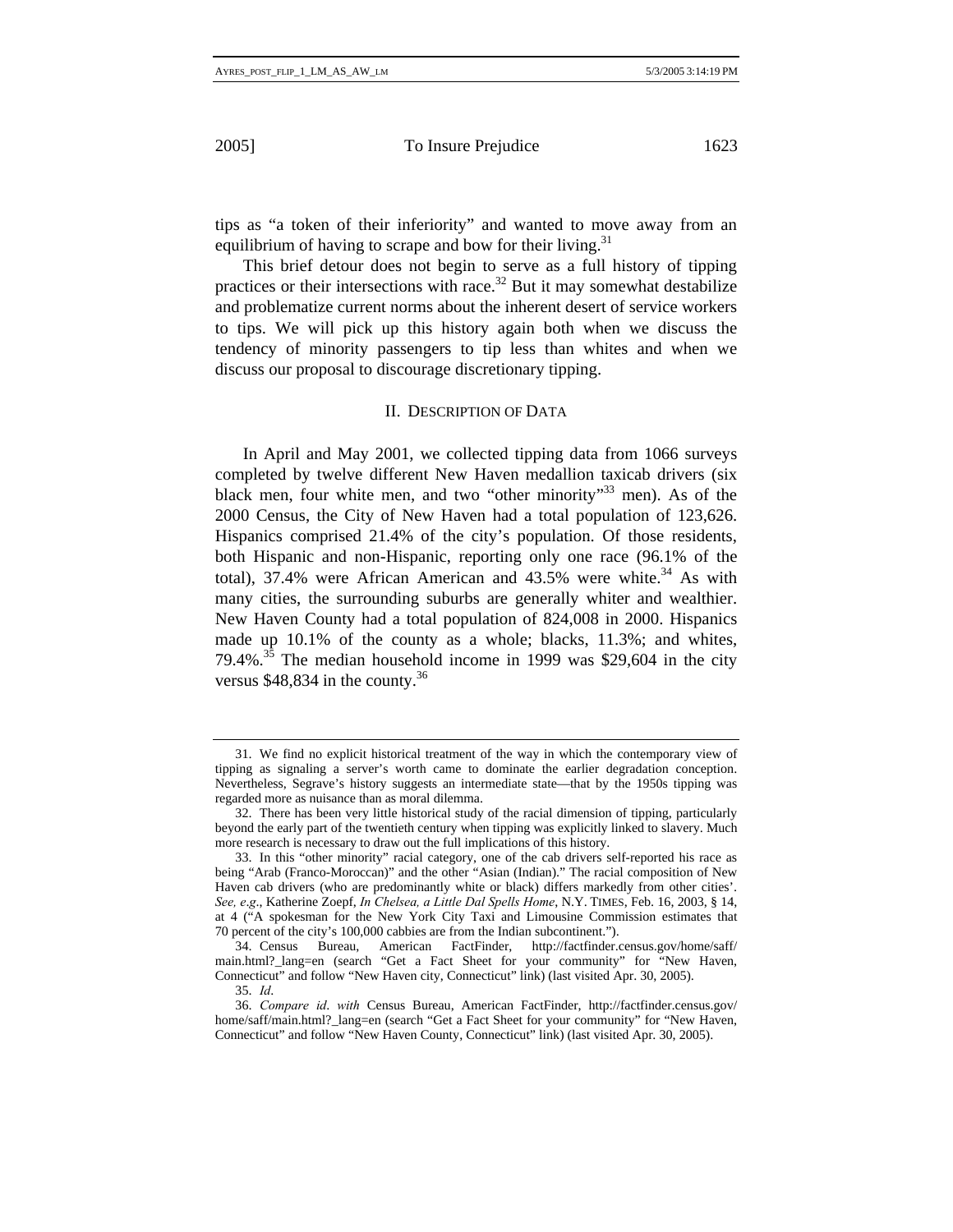As do other localities,  $37$  New Haven regulates both the number of taxis on the road and the price taxis can charge. Taxis are common carriers that have a duty to "service all" customers.<sup>38</sup> There are about 140 medallions in New Haven, predominantly owned by the MetroCab Company. With only a few exceptions, the cabs in our study were leased from MetroCab on a fixed-cost basis—meaning that the drivers were the residual claimants of all revenues, including tips.

The drivers were instructed to complete the surveys immediately after dropping off their passengers and were subsequently paid (by us) one dollar per survey. The amount tipped was calculated as the difference between the amount due (the fare) and the total amount paid by the passenger to the driver. Drivers reported information on passenger and driver profiles, including sex, race, age, passenger dress (as a proxy for wealth), and driver experience. Drivers were also asked to indicate if they knew the passengers, if the passengers were regular clients, if conversation took place between them, if the pickup was in response to a call, and if the passenger paid cash. Other data included pickup and drop-off neighborhoods, travel times, day of the week, time of day, temperature, and weather.

Table 1 reports summary statistics for this survey data set.

<sup>37.</sup> *See* Lee A. Harris, *Taxicab Economics: The Freedom To Contract for a Ride*, 1 GEO. J.L. & PUB. POL'Y 195, 200 (2002). Harris notes that the main constraints in the taxicab industry can be schematized, loosely, into two categories—entry controls and price restrictions. *Id*. at 201. The artificial restriction of supply has caused New York medallions to be worth well in excess of \$150,000. Marcus Cole has suggested that the medallion system reduces competition and allows drivers more leeway in refusing to pick up minority passengers. Marcus Cole, *Medallion Monopoly Drives Taxicab Racism*, LIBERTY & L. (Inst. for Justice, Washington, D.C.), Feb. 2000, at 4.

<sup>38.</sup> In many jurisdictions, the "service all" rule is enforced by prohibiting taxicab drivers from asking the destination of passengers until they have entered the vehicle. Harris, *supra* note 37, at 209. In New Haven, dispatchers inquire about destination but do not pass that information along to drivers. Some drivers, however, circumvent the dispatchers by distributing personal business cards with cell phone numbers. During our testing process, one such driver declined to pick up a tester after inquiring as to drop-off location.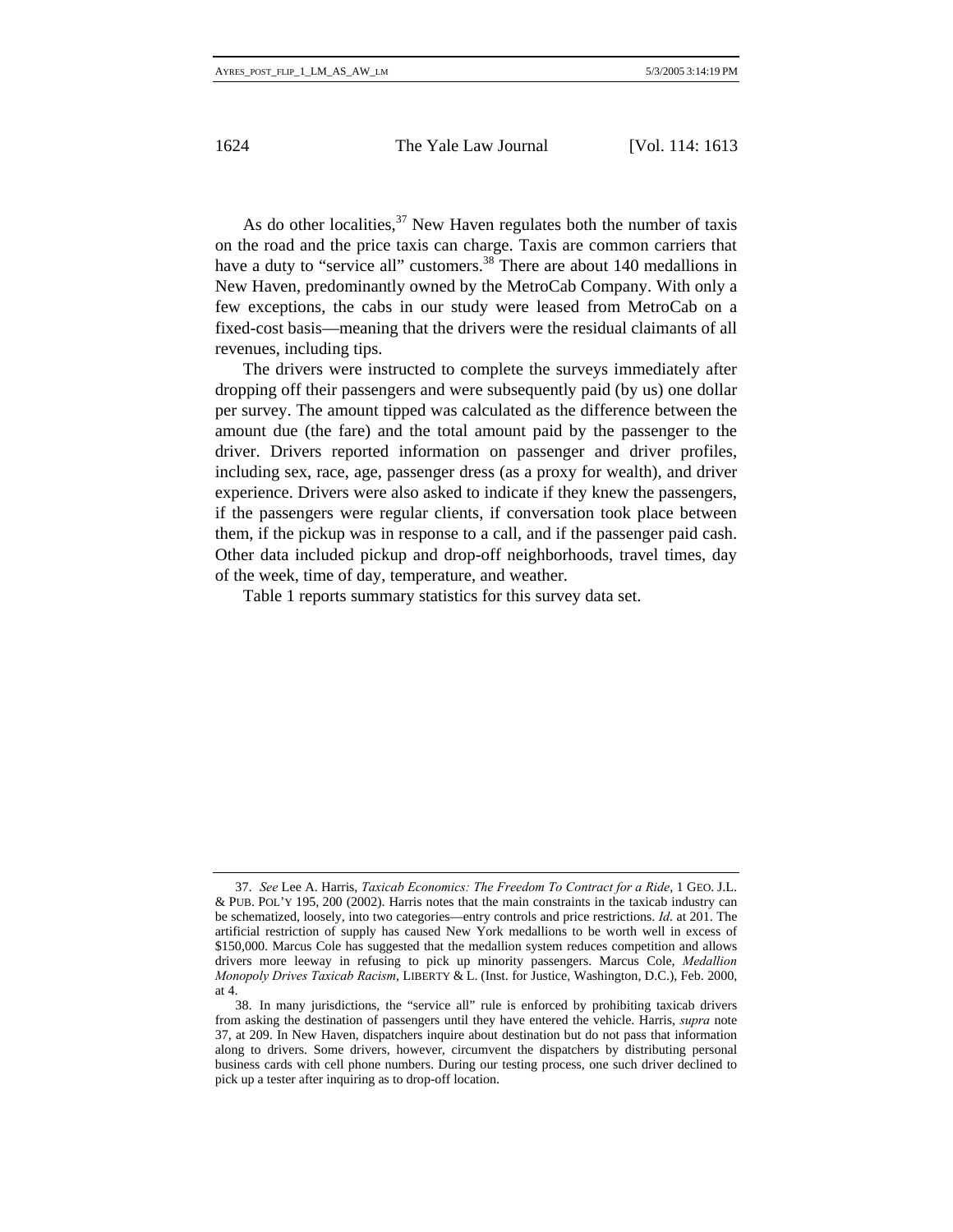| <b>Continuous variables</b>  | <b>Observations</b> | Mean  | <b>Standard</b><br>deviation | <b>Minimum</b> | <b>Maximum</b> |
|------------------------------|---------------------|-------|------------------------------|----------------|----------------|
| Tip(\$)                      | 1059                | 1.22  | 2.25                         | $-5$           | 27.5           |
| Tip as % of fare             | 1059                | 0.16  | 0.27                         | $-0.14$        | 5.22           |
| Stiffing rate                | 1059                | 0.24  | 0.43                         | $\Omega$       | 1              |
| Travel time (minutes)        | 952                 | 9.94  | 11.89                        | 1.5            | 200            |
| Travel distance (miles)      | 943                 | 4.59  | 7.73                         | 0.2            | 90             |
| Amount due $(\$)$            | 1064                | 9.26  | 11.51                        | 2.5            | 150            |
| Amount paid (\$)             | 1059                | 10.48 | 12.86                        | 3              | 170            |
| Temperature (°F)             | 1044                | 52.25 | 10.38                        | 28             | 80             |
| Passenger age <sup>39</sup>  | 1039                | 32.77 | 13.45                        | 5              | 85             |
| Driver age                   | 1016                | 39.78 | 7.95                         | 24             | 51             |
| Driver experience<br>(weeks) | 1066                | 62.69 | 53.47                        | $\overline{c}$ | 192            |

# TABLE 1. SUMMARY STATISTICS

| Indicator variables $40$ | <b>Observations</b> | Percentage <sup>41</sup> | <b>Mean tip</b> | <b>Mean tip</b><br>percentage |
|--------------------------|---------------------|--------------------------|-----------------|-------------------------------|
| Passenger sex:           |                     |                          |                 |                               |
| Female                   | 506                 | 47.5%                    | 0.97            | 15.5%                         |
| Male                     | 443                 | 41.6%                    | 1.46            | 16.6%                         |
| Passenger dress:         |                     |                          |                 |                               |
| Below average            | 41                  | 3.9%                     | 0.79            | 12.8%                         |
| Average                  | 858                 | 80.5%                    | 1.16            | 15.1%                         |
| Above average            | 146                 | 13.7%                    | 1.74            | 21.8%                         |
| Respond to call          | 648                 | 68.9%                    | 1.24            | 15.9%                         |
| Luggage                  | 196                 | 18.4%                    | 1.61            | 15.3%                         |

<sup>39.</sup> For multiple-passenger rides, drivers were instructed to record information only for the passenger who paid the fare.

<sup>40.</sup> Among those variables not listed here are indicators for neighborhood and address, day of the week, time of day, fare type (on the dollar; \$0.25, \$0.50, and \$0.75 above the dollar), individual driver, and categorical variables derived from continuous variables.

<sup>41.</sup> Variable percentages may not add up to 100 if the variable is undefined for any observations.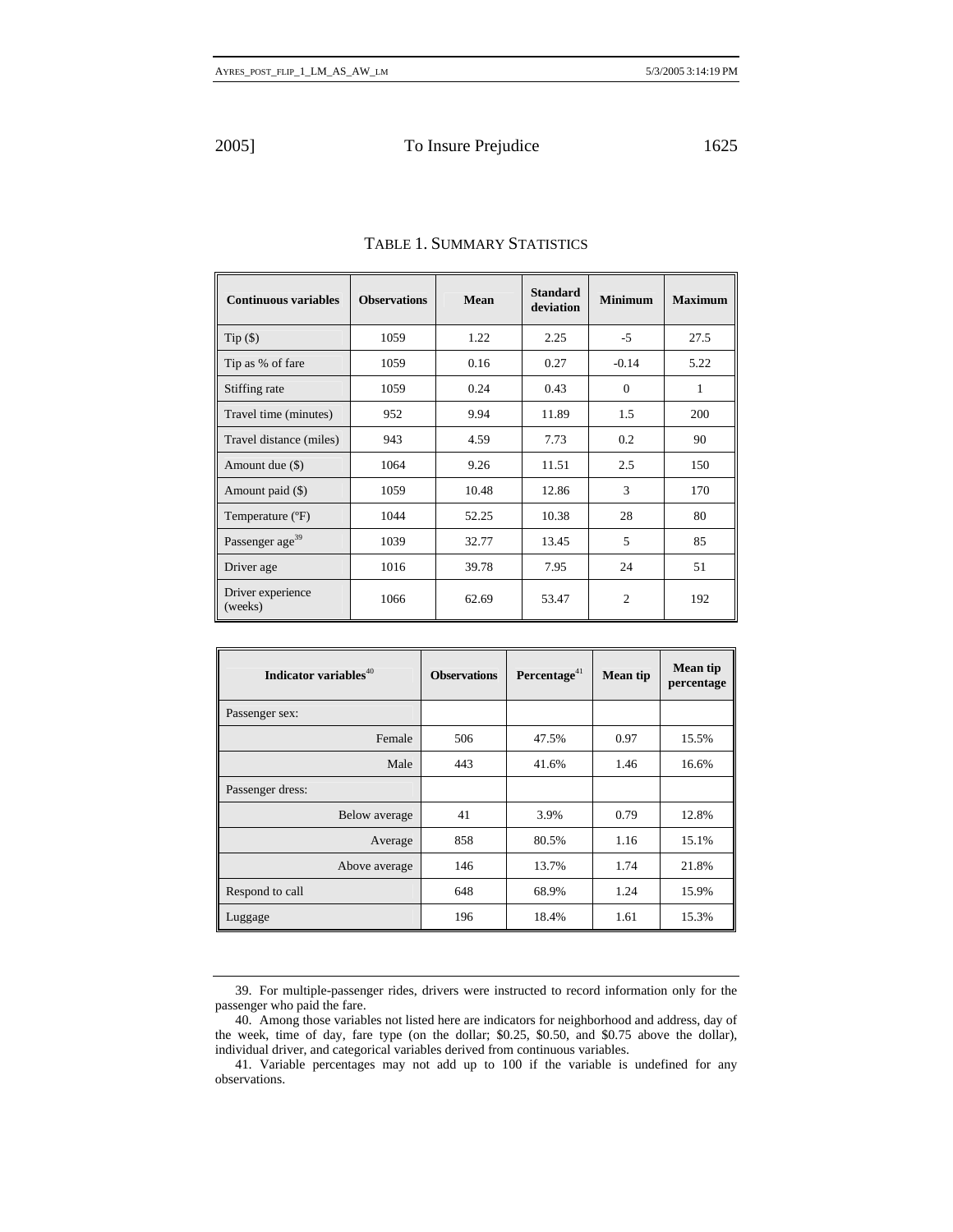| Regular customer   | 188 | 17.6% | 1.87 | 25.0% |
|--------------------|-----|-------|------|-------|
| II<br>Acquaintance | 254 | 23.8% | 1.85 | 24.6% |
| Conversation       | 720 | 67.5% | 1.37 | 17.3% |
| Rain or snow       | 27  | 2.5%  | 2.28 | 37.8% |
| Cash               | 935 | 98.1% | 1.21 | 16.5% |

Overall, the average tip was \$1.22, and the average tip as a percentage of fare was 15.8%.42 The percentage of passengers who left no tip (the "stiffing rate") was  $23.8\%$ .<sup>43</sup> The data contain substantial numbers of both male and female passengers and are also well balanced with regard to black- and white-driver observations ( $n = 517$  and 450, respectively),<sup>44</sup> which aids greatly in developing statistically reliable tests of whether consumers discriminate in tipping.

Unlike New York or Washington cab drivers, who obtain a substantial portion of their fares from passengers who hail them from the street, New Haven cab drivers predominantly obtain fares by responding to radio calls or by waiting at designated stands (for example, at the New Haven train station or airport). More than two-thirds of our observations came from responses to a dispatcher's call, and the remainder came mostly from drivers waiting their turn at cab stands. Because both the dispatcher and the cab stand pickups are distributed on a queued basis and because New Haven drivers do not have as much discretion in turning down fares as hailed cab drivers, the structure of service provision tends to randomize driver-customer pairings. The tendency toward randomization increases the power of our test of consumer discrimination.

#### III. RESULTS

While we ultimately rely on multivariate regression analysis, our central results are suggested by simply calculating the race-specific means for the tip amount.

<sup>42.</sup> Here and throughout this Essay, the average dollar and percentage tip figures reflect the full data set, including zero- and negative-tip observations.

<sup>43.</sup> There were only seven negative tips in our data. We retained them as examples of instances where the passenger may not have had sufficient funds to pay the entire fare. None of the core results change if these observations are omitted.

<sup>44.</sup> This did not occur by chance—drivers were recruited with the goal of achieving balance between black and white drivers. Accordingly, the data are not necessarily representative of the racial mix of cab drivers in New Haven.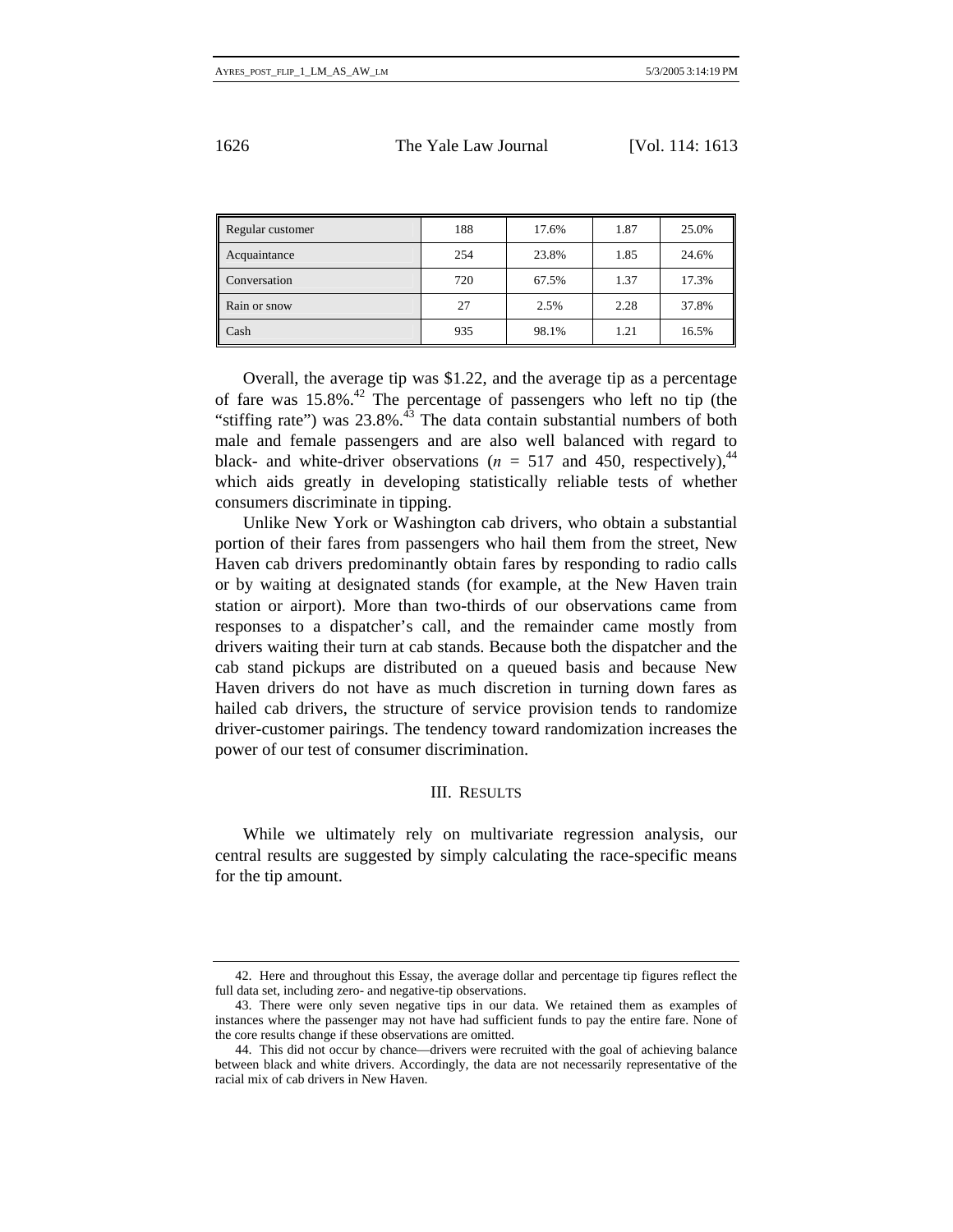#### A. *Lower Tips for Minority Drivers*

The central evidence of consumer discrimination is summarized in Table 2.

| <b>Driver race</b> | <b>Mean tip</b> | <b>Mean tip</b> | Race disparity ratios <sup>45</sup> |                |  |
|--------------------|-----------------|-----------------|-------------------------------------|----------------|--|
|                    |                 | percentage      | <b>Tip</b>                          | Tip percentage |  |
| White              | \$1.54          | 20.3%           |                                     |                |  |
| <b>Black</b>       | \$1.02          | 12.6%           | 0.66                                | 0.62           |  |
| Other              | \$0.76          | 12.4%           | 0.50                                | 0.61           |  |

TABLE 2. AVERAGE TIPS AND TIP PERCENTAGE BY DRIVER RACE

White drivers are tipped substantially more than black (or other) drivers whether measured either in terms of the average tip amount or the average tip percentage. White drivers were tipped 61% more than black drivers (20.3% versus 12.6%) and 64% more than our "other minority" drivers (20.3% versus 12.4%). Put simply, passengers systematically tipped white drivers substantially more than nonwhite drivers.

Disparate treatment in tipping can also be seen in passengers' disparate propensities to stiff drivers of different races.

#### TABLE 3. STIFFING RATE BY DRIVER RACE

| <b>Driver race</b> | <b>Stiffing rate</b> | Race disparity ratios |  |  |
|--------------------|----------------------|-----------------------|--|--|
| White              | 15.7%                |                       |  |  |
| <b>Black</b>       | 28.3%                | 1.80                  |  |  |
| Other              | 36.4%                | 2.31                  |  |  |

Table 3 shows that the rate at which white drivers were stiffed (15.7%) was far less than that of nonwhite drivers (28.3% and 36.4% for black and "other minority" drivers, respectively). Black drivers were 80% more likely to be stiffed than white drivers (and our "other minority" drivers were 131% more likely).

<sup>45.</sup> Disparity here and in all subsequent tables is defined as the given statistic divided by the *White* statistic.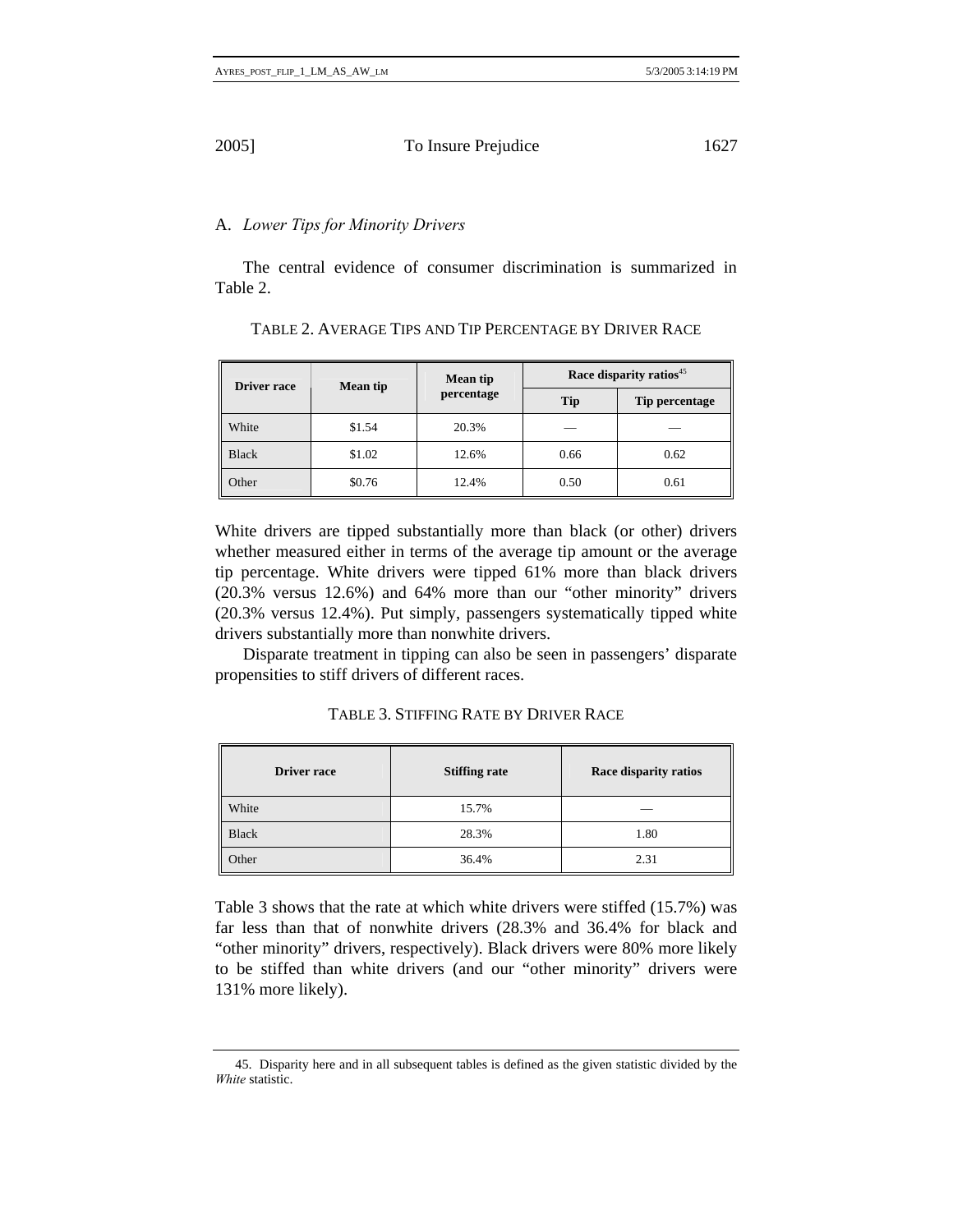### B. *Lower Tips by Minority Passengers*

The second racial effect that can be seen in the aggregate data concerns the propensity of different racial groups to tip different amounts.

|                | <b>Mean tip</b> | <b>Mean tip</b> | Race disparity ratios |                |  |
|----------------|-----------------|-----------------|-----------------------|----------------|--|
| Passenger race |                 | percentage      | <b>Tip</b>            | Tip percentage |  |
| White          | \$1.82          | 21.6%           |                       |                |  |
| <b>Black</b>   | \$0.60          | 9.2%            | 0.33                  | 0.42           |  |
| Hispanic       | \$0.81          | 12.0%           | 0.44                  | 0.55           |  |
| Asian          | \$1.02          | 16.2%           | 0.56                  | 0.75           |  |
| Other          | \$0.84          | 10.7%           | 0.46                  | 0.49           |  |

TABLE 4. AVERAGE TIPS AND TIPPING PERCENTAGE BY PASSENGER RACE

Table 4, for example, shows that the average tipping percentage of black passengers in our data was only 42% of the average tipping percentage of white passengers (9.2% versus 21.6%). The tipping percentage of Hispanic passengers was only slightly more than half of the white-passenger tipping percentage (12.0% versus 21.6%). And Asian passengers tipped only 75% of the white-passenger tipping percentage (16.2% versus 21.6%).

As before, the racial disparity in the average tip amount or tip percentage can also be seen in the different propensities of passengers to stiff drivers.

| Passenger race | <b>Stiffing rate</b> | Race disparity ratios |
|----------------|----------------------|-----------------------|
| White          | 10.6%                |                       |
| <b>Black</b>   | 39.2%                | 3.69                  |
| Hispanic       | 34.3%                | 3.23                  |
| Asian          | 15.8%                | 1.49                  |
| Other          | 35.7%                | 3.36                  |

TABLE 5. STIFFING RATE BY PASSENGER RACE

Table 5 shows that black passengers in our data were 3.7 times more likely to stiff than white passengers, and Hispanic passengers were 3.2 times more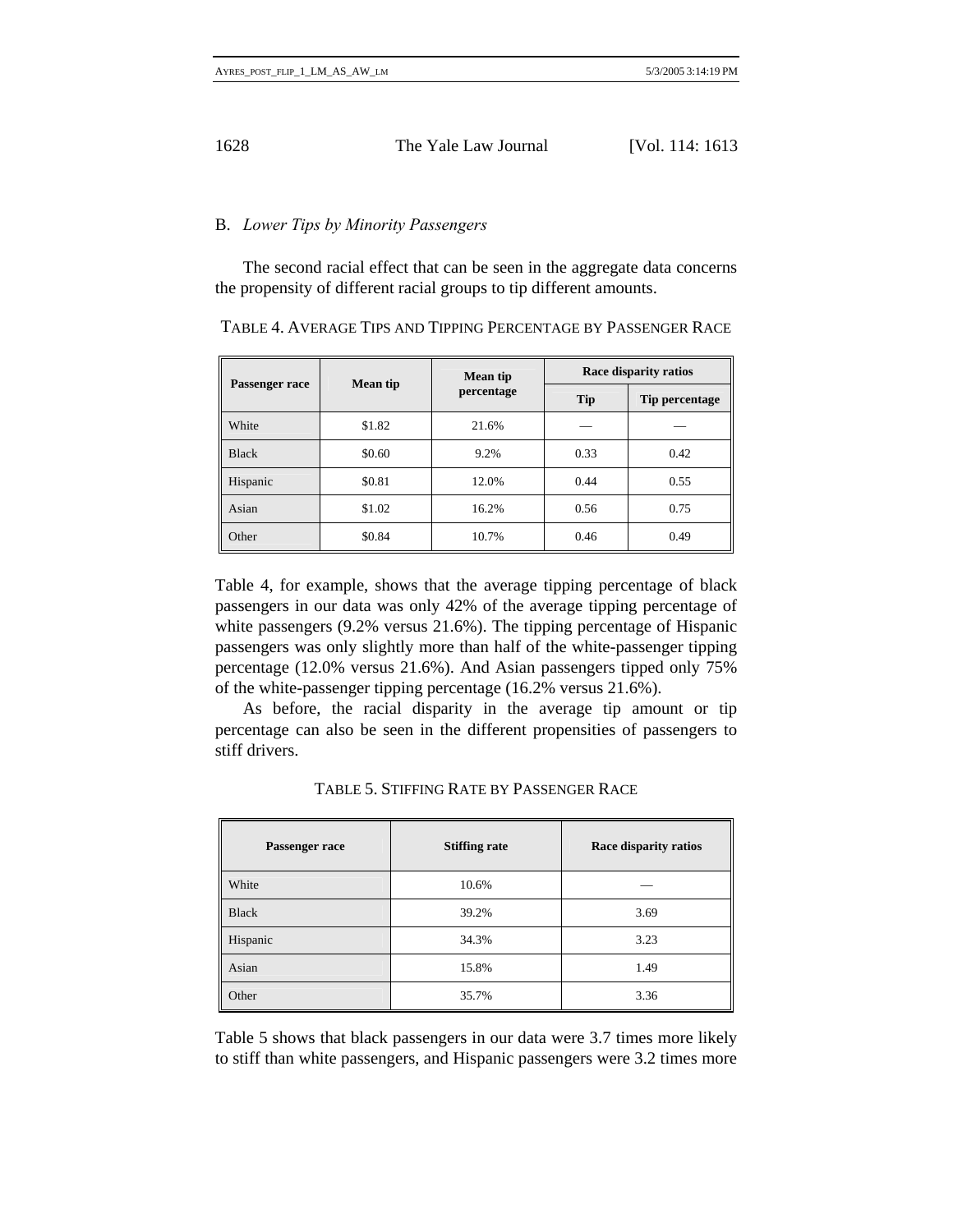likely (39.2% and 34.3% stiffing rates for blacks and Hispanics respectively versus only 10.6% for whites).

It is important to emphasize, however, that the racial disparities reported in Tables 4 and 5 (as well as those uncovered in Tables 2 and 3) are just first cuts at the data. These tables do not control for other variables—such as the socioeconomic status of the passenger or the service quality of the driver—that might be driving the result. These issues and others will be explicitly discussed in considering alternative hypotheses in Part IV.

But, as emphasized in the Introduction, these passenger-race results may have policy relevance even without controlling for any nonracial factors. A driver who "irrationally" makes inferences based solely on a passenger's race would be apt to infer that black or Hispanic passengers tip only half as much as whites—and this inference might lead the driver to discriminate against these passengers. We will return to this issue more formally in Part VI.

#### C. *Driver and Passenger Racial Intersections*

A natural question to ask is whether minority passengers tip black drivers less than white drivers. Table 6 suggests that they do.

Indeed, Table 6 shows that, measured on a percentage basis, the driverrace disparity was nearly identical for black and white passengers. White passengers tipped white drivers 67% more than black drivers (26.7% versus 17.9%), while black passengers tipped white drivers 67% more than black drivers (11.0% versus 7.4%). To be clear, black passengers generally tipped less than white passengers, but black passengers tipped black drivers even less. Thus, at least with regard to the two largest racial groups in our sample, $46$  there seem to be largely independent passenger- and driver-race effects.<sup>47</sup>

<sup>46.</sup> Observations from Hispanic passengers produced the largest driver disparity—with the tipping percentage for white drivers being 146% higher than the tipping percentage for black drivers (17.5% versus 7.1%). Asian passengers were the only group to tip black drivers a higher percentage than white drivers (18.1% and 16.1% for black and white drivers, respectively).

<sup>47.</sup> Analogous numbers concerning the average amount tipped can be found at http://www.yalelawjournal.org. The results are qualitatively similar to those in Table 6: Again, black and Hispanic passengers, like whites, tipped black cab drivers less.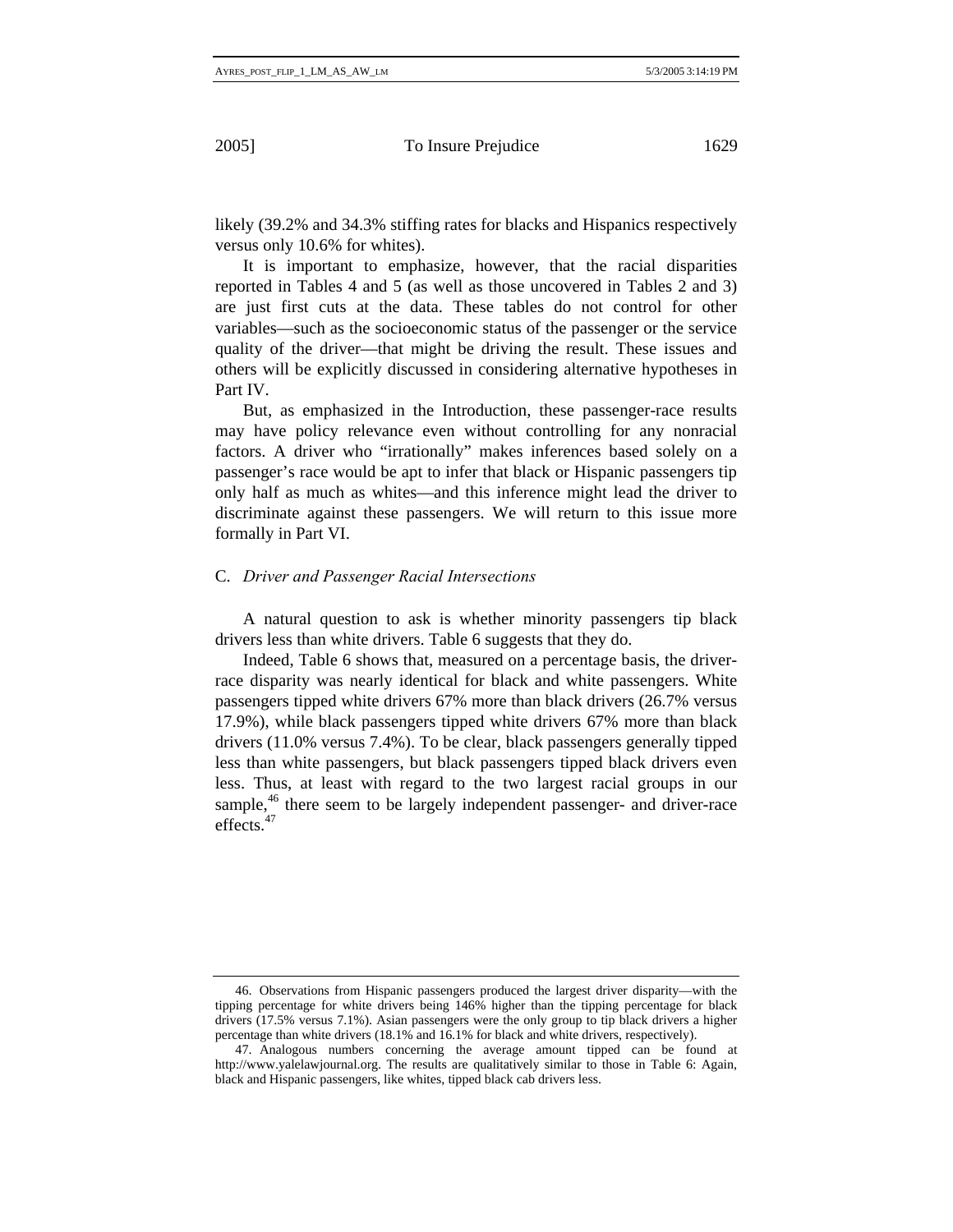| Passenger race | <b>Driver race</b> | Mean tip<br>percentage | <b>Observations</b> | <b>Race disparity</b><br>ratios |
|----------------|--------------------|------------------------|---------------------|---------------------------------|
|                | White              | 26.7%                  | 224                 |                                 |
| White          | <b>Black</b>       | 17.9%                  | 222                 | 0.67                            |
|                | Other              | 13.2%                  | 34                  | 0.49                            |
|                | White              | 11.0%                  | 112                 |                                 |
| <b>Black</b>   | <b>Black</b>       | 7.4%                   | 176                 | 0.67                            |
|                | Other              | 13.1%                  | 28                  | 1.19                            |
|                | White              | 17.5%                  | 57                  |                                 |
| Hispanic       | <b>Black</b>       | 7.1%                   | 63                  | 0.41                            |
|                | Other              | 11.3%                  | 17                  | 0.65                            |
|                | White              | 16.1%                  | 42                  |                                 |
| Asian          | <b>Black</b>       | 18.1%                  | 36                  | 1.12                            |
|                | Other              | 12.3%                  | 17                  | 0.77                            |
|                | White              | 14.8%                  | 6                   |                                 |
| Other          | <b>Black</b>       | 11.0%                  | 5                   | 0.74                            |
|                | Other              | 1.8%                   | 3                   | 0.12                            |

# TABLE 6. AVERAGE TIPPING PERCENTAGE BY PASSENGER AND DRIVER RACE

The tendency of minority passengers to join in the larger pattern of passenger discrimination against minority drivers can also be seen in an analysis of stiffing rates.

Table 7 shows that white passengers are almost twice as likely to stiff black drivers as white drivers (12.2% versus 6.3%). Again, the behavior of minority passengers qualitatively mirrors this disparity. From Table 5, we already know that black passengers are more likely to stiff drivers than white passengers, but Table 7 shows that black passengers are almost a third more likely to stiff black drivers than white drivers (43.2% versus 33.0%) and that Hispanic passengers are 88% more likely to stiff black drivers than white drivers (42.9% versus 22.8%).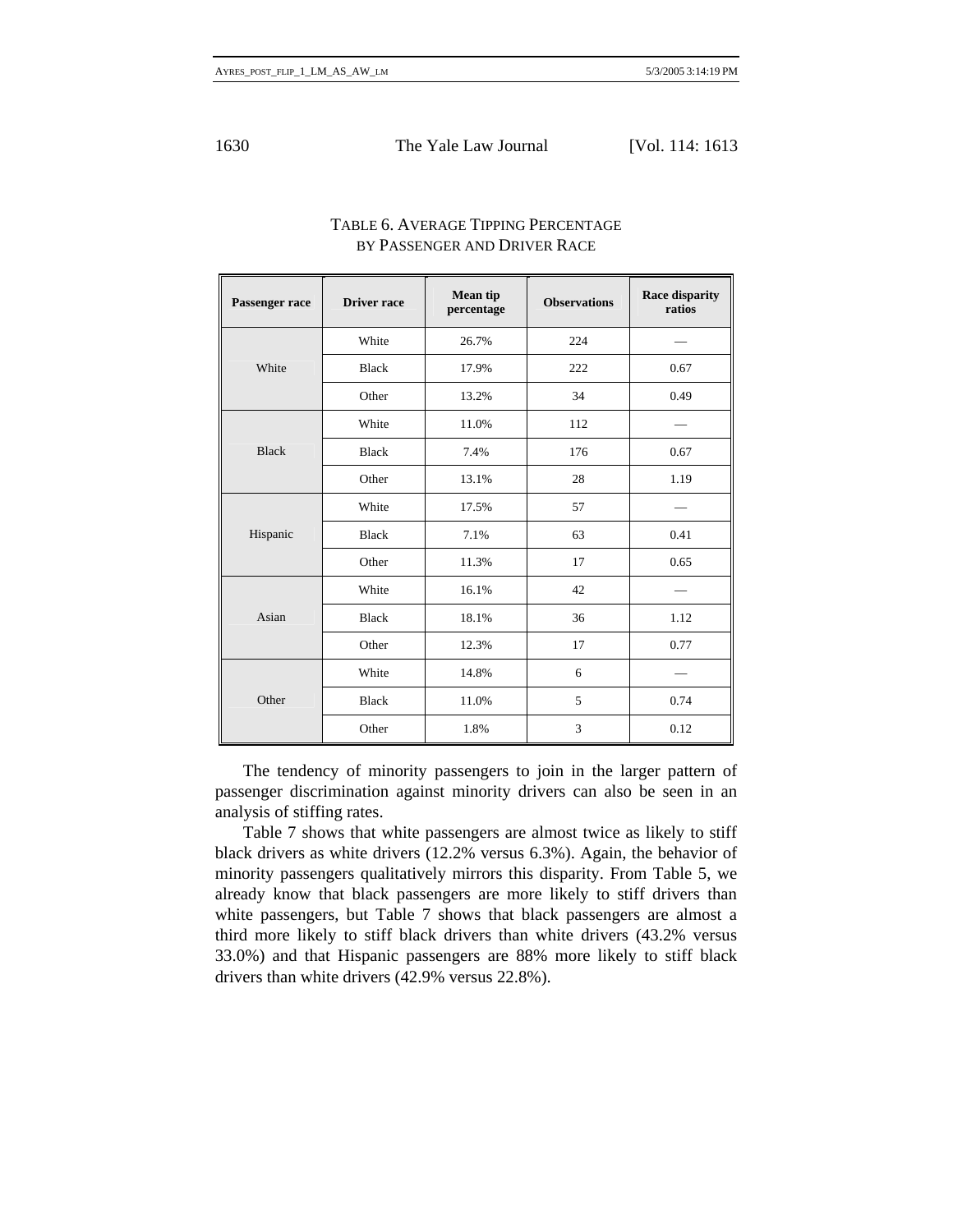**Passenger race Driver race Stiffing rate Observations Race disparity ratios** White 6.3% 224 — White Black 12.2% 222 1.95 Other 29.4% 34 4.71 White 33.0% 112 — Black Black 13.2% 176 1.31 Other 1 39.3% 28 1.19 White 22.8% 57 — Hispanic Black 42.9% 63 1.88 Other | 41.2% | 17 | 1.81 White 9.5% 42 — Asian | Black | 13.9% | 36 | 1.46 Other 135.3% 17 3.71 White  $33.3\%$  6 —  $-$ Other **Black** 20.0% 5 0.60 Other 66.7% 3 2.00

#### TABLE 7. STIFFING RATE BY PASSENGER AND DRIVER RACE

#### D. *Regression Analysis*

The disparities reported in the previous tables, however, are provided only for heuristic purposes. Without more, we cannot know whether the results will be robust until we control for a host of nonracial factors that might influence the amount that passengers tip. The results of multivariate regression analysis are presented in the Appendix. This Section summarizes the most important results.

After controlling for random driver effects and a host of time, manner, and place effects, our various models suggest that the customer discrimination result is quite robust. Adding additional variables to the regression does not materially impact the size or statistical significance of the driver-race variables. For the most complete regression, we find that black drivers are tipped 9.1 percentage points less than white drivers (and that this result is statistically significant at the 1% level).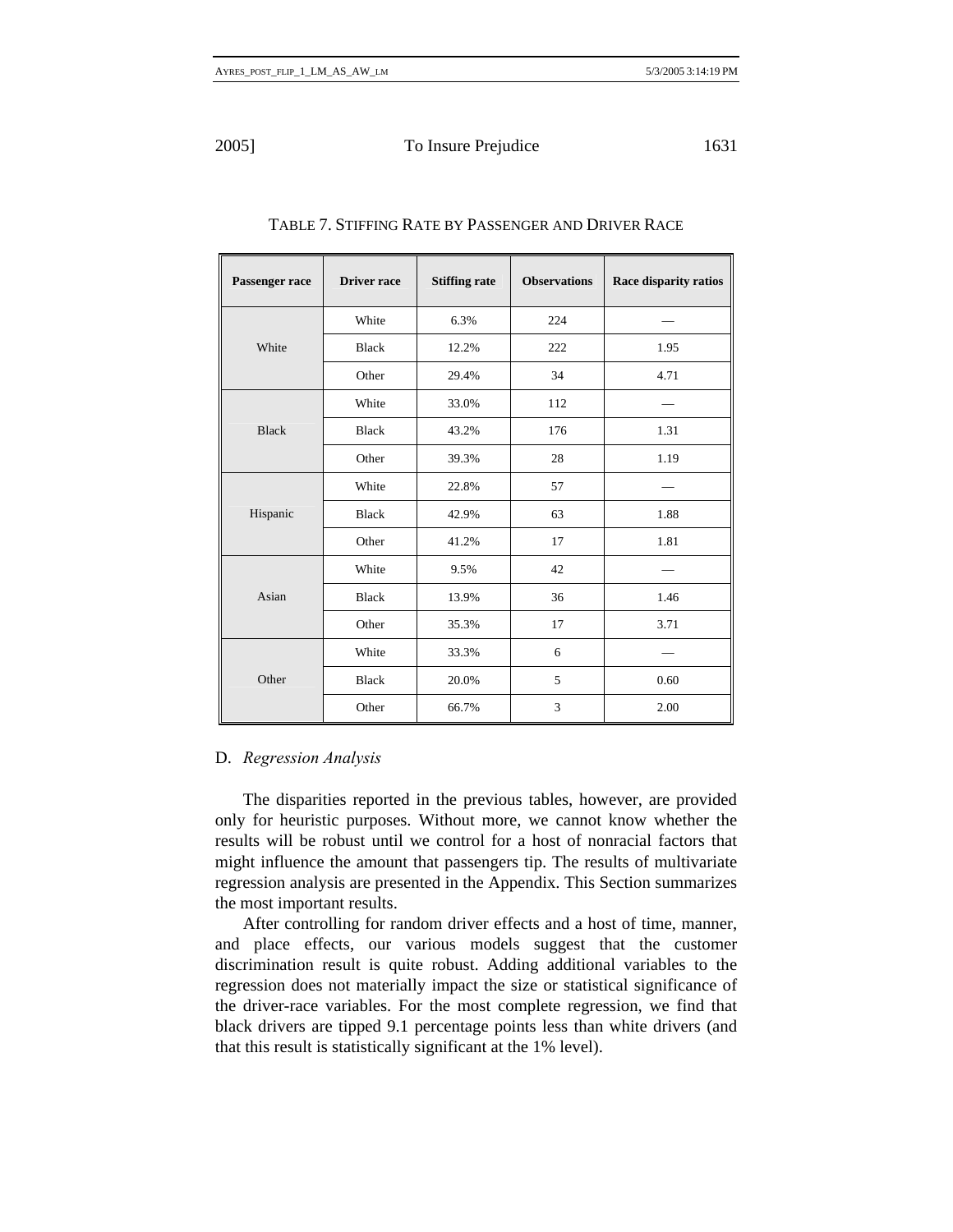The finding that minorities tip systematically less, in contrast, is not as robust to the inclusion of additional right-hand-side control variables. The size of the coefficients becomes smaller as additional controls are added. For the most complete regression, the size of the black-passenger effect is diminished to 9 percentage points (from 11.7 percentage points in the least complete regression model).<sup>48</sup>

While 9 percentage points is still substantial, the larger point here is that even our most complete specification contains only poor controls for the socioeconomic class of the passenger (above- or below-average dress and characteristics of pickup and drop-off locations). With better controls, the seeming tendency of minorities to tip less might simply become a tendency of poorer people to tip less.

#### IV. TESTS OF DRIVER "STATISTICAL DISCRIMINATION" INFERENCES

Our finding that minority passengers tend to tip a lower percentage and stiff more frequently was confirmed as statistically significant for blacks in all specifications. But the absolute size of this effect was not as robust to the inclusion of additional right-hand-side controls. As additional controls are added, the size of the black-passenger coefficients in Tables 13 and 15 becomes smaller. Because we do not observe passenger wealth or income, it is possible that passenger poverty (or other omitted variables such as driver service) instead of race may really be driving this minority-passenger result.

But our limited data allow us to estimate what kind of statistical inferences a cab driver would make about the size of the likely tip and fare given the observable characteristics of the passengers. Estimating the inferences that a driver with limited information would make about the expected tipping of different racial groups is normatively relevant, because such inferences might cause drivers to refuse to pick up passengers who are perceived to be low tippers. Indeed, the next two Sections lay out evidence that (1) driver discrimination against African Americans is a serious problem and (2) at least part of these driver refusals are actuated by just this type of "statistical discrimination."

# A. *Evidence of Driver Discrimination*

There is abundant empirical evidence that cab drivers have discriminated against African-American passengers by refusing to pick

<sup>48.</sup> The stiffing results generally follow the same pattern.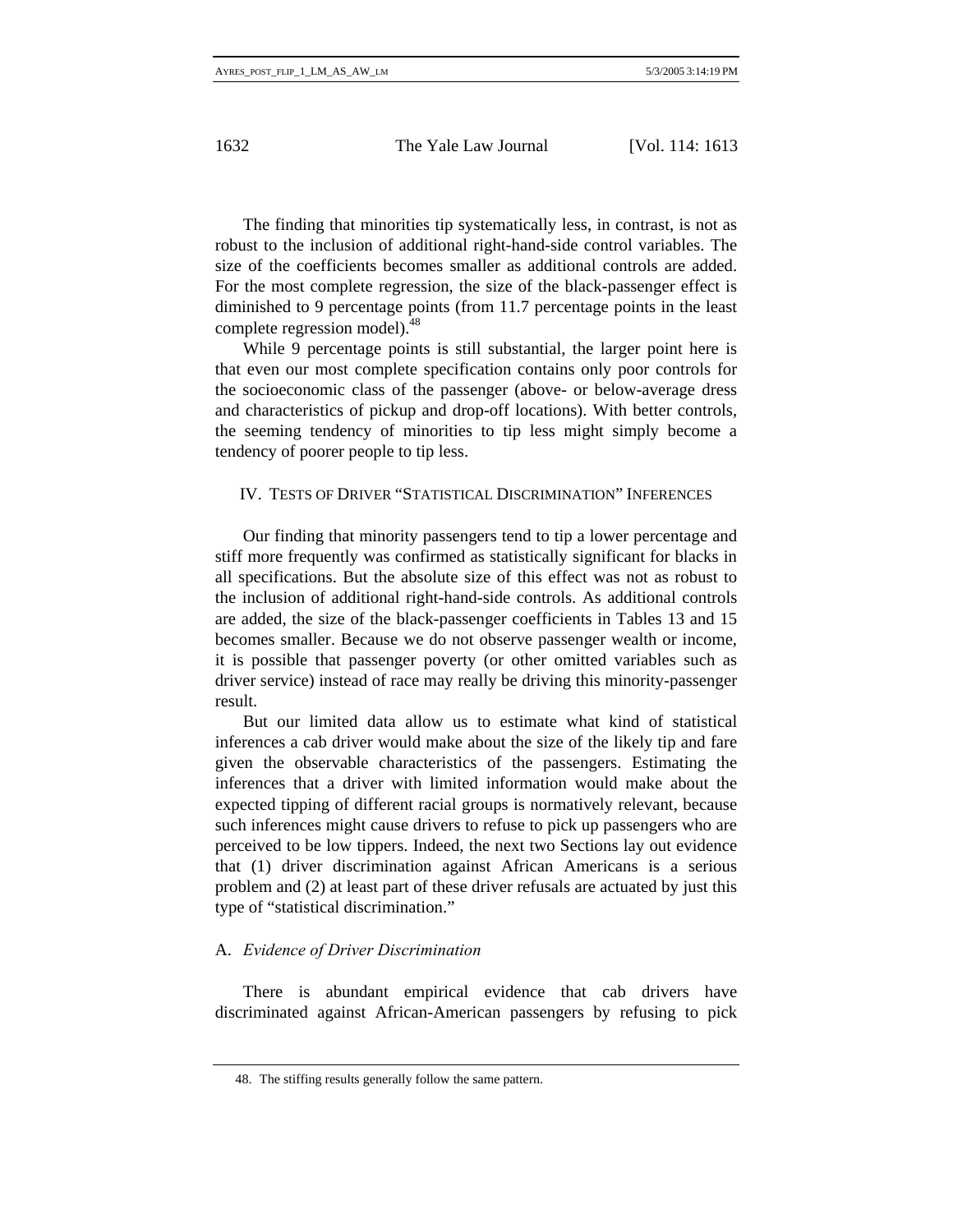them up.49 A 1989 audit study sponsored by the Washington Lawyers' Committee for Civil Rights provides controlled evidence of disparate racial treatment by cab drivers. One black and one white tester stood three car lengths from each other and attempted to hail a cab in Washington, D.C. The study found that taxis were 11.2% more likely to stop for whites than blacks and that as a result blacks had to wait, on average, 27% longer for a cab to stop. $50$ 

Evidence of this "drive-by racism" can also be gleaned from broader surveys of the population. For example, an ABC News poll found that a plurality of blacks (42%) believe that taxi drivers avoid picking up blacks (only 19% of whites agree); one in six blacks (18%) report that they have personally been refused a cab ride.<sup>51</sup>

Anecdotal evidence is in accord. Dozens of prominent African Americans have presented detailed descriptions of discrimination. For example, an incident in 1993 in which Cornel West was refused service by ten taxis in a row provoked him to write *Race Matters*. 52 More recently, actor Danny Glover filed a complaint with the New York Taxi and Limousine Commission (TLC) after five cab drivers refused to pick up him and his daughter.<sup>53</sup> Following newspaper reports of the Glover incident, several other prominent African-American men—including Harry Belafonte, David Dinkins, and Denzel Washington—came forward to report that cab drivers had refused to pick them up as well.<sup>54</sup> The TLC at

<sup>49.</sup> *See* Cole, *supra* note 37. This discrimination seems particularly pronounced in cities like New York and Washington where flagging down cabs is more prevalent. In the past—and possibly as a response to driver discrimination—informal "jitney" cabs would serve African-American neighborhoods. *See* Mamie Ward, *A Long Cab Ride Ending*, MIAMI HERALD, Jan. 4, 2005, at 1A, *available at* http://www.miami.com/mld/miamiherald/2005/01/04/news/local/ 10559093.htm?1c; *see also* RUBEN SANTIAGO-HUDSON, LACKAWANNA BLUES (2001); AUGUST WILSON, JITNEY (2000). Jitneys are essentially illegal in the United States. There are, however, cities where jitney service continues, including New York and Miami. One attraction of jitneys is that the "drivers frequently live in their [passengers'] neighborhoods and are thus attuned to the unique needs of their communities." Nicole Stelle Garnett, *The Road from Welfare to Work: Informal Transportation and the Urban Poor*, 38 HARV. J. ON LEGIS. 173, 207-08 (2001). In this respect, jitneys may represent another manifestation of the FUBU movement.

<sup>50.</sup> Siegelman, *supra* note 1, at 76-77.

<sup>51.</sup> Press Release, ABC News, Perception vs Experience in Racial Discrimination 1 (Feb. 1, 2000), *available at* http://abcnews.go.com/images/pdf/810Race.pdf.

<sup>52.</sup> CORNEL WEST, RACE MATTERS, at x (1993).

<sup>53.</sup> Monte Williams, *Danny Glover Says Cabbies Discriminated Against Him*, N.Y. TIMES, Nov. 4, 1999, at B8.

<sup>54.</sup> J.M. Shenoy, *African Americans Flag Down NY Cabbies*, REDIFF ON THE NET, Nov. 6, 1999, http://www.rediff.com/news/1999/nov/06us1.htm.

Several African American celebrities and senior executives working for top law and financial firms in New York were all over the media in the past 24 hours detailing their own experiences.

Makeup artist Dynode Marcie said he was in a tuxedo and waiting for a cab near the Radio City Hall in Manhattan after the Grammy Awards were given out.

Several cabbies passed by him. . . .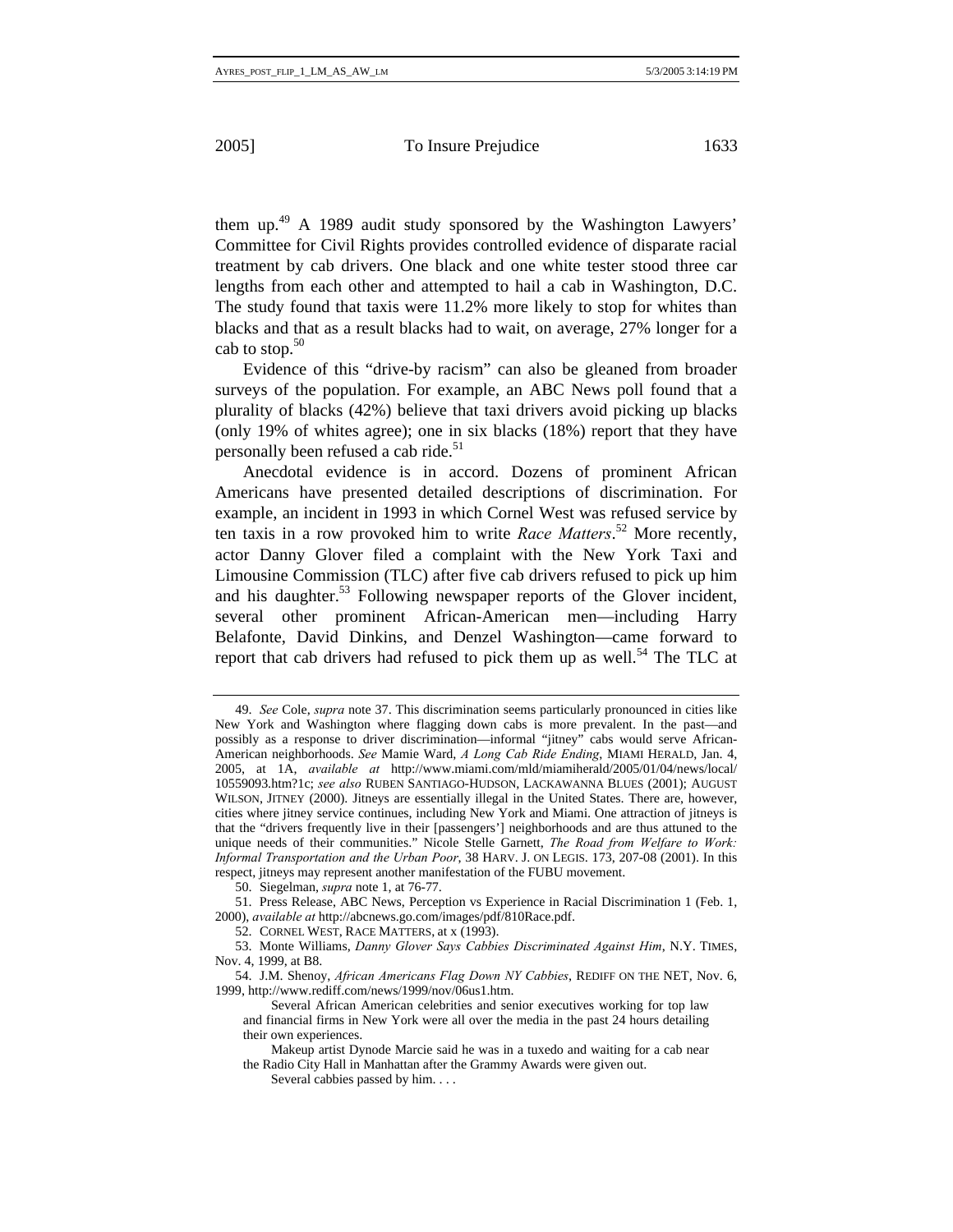the time was averaging seven complaints of driver discrimination each day.55

In response to the Glover incident, New York Mayor Rudy Giuliani started "Operation Refusal"—a sting operation in which 150 undercover police were empowered to immediately impound the cabs of drivers who refused to pick up minority passengers.<sup>56</sup> First-time offenders were fined up to \$350; third offenders could have their licenses permanently revoked.<sup>57</sup>

#### B. *Tests of Statistical Discrimination*

. . . .

All in all, there seems to be overwhelming evidence of pickup discrimination by drivers against minority passengers. Indeed, while there has been a sustained debate about cab driver discrimination, the debate does not concern whether such discrimination exists but whether it is justified.

To date, the defenders of the discrimination (including many cab drivers themselves) have argued that driver discrimination is a reasonable reaction to a heightened risk that minority passengers will hurt them during the commission of a robbery. For example, in a column entitled *Is It Racism, or Is It Fear?*, *Boston Globe* columnist Jeff Jacoby noted a Bureau of Labor Statistics report that cab drivers and chauffeurs "accounted for almost one-10th of all victims of job-related homicide but less than one-half of 1 percent of the nation's work force," and argued that "[f]or most [drivers], racism isn't a reason to avoid picking up black men or driving to black neighborhoods. Prudence is."<sup>58</sup>

Drivers emphasize that they are often not scared of minority passengers themselves but of where the passengers will ask them to go. One driver explained, "The man who gets into my cab could be the best man in the world but who knows what could happen to me after I have dropped him home?"<sup>59</sup> By this argument, it might be rational for cab drivers to refuse to

A top Wall Street executive said that on a cold night, four cabs passed by her and her three children. When a white man appeared a few minutes later and stood a few feet ahead of her, two cabbies almost ran into each other trying to stop for him.

*Id*.; *see also* Dan Ackman, *City Denies Due Process to Cabbies*, NEWSDAY (N.Y.), Sept. 21, 2000, at A51.

<sup>55.</sup> *My 'Zero-Tolerance' Plan To End Taxi Discrimination*, FIELDSNOTES (Manhattan Borough President C. Virginia Fields, New York, N.Y.), Winter 2000, at 3, *available at* http://www.cvfieldsmbp.org/newsletter/fieldsnotes7.pdf.

<sup>56.</sup> *See, e*.*g*., Padberg v. McGrath-McKechnie, 108 F. Supp. 2d 177, 179-81 (E.D.N.Y. 2000); Randy Kennedy, *Cabbies Entitled to Hearings, Judge Rules*, N.Y. TIMES, May 1, 2002, at B4.

<sup>57.</sup> Jeff Jacoby, Op-Ed, *Is It Racism, or Is It Fear?*, BOSTON GLOBE, Nov. 18, 1999, at A27.

<sup>58.</sup> *Id*. (internal quotation marks omitted); *see also* DINESH D'SOUZA, THE END OF RACISM: PRINCIPLES FOR A MULTIRACIAL SOCIETY 282 (1995).

<sup>59.</sup> Shenoy, *supra* note 54 (internal quotation marks omitted).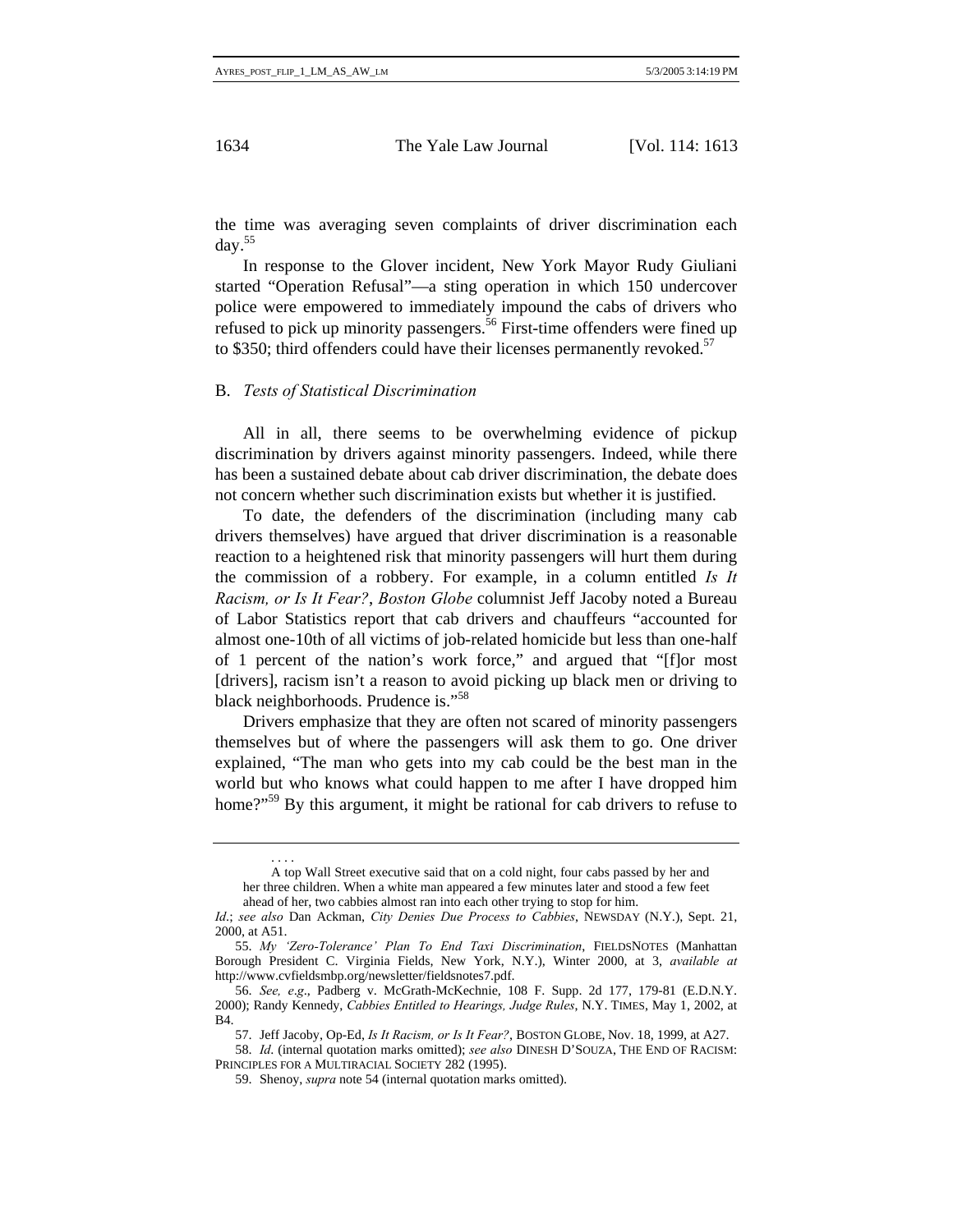pick up even well-dressed, elderly African-American women (who present a very low probability of committing crime themselves) if they are more likely than others to live in high-crime neighborhoods.

Of course, opponents of driver discrimination have appropriately questioned whether such discrimination might instead be driven by irrational statistical inferences, stereotypes, or more traditional forms of racial animus.<sup>60</sup> But this Essay suggests the possibility of another dimension of statistical discrimination. Instead of (or in addition to) making inferences about crime, cab drivers might refuse to pick up minority passengers because they expect a lower tip, a lower fare, or a higher chance of having to "deadhead" back from the drop-off location without a return fare.

The idea that servers might give poorer service or refuse to serve a demographic group that they predict will give a poor tip is not new. For example, the Railroad Commission of California concluded in 1914 that "women traveling alone, because they are known to tip less 'generously' than men, receive the aid of the porters last or not at all."<sup>61</sup>

More recently, Michael Lynn, the leading empiricist on tipping in the United States, has argued that the tendency of African Americans to tip less has created a problem for the restaurant industry: "Many waiters and waitresses believe that African-Americans tip less than Caucasians. . . . As a result of that belief, many table servers dislike waiting on black customers, deliver inferior service to black guests on whom they must wait, and refuse to work in restaurants with a predominantly black clientele.<sup>"62</sup>

Lynn supports these claims with a variety of anecdotes from industry participants describing higher rates of server turnover for restaurants located in minority neighborhoods unless the restaurant pays a higher wage

<sup>60.</sup> *See* Jody D. Armour, *Race Ipsa Loquitur: Of Reasonable Racists, Intelligent Bayesians, and Involuntary Negrophobes*, 46 STAN. L. REV. 781 (1994). Armour has also argued that racial inferences are irrational in a more dynamic sense. A prospective decisionmaker could more accurately assess the qualities of, say, an employment candidate by fairly straightforward investigation and examination. JODY DAVID ARMOUR, NEGROPHOBIA AND REASONABLE RACISM: THE HIDDEN COSTS OF BEING BLACK IN AMERICA 51-52, 57-58 (1997) (discussing dynamic efficiency issues and the application of statistical inference by cab drivers). Race would often not be the best evidence of merit if the employer were doing her due diligence. But this dynamic critique of statistical discrimination has less force in thinking about whether cab drivers' refusal to serve is rational. A hypothetical driver approaching the curb to pick up a potential passenger has very little opportunity to acquire additional information about the passenger's qualities. The only information that the driver can access are the things that are visible from inside the cab—and it is just these variables that we collected in our surveys.

<sup>61.</sup> *Tips Really Don't Go to Tiptakers*, N.Y. TIMES, May 5, 1914, at 10. Similarly, a New Jersey restaurant owner pushed legislation outlawing tipping because he felt that "poor persons are at times insulted because of their small gratuities." *Law To Cut Down Tips*, N.Y. TIMES, Jan. 21, 1911, at 1.

<sup>62.</sup> MICHAEL LYNN, ETHNIC DIFFERENCES IN TIPPING: A MATTER OF FAMILIARITY 2 (Ctr. for Hospitality Research at Cornell Univ., Working Paper Series, No. 03-21-03, 2003).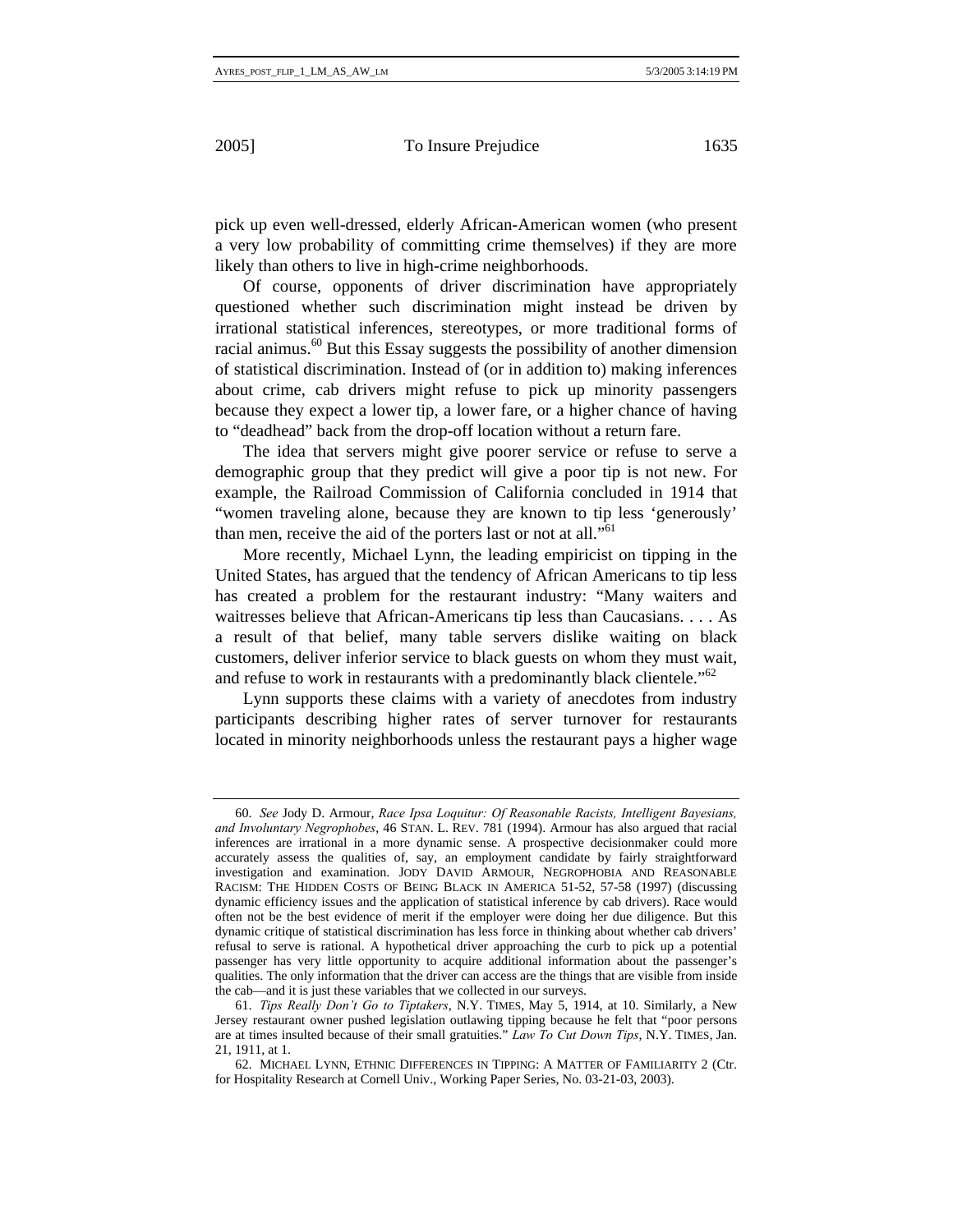or mandates a minimum tip. $63$  Similarly, he quotes one commentator as suggesting, "Across America, there is a widespread belief among restaurateurs that African-Americans and members of some immigrant ethnic groups just aren't good tippers. This perception, they say, shapes strategic decisions about restaurant placement and customer policies, yet it is rarely discussed publicly because bringing it up might appear racist."<sup>64</sup> In short, statistical inference may not just cause servers to discriminate, it may also have substantial repercussions on industrywide behavior.

While such statistical discrimination might be theoretically coherent, actual inferences made on this basis may be irrational or stereotyped. Indeed, psychologists have found that people who believe they are merely rational statistical race discriminators are more likely than others to harbor unconscious biases against minorities. $65$  To see whether tipping or one of the other revenue-based inferences might plausibly induce driver discrimination, it is helpful to assess the magnitude of the inference that rational drivers would make.

Fortunately, the data are fairly well suited for this task. While our data omit many nonracial factors that might better explain why some people leave low tips, they do contain a rich set of variables describing the information available to the cab driver. Accordingly, it was possible for us to run "observational" regressions controlling for the factors that a driver could observe about a passenger when pulling up to the curb.<sup>66</sup>

These regressions allow us to directly assess what kind of inferences drivers would make about different passenger races after controlling for other information observable at curbside. This turns a computational vice into a virtue. For these purposes, we need not be embarrassed by the omitted-variable problems that would hinder any attempt to test whether a passenger's race actually causes the passenger to tip more or less. Instead, we are interested in what kinds of inferences a driver would make given his or her limited information.

Because the salience of race may swamp the informational content of other variables, we ran the observational or statistical discrimination regressions two different ways. First, we estimated the racial inferences that

<sup>63.</sup> *See, e*.*g*., *id*. at 8 ("Sid Levy, who operates steakhouses in black communities in Maryland, has said that his servers make less in tips than do servers at other restaurants in the region. As a result, he experiences higher-than-typical turnover and is experimenting with additional ways of compensating his servers. . . . Gerald Young, who owns an independent restaurant in Philadelphia, has said that low tips from non-white customers resulted in monthly turnover of 100 percent until he decided to add an automatic, 18-percent gratuity to every bill.").

<sup>64.</sup> *Id*. at 9 (internal quotation marks omitted).

<sup>65.</sup> William A. Cunningham et al., *Implicit and Explicit Ethnocentrism: Revisiting the Ideologies of Prejudice*, 30 PERSONALITY & SOC. PSYCHOL. BULL. 1332 (2004).

<sup>66.</sup> In these regressions, we ignored information (such as drop-off location, conversation, and distance) that only became knowable during or after the fare.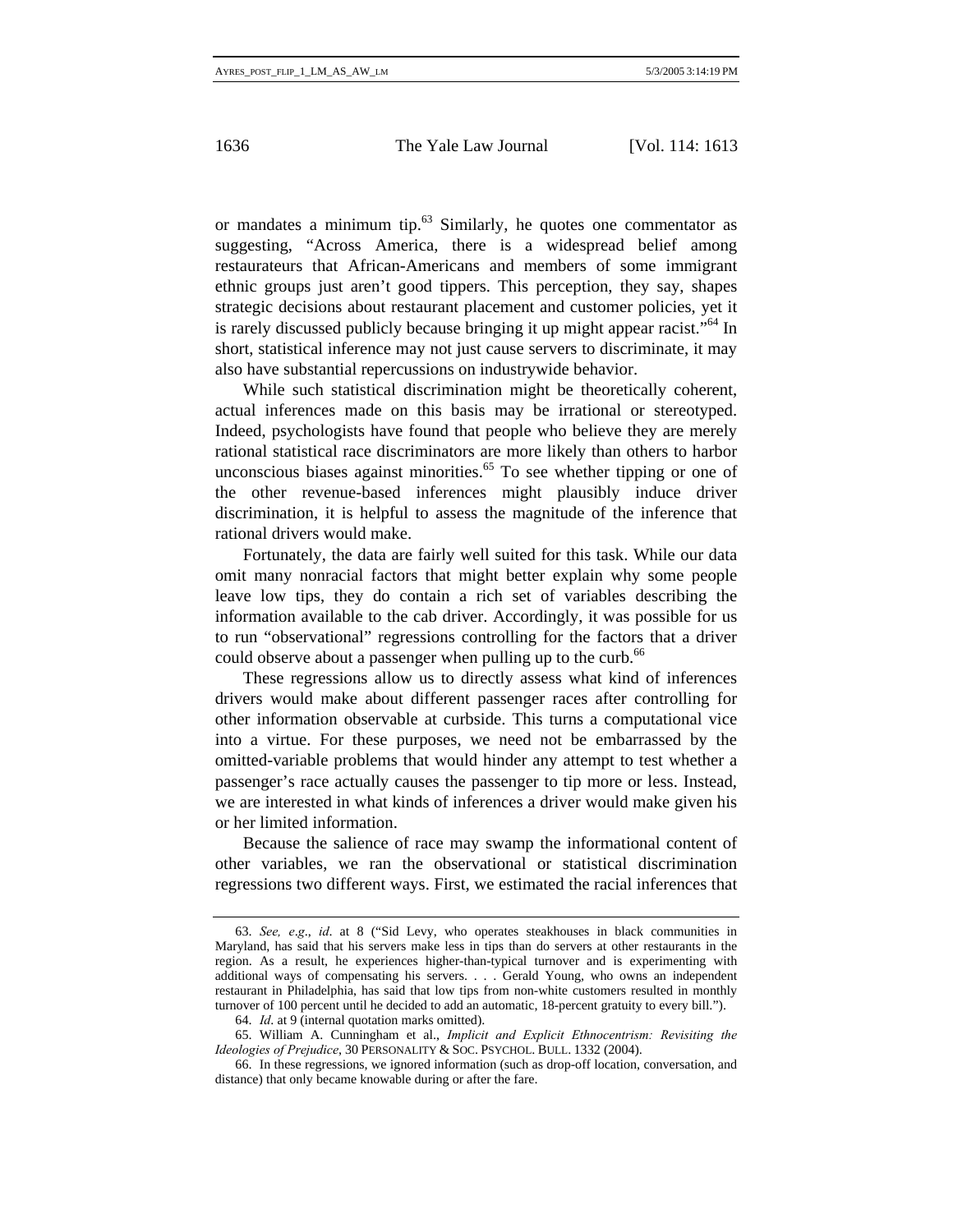an "irrational" statistical discriminator would make if he saw only passenger race (and ignored all nonracial factors). Second, we estimated the racial inferences that a "rational" discriminator would make after taking into account our full panoply of curbside-observable information. To our knowledge, this is the first time that anyone has quantitatively measured the inferences that a statistical discriminator might make.

# TABLE 8. ESTIMATING ECONOMIC DIFFERENCES (RELATIVE TO WHITE PASSENGERS) DRIVERS COULD EXPECT BY OBSERVING THE MINORITY STATUS OF CUSTOMERS

| <b>Outcome variables</b> | Irrational statistical discriminator:<br>Uncontrolled observational regressions |          |       |                                |                                              |  |
|--------------------------|---------------------------------------------------------------------------------|----------|-------|--------------------------------|----------------------------------------------|--|
|                          | Fare $(\$)$                                                                     | Tip(\$)  | Tip % | <b>Stiff</b><br>indicator $67$ | <b>Far-suburb</b><br>indicator <sup>68</sup> |  |
| Passenger black          | $-1.791$                                                                        | $-1.220$ | 0.405 | 0.317                          | $-0.053$                                     |  |
| Passenger Hispanic       | $-1.873$                                                                        | $-1.009$ | 0.350 | 0.293                          | $-0.019$                                     |  |
| Passenger Asian          | $-2.466$                                                                        | $-0.792$ | 0.243 | 0.076                          | $-0.023$                                     |  |
| Passenger other          | $-0.995$                                                                        | $-0.977$ | 0.495 | 0.320                          |                                              |  |
| <b>Observations</b>      | 1064                                                                            | 1059     |       | 1059                           | 835                                          |  |
| $\mathbf{I}$<br>$R^2$    | 0.0634                                                                          | 0.0624   |       | 0.0976                         | 0.065                                        |  |

| <b>Outcome variables</b> | Rational statistical discriminator:<br>Controlled observational regressions <sup>69</sup> |          |       |                           |                                |  |
|--------------------------|-------------------------------------------------------------------------------------------|----------|-------|---------------------------|--------------------------------|--|
|                          | Fare $(\$)$                                                                               | Tip(\$)  | Tip % | <b>Stiff</b><br>indicator | <b>Far-suburb</b><br>indicator |  |
| Passenger black          | $-1.093$                                                                                  | $-0.953$ | 0.466 | 0.255                     | $-0.049$                       |  |
| Passenger Hispanic       | $-0.486$                                                                                  | $-0.711$ | 0.594 | 0.228                     | 0.002                          |  |
| Passenger Asian          | $-0.512$                                                                                  | $-0.436$ | 0.460 | 0.087                     | $-0.017$                       |  |
| Passenger other          | $-1.300$                                                                                  | $-0.864$ | 0.399 | 0.205                     |                                |  |
| <b>Observations</b>      | 968                                                                                       | 963      |       | 958                       | 436                            |  |
| $R^2$                    | 0.1665                                                                                    | 0.2281   |       | 0.2328                    | 0.2116                         |  |

*Note*: Underlined coefficients are significant at the 10% level, coefficients in bold are significant at the 5% level, and coefficients underlined and in bold are significant at the 1% level.

<sup>67.</sup> Coefficients reported here are the changes in the probability resulting from discrete changes in the indicator variables from 0 to 1.

<sup>68.</sup> Coefficients reported here are the changes in the probability resulting from discrete changes in the indicator variables from 0 to 1.

<sup>69.</sup> Other variables in the controlled regression are passenger sex, age, and dress indicators; driver age, experience, and survey experience; repeat-passenger, acquaintance, night, late-night, snow/rain, and luggage indicators; and continuous pickup-location, categorical pickup-location, and pickup-location-specific indicator variables.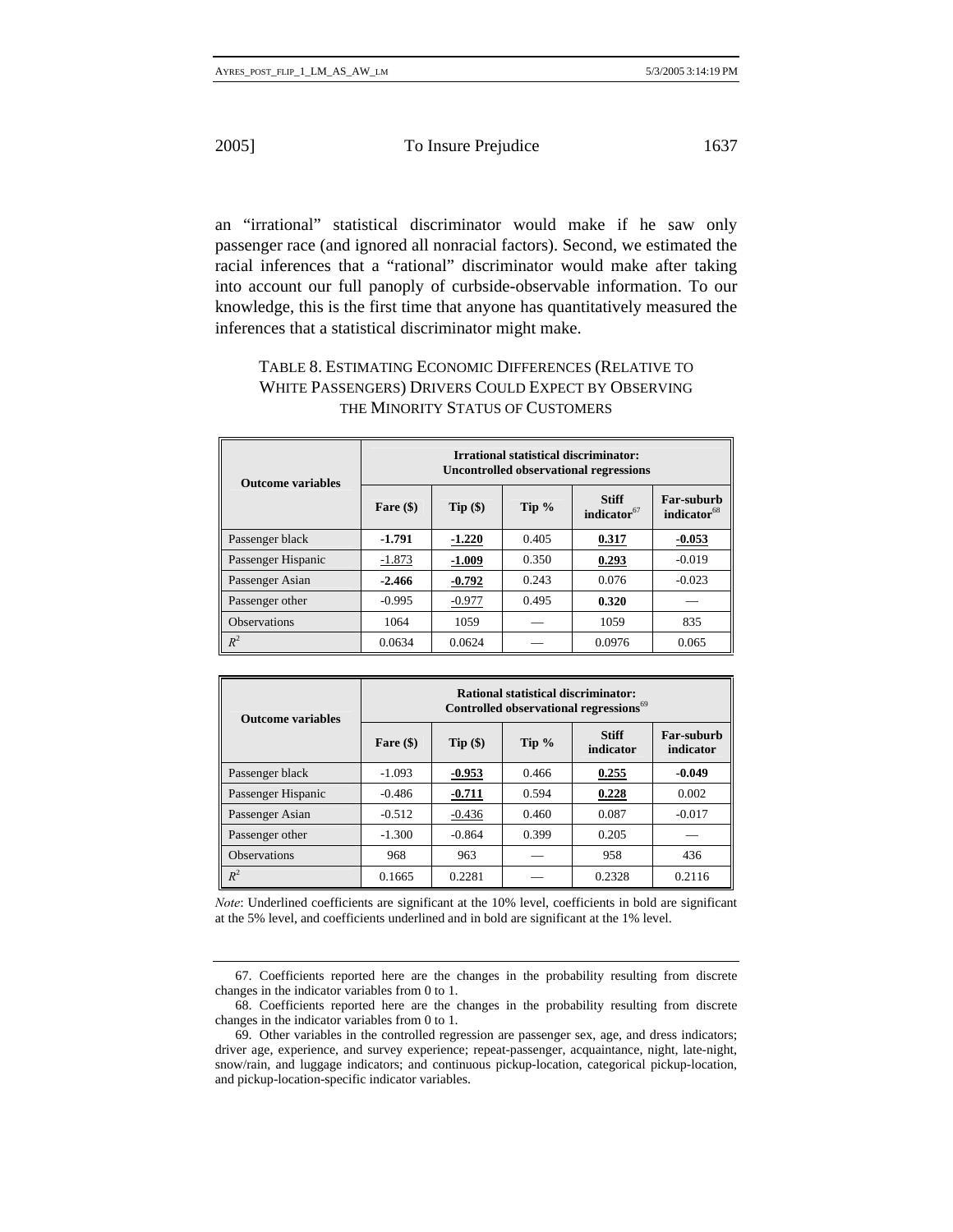The first two columns of Table 8 report the inferences that a driver would make about the relative size of fares and tips that different passenger races would produce. The top panel estimates that an "irrational" statistical discriminator (who sees only passenger race) would, for example, expect black passengers to generate fares that were \$1.79 lower than white passengers and to leave \$1.22 less in tips.<sup>70</sup> And both these effects are statistically significant ( $p < .05$ ). The raw fare differential turns out to be bigger than the tipping differential (which is only 40.5% of the overall revenue shortfall) and hence would loom large in the inferences of this type of discriminator. Analogous results are found for Hispanic and Asian passengers. Indeed, the irrational statistical discriminator would expect the fares of Asian passengers to be almost \$2.50 less than the fares of white passengers but would expect the tips to be only  $$0.79$  less.<sup>71</sup>

The bottom panel, however, tells a very different story. A rational discriminator (who takes into account not only passenger race but also nonracial factors) would come to different conclusions. Most importantly, the rational discriminator would not infer that minority passengers would have smaller fares. While the fare column shows some (more modest) shortfalls in the size of the expected fares, none of these shortfalls are statistically significant. But the tipping shortfalls remain highly statistically significant<sup>72</sup> and represent a higher proportion of the overall revenue shortfall. In short, while both rational and irrational discriminators would infer that minority passengers are likely to tip less, irrational discriminators would be much more concerned by revenue shortfalls caused by lower fare amounts (which statistically disappear after controlling for observable nonracial factors).

The fourth column of Table 8 reports the statistical inferences that drivers would make about the relative likelihood of being stiffed. Here, we find that both rational and irrational discriminators would make largely the same kind of inference: Black and Hispanic passengers are much more likely than white passengers to leave no tip. Indeed, the likelihood that

<sup>70.</sup> As a theoretical matter, a lower fare does not necessarily mean a less profitable fare. Because cab fares are nonlinear, starting with a fixed two-dollar amount (commonly referred to by cab drivers as "the drop"), it might be more profitable for drivers to service a larger number of small fares than a smaller number of large fares. But in New Haven, the likelihood of finding numerous small fares is low, so profitability is largely monotonic with total revenue.

<sup>71.</sup> This may be due in part to geography and housing patterns in New Haven. Recall that New Haven's suburbs are much whiter than the city. Many Asian passengers were likely Yale University students making relatively short trips between the train station and campus. *See* Census Bureau, *supra* note 34 (showing that the population of the City of New Haven is only 3.9% Asian). This hypothesis is also consistent with the diminution and loss of statistical significance of the Asian-passenger effect when, among other things, pickup location and age are controlled for, as shown in Table 8.

<sup>72.</sup> Although not for Asian or "other minority" passengers.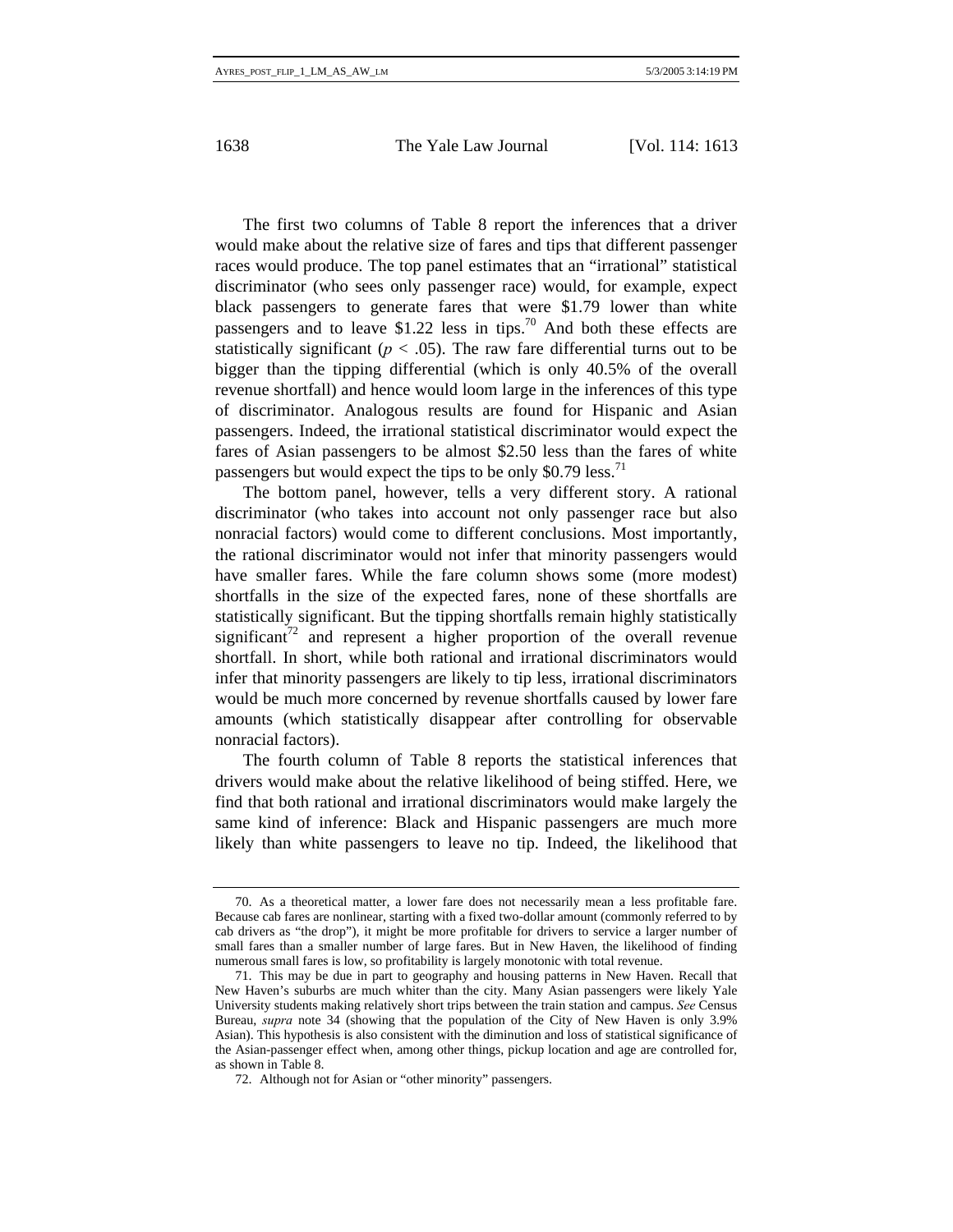these minority passengers will stiff is in all estimates on the order of 20 to 30 percentage points higher than the likelihood that white passengers will.

Hyperrational, risk-neutral drivers would discount the importance of these racialized stiffing inferences. They would care only about expected total revenue and put no independent weight on whether part of the expectation concerned stiffing fares. But a slightly more behavioral approach suggests that the stiffing disparity might powerfully complement the overall estimates of revenue shortfalls. Incidents of stiffing are likely to be particularly vivid and salient to drivers. Moreover, stiffing might produce an independent reflex of indignation ("Why should I pick up this person, who's so much more likely to insult me by stiffing me?"). These estimated tipping shortfalls and the indignation effects are the strongest evidence that revenue-based statistical discrimination may play a part in the observed reluctance of drivers to service minority passengers.

Finally, Table 8 estimates the likelihood that different passenger types will ask to be driven to distant suburbs. The idea here was to assess the inference that a cab driver would likely make about the possible cost of having to deadhead back without a return fare. In an independent analysis, we did find that white passengers asked to go to drop-off neighborhoods that were slightly more likely to have a dispatch pickup request than the drop-off neighborhoods of the average black or Hispanic passenger.<sup>73</sup> But these drop-off disparities are not good measures of the true deadhead cost because most New Haven drop-off neighborhoods are so close to highdispatch areas.

Accordingly, Table 8 focuses instead on a dimension where the deadhead cost was more substantial. Roughly 1% of our pickup dispatches were to the more distant suburbs. A cabdriver dropping off in these suburbs thus had virtually no chance of picking up a return fare for the long ride back to New Haven. On this dimension, we found that either a rational or an irrational discriminator would infer that blacks were statistically less likely to be dropped off in the far suburbs. So, at least on this dimension, black passengers should be favored (in comparison with white passengers) for having a lower expected deadhead cost on the return trip. But on balance, deadhead inferences are likely to be second-order effects. White passengers are only about 5 percentage points more likely to ask to go to

<sup>73.</sup> The average white passenger asked to be dropped off in neighborhoods that generated 15.2% of the pickup dispatch requests, while the average African-American and Hispanic passenger asked to be dropped off in neighborhoods that generated only 11.1% and 9.1% of the pickup dispatch requests, respectively.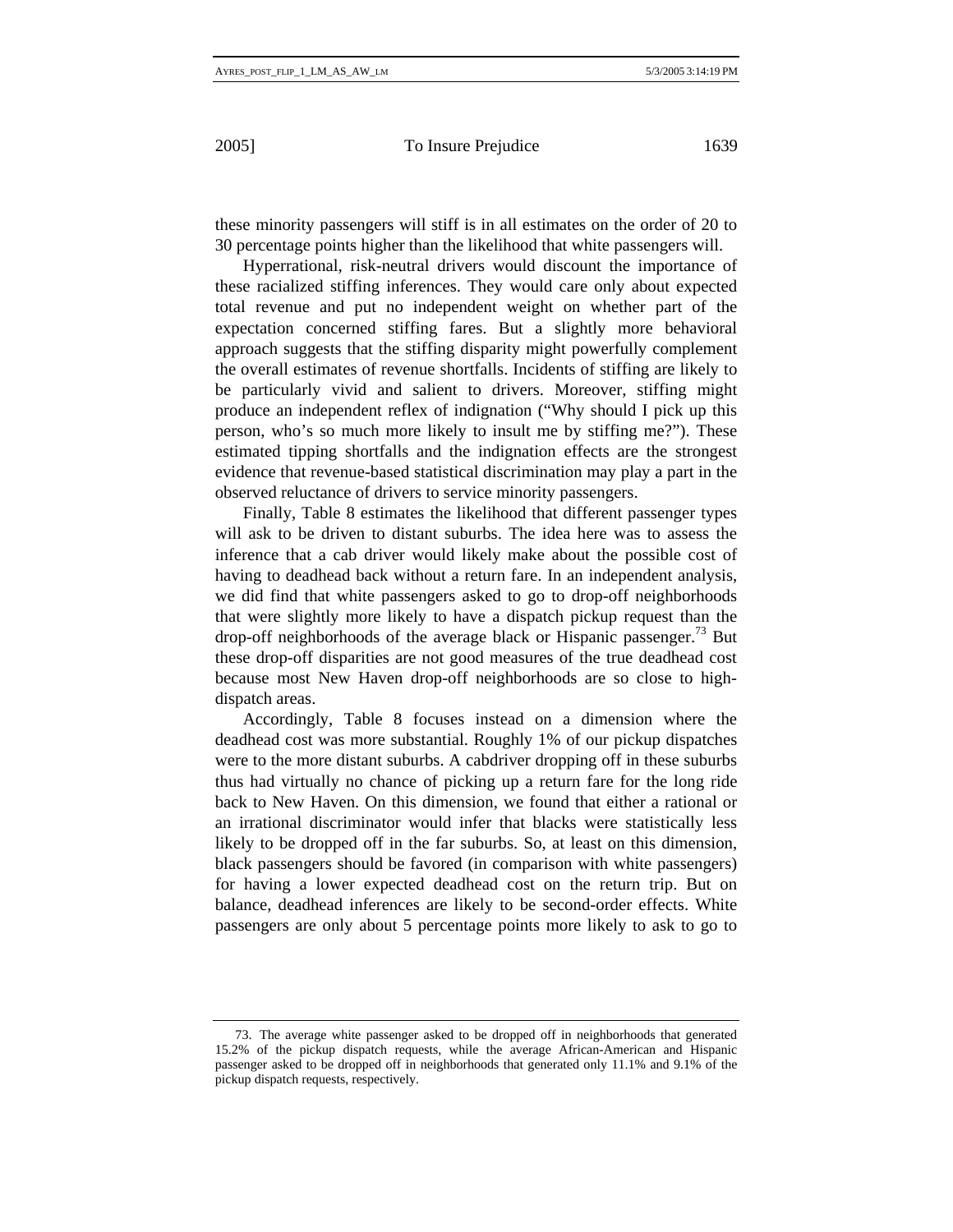distant suburbs. We doubt that this small percentage-point difference translates into a substantial difference in expected revenue.<sup>74</sup>

In the end, these estimates of racial inferences suggest that a previously unreported form of statistical discrimination may be driving some of the well-documented reluctance of cab drivers to serve minority passengers. Instead of cost-based inferences about the probability of crime, driver discrimination may in part be actuated by revenue-based inferences about the tips that will likely be earned.

| Passenger race           | <b>Inferred percentage shortfall</b> |                    |  |  |  |
|--------------------------|--------------------------------------|--------------------|--|--|--|
|                          | Tip                                  | % of total revenue |  |  |  |
| Passenger black          | $-56.50\%$                           | $-8.60\%$          |  |  |  |
| II<br>Passenger Hispanic | $-42.70%$                            | $-6.40%$           |  |  |  |
| Passenger Asian          | $-26.10%$                            | $-3.90\%$          |  |  |  |
| Passenger other          | $-52.00\%$                           | $-7.80\%$          |  |  |  |

# TABLE 9. ESTIMATING PERCENTAGE SHORTFALL IN TIPS, AND SHORTFALL AS A PERCENTAGE OF TOTAL REVENUE (RELATIVE TO WHITE PASSENGERS), INFERABLE BY "RATIONAL DISCRIMINATORS"

Table 9 shows that rational discriminators would expect that blackpassenger tips will be  $56.5\%$  less than white-passenger tips<sup>75</sup> and that this tipping shortfall causes the overall revenue from a black passenger to be 8.6% less than that from a white passenger.<sup>76</sup> Analogous calculations suggest that rational discriminators would expect Hispanics to tip 42.7% less than whites, which represents a 6.4% shortfall in revenue.

Moreover, the size of the inferences that rational and irrational drivers would make about shortfalls in minority tipping are an order of magnitude larger than the inference that rational drivers might make about the heightened crime risk of serving black passengers. MetroCab informed us that there had not been more than five robberies of its drivers in the New

<sup>74.</sup> One way to get a crude handle on this magnitude is to estimate the effect of assuming that a far-suburb fare on average forced a driver to sacrifice an average-sized fare and tip. Five percent of the average fare represents only \$0.52, and this amount is almost surely inflated because it does not take into account the increased revenue to the cab driver of driving the passenger to the far suburb in the first place. On balance, drivers tend to look favorably on far-suburb trips.

<sup>75.</sup> The rational-discriminator tipping shortfall of \$0.95 divided by the predicted whitepassenger tip (evaluated at the means of the non-passenger-race variables) of \$1.68 equals 56.5%.

<sup>76.</sup> The rational-discriminator tipping shortfall of \$0.95 divided by the predicted whitepassenger amount paid (evaluated at the means of the non-passenger-race variables) of \$11.09 equals 8.6%.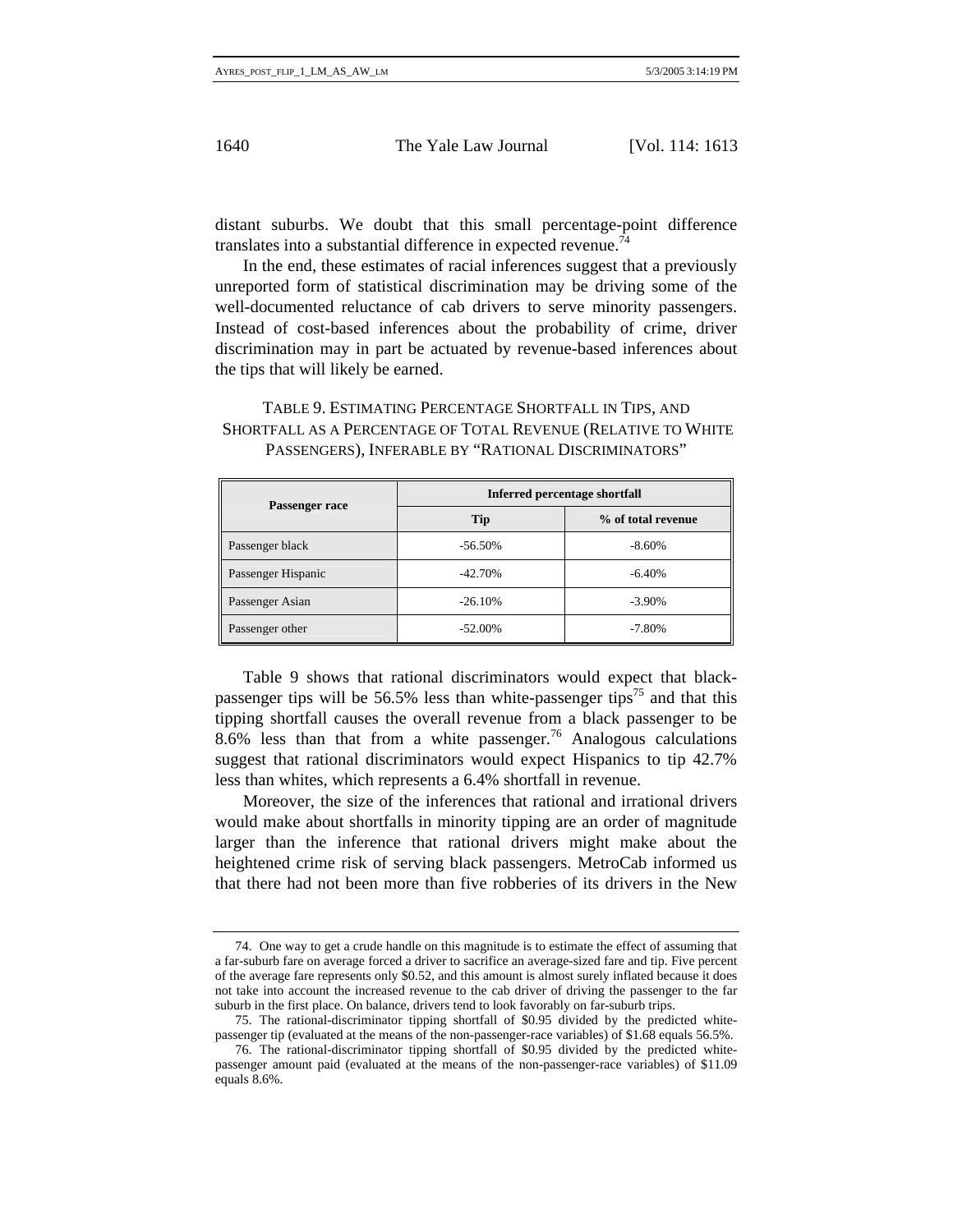Haven area in any of the years leading up to our data collection.<sup>77</sup> There are approximately 3000 fares in New Haven each day—suggesting that there is one robbery for every 219,000 fares. Even if we assume that all robberies are committed by minorities, the inferred additional cost of serving minority passengers would only be  $3.8$  cents per fare.<sup>78</sup> Of course, for irrational or particularly risk-averse drivers, inferences about the additional crime costs of serving minorities might loom particularly large. But the difference between the magnitudes of a rational discriminator's inferences about tipping shortfalls and about heightened crime costs is striking.

This, then, is our core evidence that perceived minority-tipping disparities may be a cause of driver discrimination. Our data do not allow us to test whether drivers in fact make these kinds of inferences or whether such inferences translate into discriminatory behavior by cab drivers against minority passengers. But inferred disparities of this magnitude might be responsible for at least part of driver discrimination. A movement toward mandated tipping (or *service compris*) regulation, by reducing this perceived racial disparity in tipping, might accordingly reduce the amount of revenue-based driver discrimination.

The statistical discrimination based on perceived racial tipping differences may not be limited to the taxi industry. Indeed, Lynn's analysis of restaurants raises the possibility that statistical discrimination may be a contributing cause of some of the most publicized incidents of public accommodation discrimination in recent years. The class action lawsuits alleging racial discrimination against the African-American customers of Denny's and Cracker Barrel restaurants might be mitigated by simply moving to a *service compris* system.<sup>79</sup>

<sup>77.</sup> Telephone Interview with James Cox, Central Dispatch Manager, MetroCab (Feb. 21, 2003). Subsequent to our study, however, a MetroCab driver in New Haven was killed in a robbery.

<sup>78.</sup> The probability of a robbery (0.0000046) multiplied by a standard measure of robbery costs (\$8416) yields an expected cost of \$0.038 per fare (in 1997 dollars). *See* Ian Ayres & John J. Donohue III, *Shooting Down the "More Guns, Less Crime" Hypothesis*, 55 STAN. L. REV. 1193, 1281 n.108 (2003) (listing estimates for the dollar impact of crime). If we make the even more conservative assumption that all the crimes are also aggravated assaults, the additional cost of serving minority passengers increases to 11.5 cents per fare. *See id*. But the MetroCab official emphasized that the most serious crime committed against cab drivers in New Haven in the years leading up to this study was theft only—so inferring the additional costs of aggravated assault seems unwarranted in assessing the inferences of a rational discriminator. The subsequent murder of a cab driver in New Haven, see *supra* note 77, changes the result, but by less than one might think. Multiplying the probability of such a crime by a standard estimate of murder costs (\$3,092,804) yields an expected cost of 31.4 cents per fare. *See* Ayres & Donohue, *supra*, at 1281 n.108. Of course, drivers may also look outside New Haven in assessing the risk of harm. A single highly publicized murder, for example, could have national repercussions on risk-averse drivers.

<sup>79.</sup> *See* LYNN, *supra* note 62, at 1-8.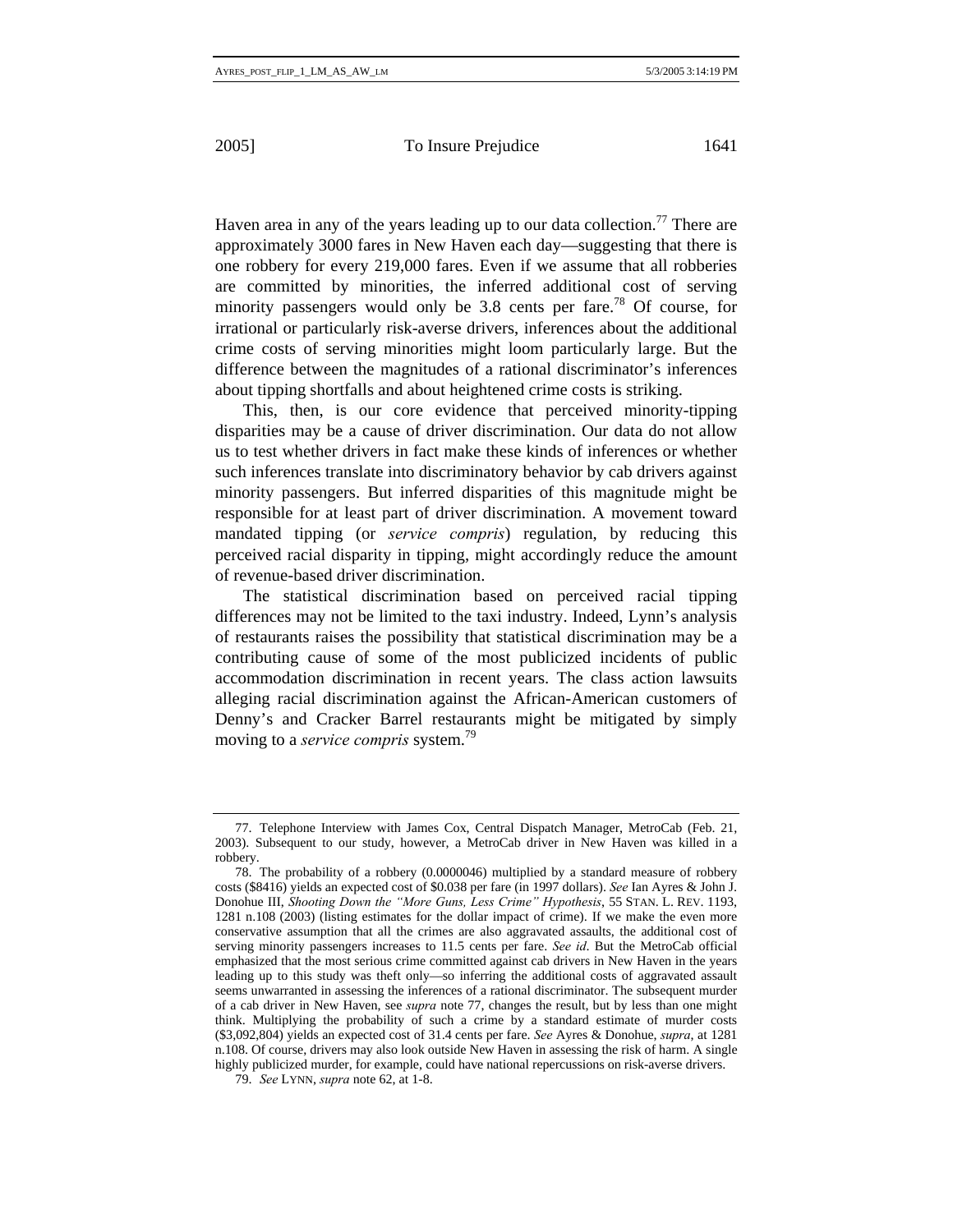#### V. ALTERNATIVE (NONRACIAL) HYPOTHESES

Although the preceding regressions control for a host of nonracial variables, there are still many aspects of the transaction that we do not observe and hence cannot include in the analysis. As is often the case, the omission of right-hand-side control variables creates a possibility that the racial effects reported above may in fact be caused by nonracial factors for which we did not control. This Part outlines the major alternative hypotheses and assesses with the best data available the extent to which they qualify our two racial results.

But before proceeding to consider the particular omitted variables that may be driving the minority-driver and minority-passenger effects, we first take on more global concerns about the quality of the data reported by the cab drivers.

#### A. *Censored Data?*

It is important to remember that all the results reported above are based on surveys filled out by individual cab drivers. Misreported or censored data would substantially reduce our confidence in the results.

A weak indication of survey reliability can be found in the nonsignificance of the *Survey Experience* variable reported in both the Table 13 and 15 regressions. The coefficients on this variable are both very small and not statistically significant. This indicates that drivers' reported tips did not vary as they filled out more surveys. If the drivers were misreporting fares, they at least seem to have been consistently misreporting them over time.

The rejection of individual-driver random effects (as evinced by rejecting the hypothesis that the random effects variance was different from 0) also provides some small measure of assurance that drivers were accurately reporting fares. The random effects regressions suggest that drivers of the same race were treated similarly: If white drivers were misreporting fare data, they seem to have been doing it consistently as a group.<sup>80</sup> The possibility that drivers explicitly colluded to misreport is unlikely for the simple reason that the drivers in the survey did not have

<sup>80.</sup> In sharp contrast, in an earlier pilot study conducted by Suzanne Perry, one of the participating drivers' surveys had markedly different (and implausible) answers. This driver reported that virtually all of his passengers failed to tip. Our impression from interacting with the participating drivers was that each took the study seriously. Most asked questions about the study, and several expressed interest in obtaining a copy of the results. One driver returned a subset of his fifty surveys, apologizing that he could not complete the set because he was going to be unable to make the lease payment on his cab that month.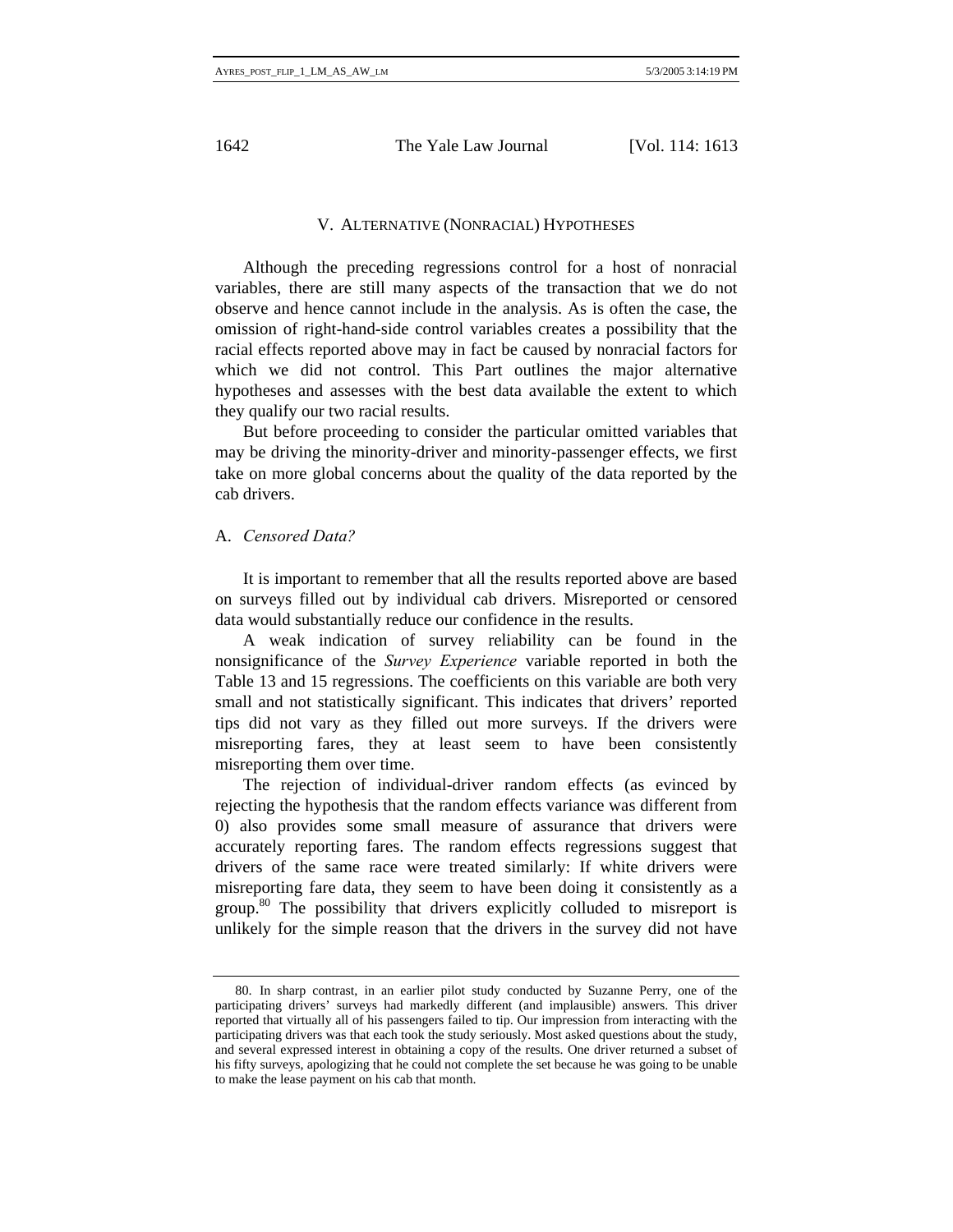good information on the universe of drivers participating in the study. Nor did the drivers have any obvious motive to act collectively in such a manner.

Beyond misreporting of the data, there is also the possibility that drivers reported only a nonrandom sample of their total universe of fares. If drivers "censored" the transactions that they reported, we would be less sure whether our results would be robust to analysis of a broader (less censored) sample.

Unfortunately, although drivers were instructed to collect data for their "next fifty rides," there is evidence of driver censoring. To begin, we find that there are a disproportionate number of integer fares reported in the data. Fares (not including tip) are regulated in New Haven to come in twenty-five-cent increments. A full 44.4% of our observations were reported to have final meters equal to integer amounts (e.g.,  $$6.00$ ).<sup>81</sup> The length of trips, however, may not be random—so there are some benign reasons to explain why the trailing digits of the final meter would not be random. Nevertheless, the disproportionate number of integer fares—far exceeding 25% of the data—strikes us as some evidence of censoring (or at least rounding).

But even more directly, some of the drivers reported relatively few fares per day. Indeed, we find that almost half (51 out of 105) of the driverday observations included fewer than ten fares. This suggests that at least some of the time our drivers were not reporting the universe of fares encountered on a particular shift. On the other hand, in the process of arranging the distribution and collection of the survey forms it became clear that the drivers worked irregular hours. Working multiple shifts in a single day—centered on, say, morning and evening rush hours—would not be a surprising way for a driver to structure his day.<sup>82</sup>

This evidence of censoring qualifies the reliability of the foregoing results. It is possible, for example, that drivers were more likely to record

<sup>81.</sup> Of the fares, 19.0% were 25 cents over the dollar, 20.8% were 50 cents over the dollar, and only 15.9% were 75 cents over the dollar.

<sup>82.</sup> More direct evidence of this censoring can be found in our failed attempts to audit the reporting of the drivers participating in our sample. We sent a handful of student testers to take cab rides during the period our drivers were filling out forms. It proved to be logistically difficult to put one of the auditors into the cab of a participating driver. We ultimately were able to match testers to drivers for only ten fares. *See infra* notes 89 and 103 and accompanying text (discussing other aspects of the testing data). We had hoped to check whether the drivers' surveys matched with the testers' reports (same fare, same tip, etc.). But none of the ten testers' fares were reported by drivers in their survey data. Again, this strongly suggests that drivers were not reporting the full universe of fare data during the period in which they were participating in the project. However, a likely cause of censoring would seem to be insufficient time between rides for a driver to fill out the survey. Our testing regime, in which the second of two paired testers caught the same cab immediately after the first tester exited it, may have contributed to this problem.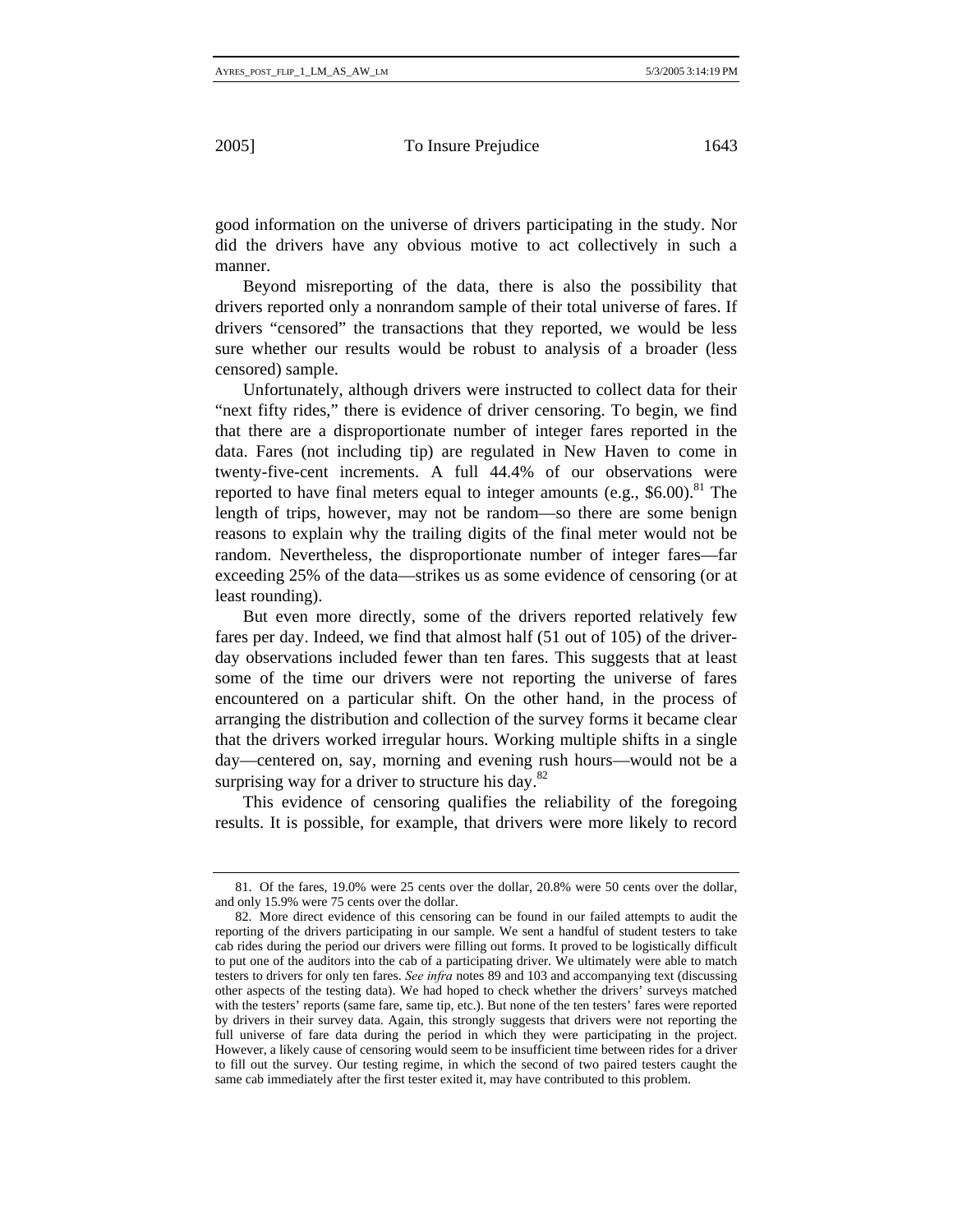the results of outlier fares that made more of an impression on them, or that black drivers were more suspicious of the motives of the white male coauthor who solicited their participation in the study and sought to conceal the full magnitude of their tipping income out of, say, fear of being audited by the IRS. (That every driver reported some substantial tips, however, argues against this troubling hypothesis.) If the recorded fares are not representative of the larger universe, then the prior results may not be indicative of the broader tipping experience. However, as one of the first studies of taxicab tipping practices and one of the first quantitative studies of consumer-side discrimination, even qualified results raise important concerns about the possibility of disparate treatment (and at a minimum suggest the appropriateness of further testing).

Putting aside for the moment these important censoring concerns, we next turn to the possibility of omitted-variable problems with the two core racial results.

## B. *Lower Tips for Minority Drivers*

Our finding of customer discrimination against minority drivers was both quite stable and robustly significant in the series of regressions in Tables 13 and 15 of the Appendix. But it is always important to consider whether omitted variables may be driving this disparate treatment result. Here we pause to consider three possibilities: individual-driver effects, disparate driver quality, and disparate customers.

*Individual-Driver Effects*. To begin, it is useful to assess whether what we reported as driver-race effects might instead be caused by idiosyncratic characteristics of the twelve individual drivers in the data. As an initial matter, we found that our random effects models, controlling for an increasing range of nonracial factors, rejected the presence of individualdriver effects (and after attempting to control for them nonetheless found pronounced evidence of customer discrimination). Second, if we simply calculate mean tipping percentages for each of four white and six black drivers, we find that white drivers garnered three of the four highest tipping percentages, while black drivers garnered three of the four lowest tipping percentages.83 But it is possible in nonrandom effect specifications to alternatively control for individual-driver effects by asking the regression to "cluster" the data by individual driver.<sup>84</sup> When we rerun the regressions, clustering by individual cab drivers, we still find evidence of customer

<sup>83.</sup> One of the white drivers' average tipping percentage was particularly high (30.5%), and one of the black drivers' average tipping percentage was particularly low (5.9%).

<sup>84.</sup> *See* STATACORP, STATA USER'S GUIDE: RELEASE 6, at 256-59 (1999).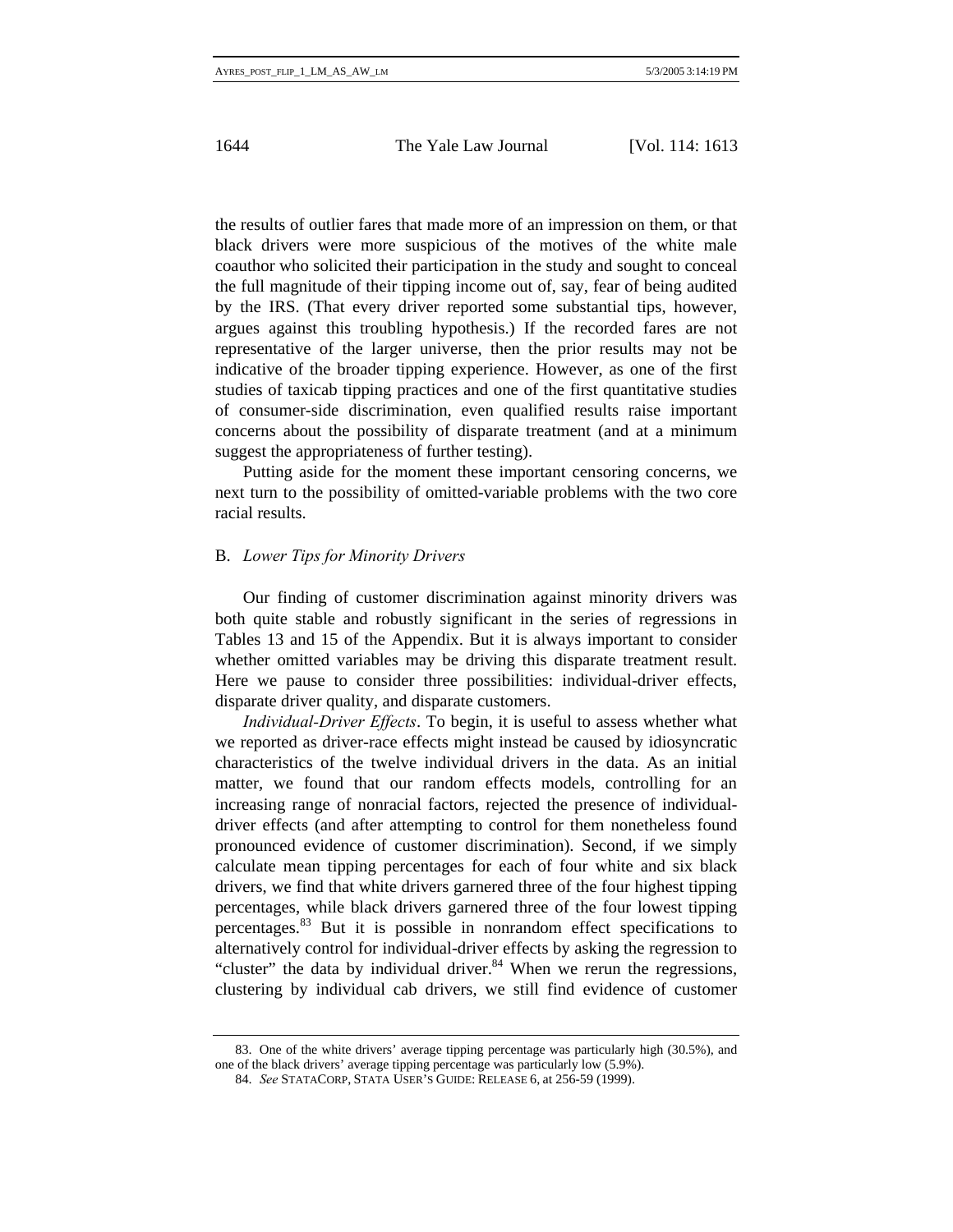discrimination, but the results are not as statistically significant.<sup>85</sup> In the clustering regressions that parallel the first specification in Tables 13 and 15, we still find that black and "other minority" drivers receive lowerpercentage tips and are more likely to be stiffed, but the results are only marginally statistically significant.<sup>86</sup>

To further explore the possibility of individual-driver effects, we also reran the most controlled specification in Table 13 controlling for native status of drivers for whom we had reliable information. In our data, all of the white drivers were native born. But of the black drivers, two were born outside the United States, two were native born, and two did not give us reliable information as to their place of birth. We found in all regressions that passenger discrimination was more pronounced against native-born black drivers than nonnative black drivers. For example, in the analogue to the most controlled specification in Table 13, tips to native black drivers were 11 percentage points less than tips to native white drivers, while tips to nonnative black drivers were only 5.1 percentage points less than tips to native white drivers. $^{87}$  This suggests that controlling for the native status of drivers actually increases customer discrimination.

On balance, we still have some lingering concerns about individualdriver effects. But using a variety of reasonable approaches that alternatively control for these effects, we still find what seems to be an independent and statistically significant disparity in the tips received by minority and nonminority drivers.

*Disparate Driver Quality*. The driver-race disparity might alternatively be explained by potential differences in the quality of service that minority and nonminority drivers provided. If minority drivers provided systematically poorer service than white drivers, then minority drivers may have received lower tips not because of their race but because passengers may give lower tips for poorer service.

We do not have much information to respond to this theoretical possibility. The speed variable and the indicator variable for whether the

<sup>85.</sup> The clustering procedure, by its nature, generates the same coefficients as reported in Tables 13 and 15 but lets the data test whether clustering increases or decreases the level of statistical significance.

<sup>86.</sup> The Table 13 analogue suggests that the black-driver tipping-percentage result has a *p* value of only 11.9%, while the other-minority-driver result was no longer statistically significant. The Table 15 analogue suggests that the black-driver stiffing result is only significant at the 6.9% level, while the other-minority-driver result is only significant at the 9.5% level. Perry's smaller pilot study, discussed *supra* note 80, was also unable to identify statistically significant customer discrimination against minority drivers.

<sup>87.</sup> Although the number of drivers is small, combining this result with our findings regarding other-race drivers (i.e., Arab and Indian) suggests the following hierarchy: White drivers receive the largest tips, followed by nonnative blacks, then native blacks, and then, finally, the "others."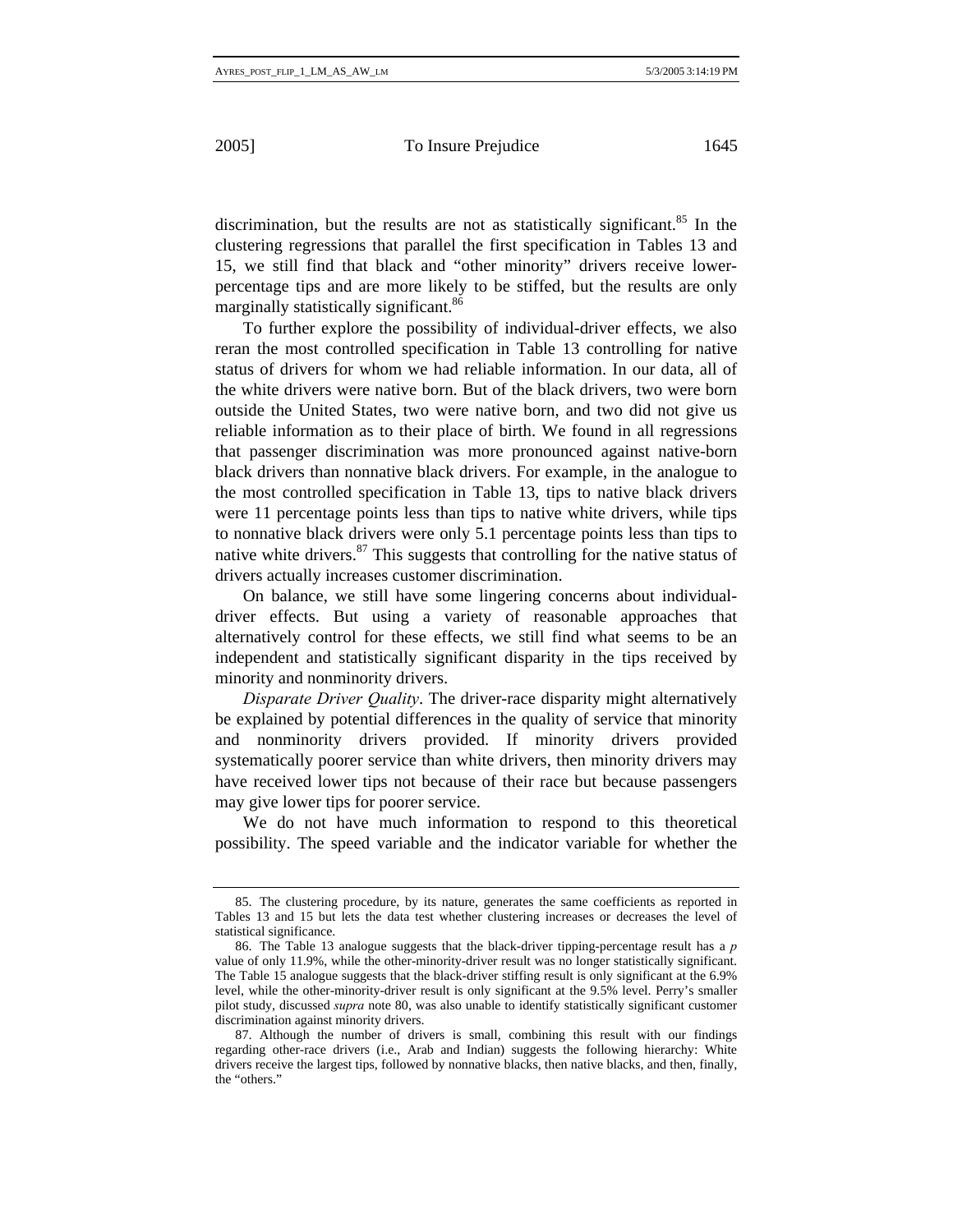driver conversed with the passenger crudely control for two dimensions of quality. Also, other studies of tipping generally have found that variation in service quality does not explain a very large percentage of differences in the amounts that people tip.<sup>88</sup> These studies at least suggest that the degree of racial disparity observed is not likely to have been caused by differences in quality.

We also undertook a modest amount of auditing of the drivers in our study to see if there were gross differences in the quality of service they provided.<sup>89</sup> Based on a total of only ten audit rides with participating drivers (six rides with white drivers, four rides with black drivers), we did not find support for the hypothesis that minority drivers provided lower-quality service. Indeed, our testers subjectively rated the quality of service higher for black drivers than for white drivers (with an average rating of 4.5 out of 5 for black drivers versus an average of 3.3 for white drivers). This miniscule sample does not allow us to confidently test for quality differences. But when combined with the authors' own experience of taking numerous cabs in New Haven, we are fairly confident that the driver-race effect is not well explained by racial disparities in driver quality.

*Disparate Customers*. Finally, we considered whether the driver-race disparity might be caused by minority drivers serving different types of customers than nonminority drivers. Under this hypothesis, minority drivers would receive lower tips than white drivers not because customers discriminate but because minority drivers tend to provide service to lowtipping customers while nonminority drivers tend to provide service to high-tipping customers.

As discussed above, there are some structural variables that tend to push New Haven drivers toward a more random selection of customers. Both dispatchers and cab stands purport to operate on a queued basis allocating the next customer to the next driver in line. And when we restrict our analysis to either dispatched or nondispatched calls (which should be predominantly cab stand fares), we continue to find in the most controlled specification that black drivers are tipped significantly less (9.9% for dispatched fares and 6.9% for nondispatched fares) and that this disparity is statistically significant at the 5% level. $90$ 

<sup>88.</sup> Michael Lynn & Michael McCall, *Gratitude and Gratuity: A Meta-Analysis of Research on the Service-Tipping Relationship*, 29 J. SOCIO-ECON. 203, 211 (2000) ("Although the average relationship between tip size and service evaluations was statistically significant in this review, it was also quite small—accounting for less than two percentage of the variability in tip percentages.").

<sup>89.</sup> *See supra* note 82 (discussing the driver audits).

<sup>90.</sup> The African-American-passenger coefficients in these regressions remain large and significant at the 5% level.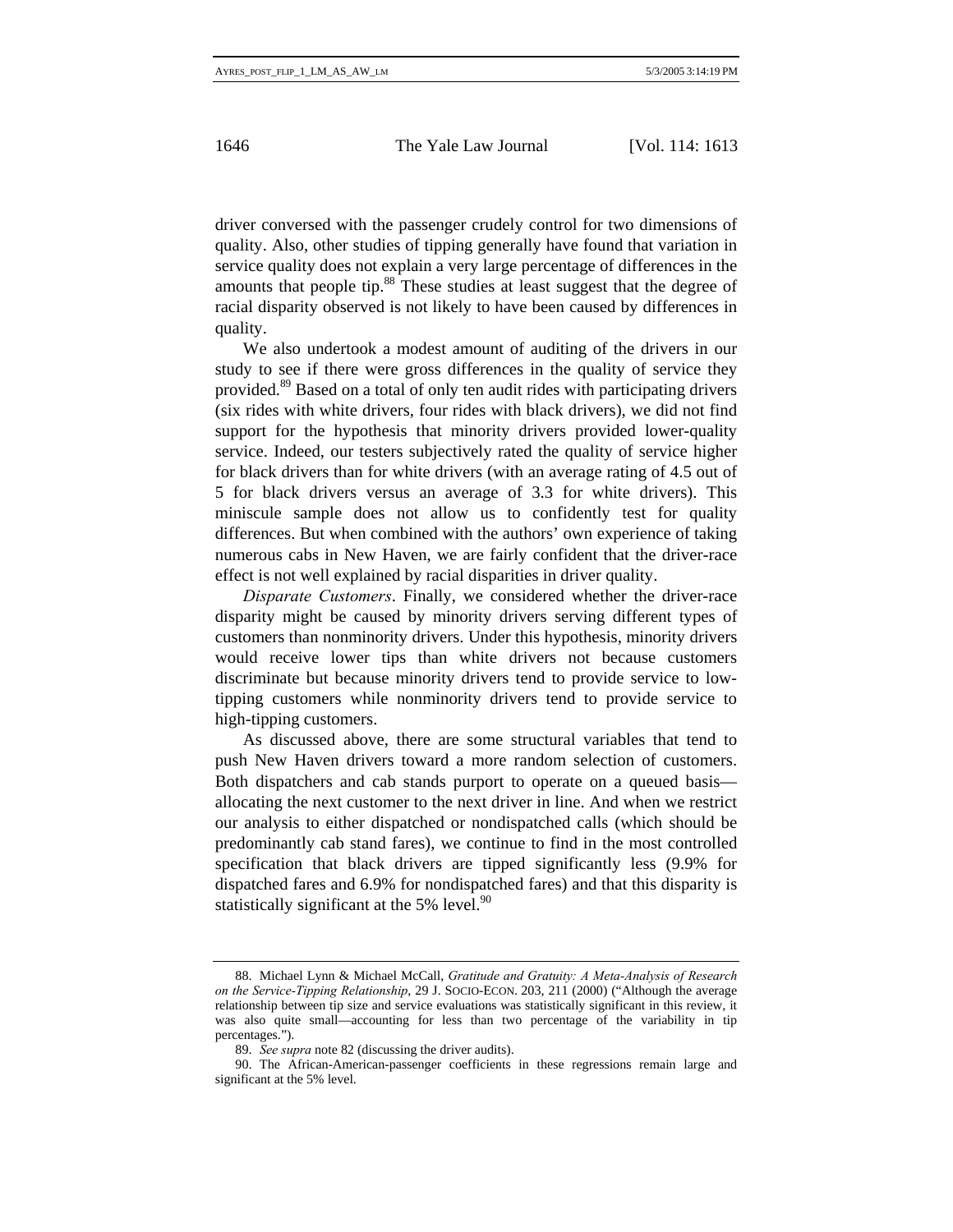But there are several dimensions on which nonrandom allocations of passengers may still occur within these subsamples. Dispatchers may, contrary to stated policy, give poorer fares to minority drivers. Drivers may engage in different strategies as to which cab stand they wait at or whether they queue for the next call from the dispatchers. Waiting at the airport may expose drivers to a different mix of passengers than waiting at the train station or at the Shubert Theater.<sup>91</sup> And passengers may directly call a driver to schedule service. $92$ 

Table 10 shows that passenger races were not in fact randomly distributed across driver races.

| <b>Driver race</b> |       | <b>Number</b> |                 |       |              |          |
|--------------------|-------|---------------|-----------------|-------|--------------|----------|
|                    | White | <b>Black</b>  | <b>Hispanic</b> | Asian | <b>Other</b> | of fares |
| White              | 50.7% | 25.6%         | 13.0%           | 9.4%  | 1.3%         | 446      |
| <b>Black</b>       | 44.2% | 35.1%         | 12.5%           | 7.1%  | 1.0%         | 504      |
| Other              | 34.3% | 28.3%         | 17.2%           | 17.2% | 3.0%         | 99       |
| Number of fares    | 483   | 319           | 138             | 95    | 14           | 1049     |

TABLE 10. DRIVER- AND PASSENGER-RACE FREQUENCY

*Note*: Pearson test of independence:  $\chi^2(8) = 25.9082$ ; Pr = .001.

Black drivers were more likely than white drivers to have black passengers (35.1% versus 25.6%), and white drivers were more likely than black drivers to have white passengers (50.7% versus 44.2%). But drivers of each race were still exposed to substantial numbers of black, Hispanic, and white customers (which again aids in testing for the existence of customer discrimination).<sup>93</sup> We found, for example, that a Pearson chi-squared test of statistical independence rejected the hypothesis that black and white drivers have the same passenger racial composition ( $p = .01$ ). But we found no

<sup>91.</sup> Steve Salop helpfully suggested that we reanalyze the data to try to better control for more aggregated driver strategies over the course of a shift. In this more aggregated analysis, we would have tested whether driver-race disparities persist at the shift level when we take into account that waiting at the airport takes longer but is expected to generate a larger fare. However, the problem of incomplete shift data, discussed *supra* Section V.A, unfortunately precludes us from analyzing shift data in a systematic way.

<sup>92.</sup> But this last possibility may still be an example of customer discrimination, if customers systematically prefer to schedule with white drivers.

<sup>93.</sup> There was a substantially higher percentage of blacks and Asians among our passengers (30.4% and 9.1%, respectively) than is found in the New Haven County population (11.3% and 2.3%, respectively)—and there was a substantially lower percentage of whites (46% in our sample versus 79.4% in the general population). *See* Census Bureau, *supra* note 36.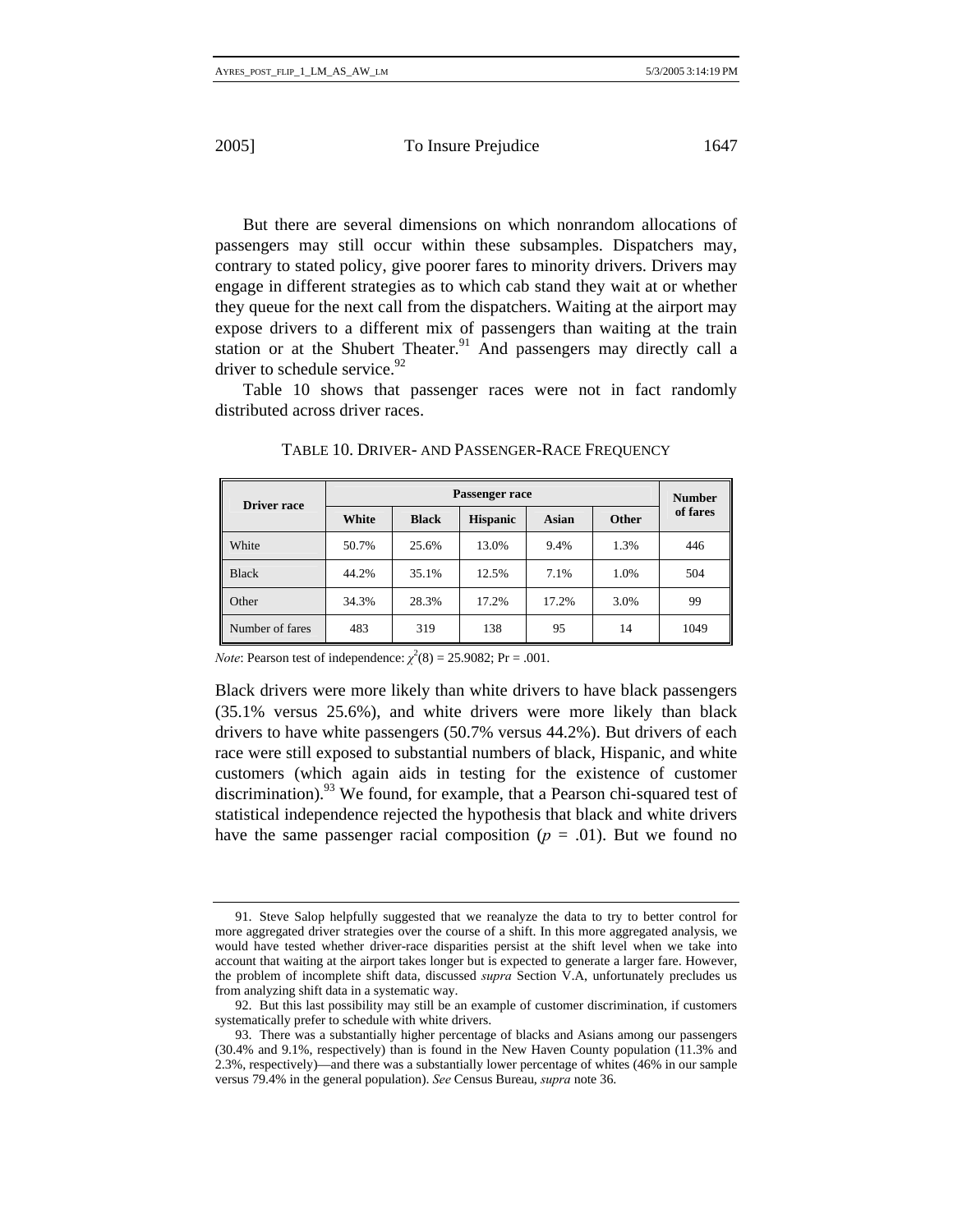statistical difference in the average fare of black, white, or "other minority" drivers.

One way to reduce the risks that the driver-race disparity might be driven by nonrandom allocation of passengers is to see whether the result persists in subsets of the data that have even better indicia of random allocation. We pursued this strategy by looking at a subset of the nondispatched fares where the pickup occurred at the New Haven train station. These 319 observations (242 of which are preserved by the most controlled specification) have fairly strong indicia of random assignment, because the train station cab stand uses a strict first-in-line principle and neither drivers nor passengers have much discretion to pass on a fare. Restricting our attention to this subsample, we continue to find in our most controlled specification that African-American drivers are tipped less than white drivers (7.2%)—and this disparity is still statistically significant at the 7% level. $94$ 

While the evidence of nonrandomized allocations makes it more difficult to test for customer discrimination, our regressions controlled for a host of nonracial differences and still found robust statistical evidence that minority drivers were tipped less, even after controlling for minority drivers' heightened chance of serving minority customers and even after controlling for customers' nonrandom allocation of neighborhoods. Accordingly, the disparate customer hypothesis does not, in the end, present a strong challenge to our earlier results.

#### C. *Lower Tips by Minority Passengers*

It is superficially inviting to conclude from our earlier results that the minority status of either the driver or the passenger *causes* the expected tipping percentage to be lower. But these two racial effects stand on very different theoretical and empirical footings. As a theoretical matter, it is straightforward in randomized data to test whether one person's race influenced the decisions of another person—for example, whether *X* refused to sell to *Y* because *Y* was black. But it is much harder to test whether the behavior of a decisionmaker herself was affected by the decisionmaker's own race. And given the real limits on our knowledge about passengers' socioeconomic status, we have instead focused in Part IV on the racial inferences that drivers (who have similarly imperfect information) might make.

<sup>94.</sup> The African-American-passenger coefficient also remains large (7.4%) and significant at the 1% level.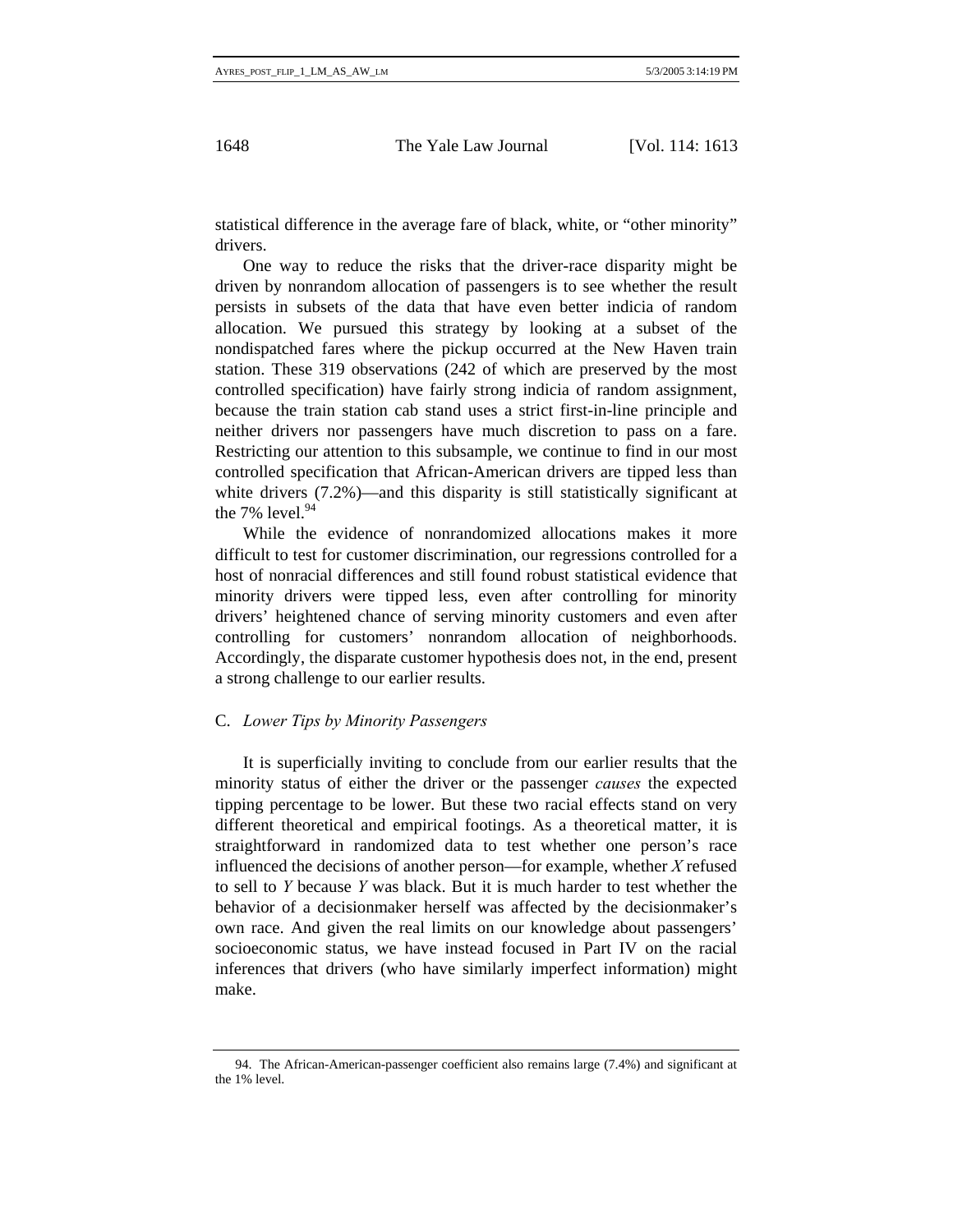Nonetheless, other tipping studies suggest that even if we could control for a host of socioeconomic variables, African-American passenger status would likely remain associated with lower tip amounts. An independent literature exists examining whether customer race affects tipping size, particularly (but not exclusively) in restaurants. The least persuasive studies merely survey service providers about their general impressions. For example, a Houston survey of fifty-four waiters and waitresses found that ninety-four percent of them classified African Americans as poor tippers, whereas none of them classified whites as poor tippers.<sup>95</sup>

There are also numerous recorded racialized incidents concerning server perceptions of African Americans as being poor tippers.  $96$  For example,

On October 23, 1999, Charles Thompson and Theresa White went out for dinner at Thai Toni Restaurant in Miami Beach, Florida. When they got their bill, they found that a 15 percent gratuity had been added even though no similar charges were added to the bill of a nearby couple. Mr. Thompson asked the restaurant['s] owner/manager for an explanation and was told: "You black people don't tip well."<sup>97</sup>

The Miami-Dade Board of County Commissioners reacted by passing an ordinance forbidding discriminatory tipping practices in eating establishments<sup>98</sup>

More authoritative studies take one of two forms. Some of the studies, like ours, have restaurant servers record information about their

<sup>95.</sup> Michael Lynn, Servers' Perceptions of Who Are Good and Poor Tippers 2 (2000) (unpublished manuscript, on file with authors).

<sup>96.</sup> For example, an anonymous posting from an online discussion board expressed the following perception:

When I worked at T.G.I[.] Fridays, I noticed that many tips from African American parties were not based upon a percentage of the check, but were typically an arbitrary amount and were usually in the two-to-five-dollar range. This is not to say that all African Americans left small tips, but a significant number did.

Posting of Jim to http://www.tipping.org/discus4/messages/9/125.html (May 4, 2002 7:52 EST).

<sup>97.</sup> Michael Lynn & Clorice Thomas-Haysbert, Ethnic Differences in Tipping: Evidence, Explanations, and Implications 3 (2003) (unpublished manuscript, on file with authors).

<sup>98.</sup> This single episode brought down a firestorm of protest. "The NAACP organized a protest outside the restaurant; the Greater Miami Convention and Visitors Bureau removed the restaurant from its membership list; [and] the Florida Attorney General charged the restaurant with violating the state's Deceptive and Unfair Trade Practices Act . . . ." *Id*.; *see also* Ruben Castaneda, *Restaurant Sued over Tip Dispute; 15% Was Added to Lunch Bill for Black Women*, WASH. POST, Apr. 13, 2000, at B3 (describing this incident in the context of a similar one in Maryland).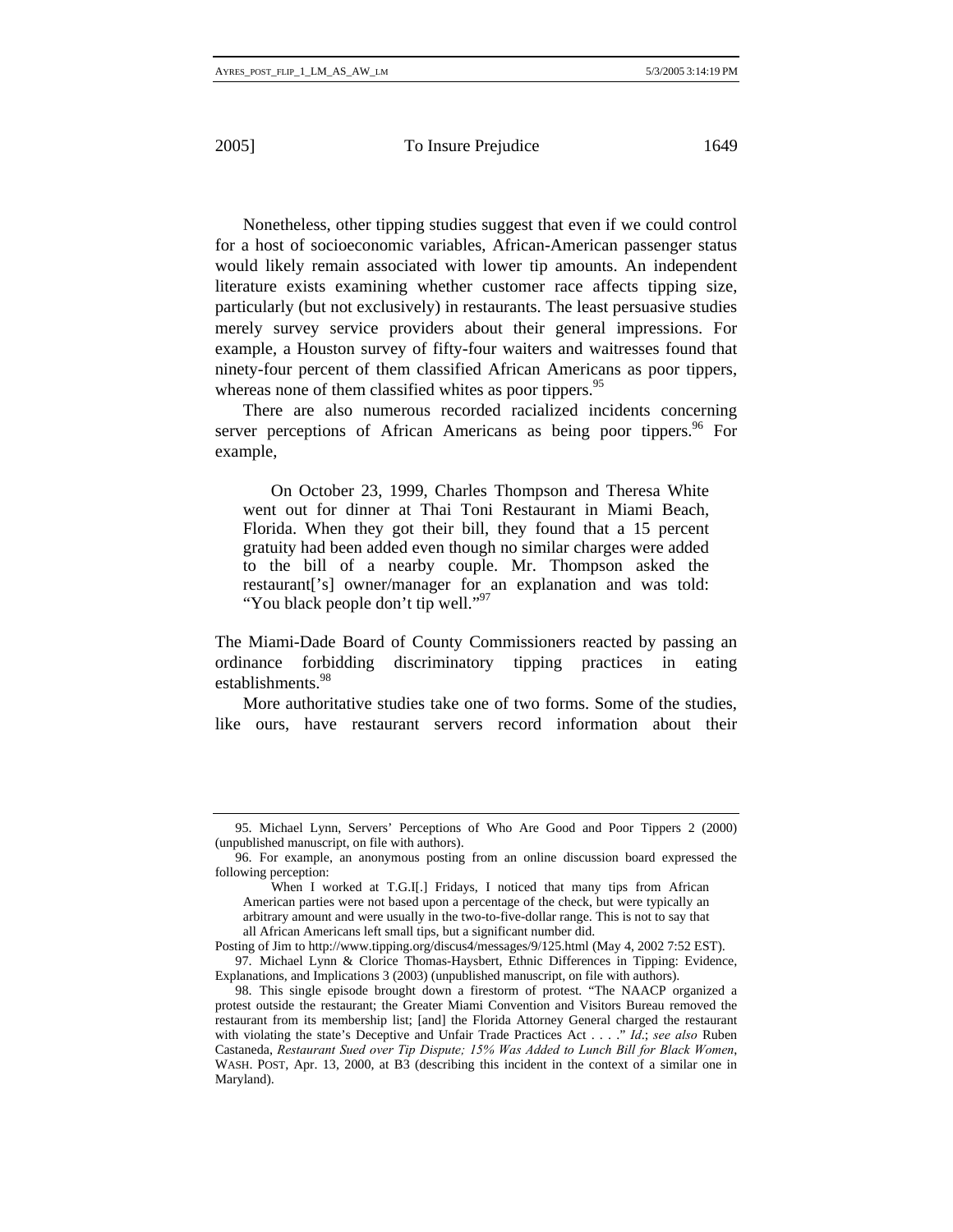customers.99 Other studies are based on interviews of customers as they depart restaurants.100 Michael Lynn and Clorice Thomas-Haysbert conducted something akin to a meta-analysis in which they pooled the data from five different studies of restaurant tipping in Houston.<sup>101</sup> The authors found that African-American customers were expected to tip 3.59 percentage points less than white customers ( $p < .0001$ ).<sup>102</sup>

While the restaurant studies are suggestive, they too may be infected by the problem of omitted-variable bias. Next we examine two ways in which our prior tipping regressions are incomplete and may misattribute effects to passenger race that are not really there.

*Service, Not Passenger Race*. If drivers systematically offer poorer service to minority customers, then the regressions may mistakenly suggest that African Americans and Hispanics tend to tip less at a given level of service. Instead, it may just be that passengers of all races tend to tip less for poor service and that drivers disproportionately give poor service to minority passengers. This alternative hypothesis is a concern because we have only very weak controls for driver quality (chiefly speed and conversation). $^{103}$ 

There are, however, several different forms the poor service hypothesis might take, depending on the scope of the poor treatment that might actuate lower tips. For example, minority passengers might tip less because (1) the current driver, (2) a prior driver, or (3) a prior retailer provided poorer service to the minority passengers (or their families or friends). Indeed, it is

<sup>99.</sup> Michael Lynn et al., *Reach Out and Touch Your Customers*, 39 CORNELL HOTEL & RESTAURANT ADMIN. Q., June 1998, at 60; Michael Lynn, Tipping: A Reward for Server Effort? (2000) (unpublished manuscript, on file with authors).

<sup>100.</sup> Michael Lynn & Jeffrey Graves, *Tipping: An Incentive/Reward for Service?*, 20 HOSPITALITY RES. J. 1 (1996); Connie Mok & Sebastian Hansen, *A Study of Factors Affecting Tip Size in Restaurants*, 3 J. RESTAURANT & FOODSERVICE MARKETING 49 (1999).

<sup>101.</sup> Lynn & Thomas-Haysbert, *supra* note 97, at 13-14. The studies pooled include those listed *supra* notes 99-100.

<sup>102.</sup> Lynn & Thomas-Haysbert, *supra* note 97, at 16-17. Perry's pilot study, discussed *supra* note 80, also found statistically significant shortfalls in the percentage tipped by African Americans relative to whites.

<sup>103.</sup> Although we hypothesized that greater speed and having a conversation would generally be viewed positively, too much of either would obviously ruin a ride. In fact, neither variable had a significant impact on tipping percentage or stiffing, as shown in Tables 13 and 15 of the Appendix.

Our limited attempt at using testers to audit the drivers themselves (which yielded only ten observations) provides a smidgen of information related to the service issue. Our testers included a pair of men, one white and one African American, and a pair of women, one white and one Indian American (Asian subcontinent). The testing regime was structured so that both members of each pair took rides with the same drivers. One item on the testers' survey was "quality of service." We found that our minority testers actually rated the quality of service slightly higher than white testers (3.98 on a 5-point scale for five rides by minority passengers versus 3.56 for five rides by nonminority passengers). In addition, the testers' relative rankings of driver quality were identical. Hence, the hypothesis that minority passengers might tip less because they receive poorer service does not find support in this handful of observations.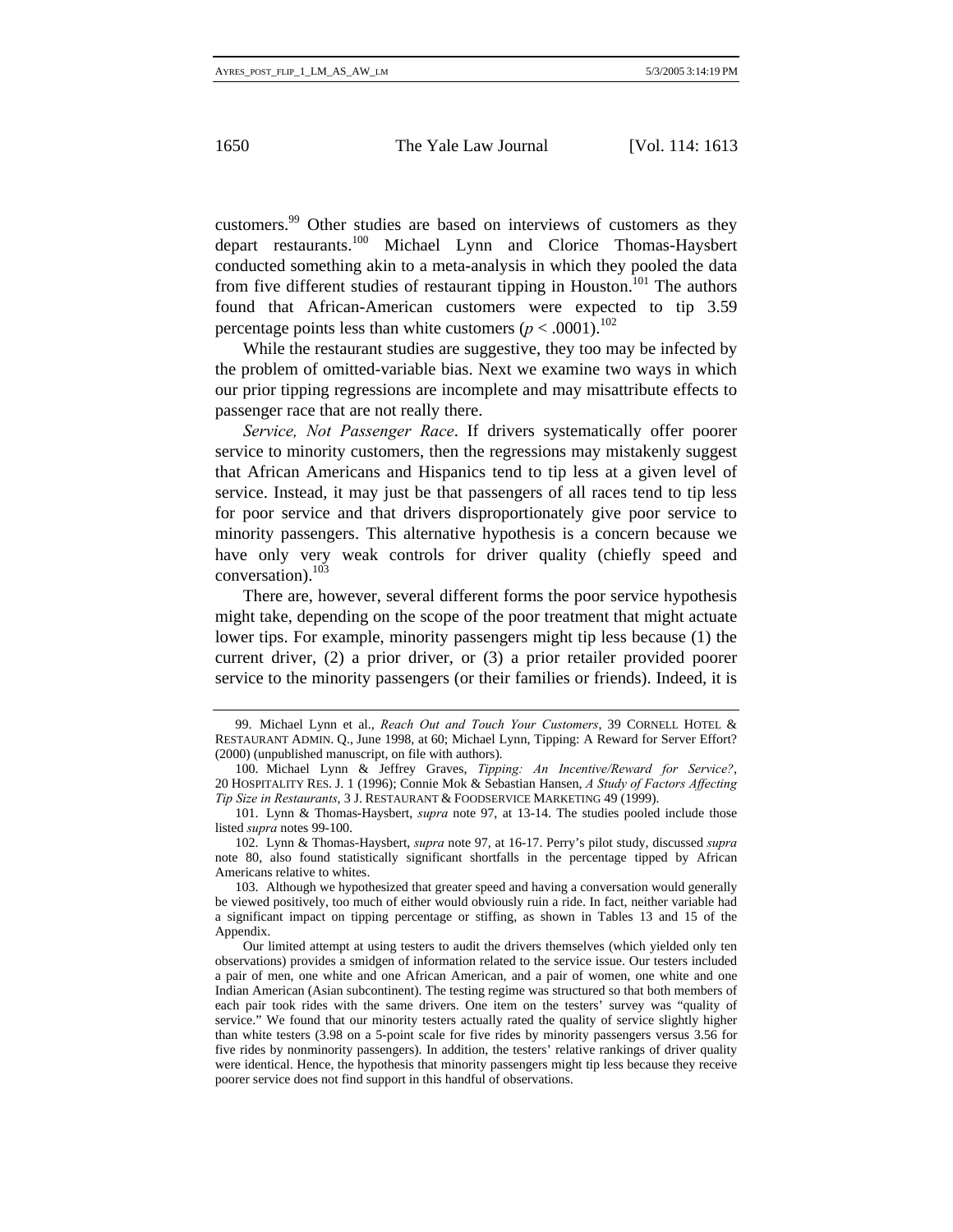theoretically possible that minority passengers and drivers are caught in a mutually reinforcing, unhappy equilibrium in which minority passengers give little because they are generally exposed to poor retail treatment, while drivers generally provide poor treatment because they expect a poor tip.

*Class, Not Passenger Race*. Second, as discussed above, the tendency of nonminority passengers to tip more may be driven by socioeconomic class differences. Possibly, rich people tip more, not white people. But our regression does not pick up this impact because, again, we have only very poor correlates with class (passenger dress and pickup and drop-off locations).

There is another piece of evidence that could be construed to suggest that poverty might be driving poor tipping. If we break down the stiffing rates by fare type, we find that relatively few whites or blacks are willing to stiff when the fare ends up being 75 cents over the dollar. But when the fare ends up being 25 cents over the dollar, African Americans show a much greater propensity (31 times greater than whites) to stiff drivers. This is consistent with the hypothesis that poverty is disproportionately important to African-American passengers: When more money (75 cents) is at stake, African Americans are more willing to stiff.

| Race         | Integer<br>fare | Race/<br>white<br>disparity<br>ratios | \$0.25<br>over<br>the<br>dollar | Race/<br>white<br>disparity<br>ratios | \$0.50<br>over<br>the<br>dollar | Race/<br>white<br>disparity<br>ratios | \$0.75<br>over the<br>dollar | Race/<br>white<br>disparity<br>ratios |
|--------------|-----------------|---------------------------------------|---------------------------------|---------------------------------------|---------------------------------|---------------------------------------|------------------------------|---------------------------------------|
| White        | 22.1%           |                                       | 1.0%                            |                                       | 3.6%                            |                                       | 5.1%                         |                                       |
| <b>Black</b> | 61.5%           | 2.78                                  | 32.7%                           | 31.42                                 | 23.3%                           | 6.42                                  | 6.9%                         | 1.36                                  |
| Hispanic     | 50.7%           | 2.29                                  | 13.6%                           | 13.09                                 | 20.8%                           | 5.73                                  | 6.3%                         | 1.23                                  |
| Asian        | 26.2%           | 1.18                                  | 10.7%                           | 10.29                                 | 0.0%                            | 0.00                                  | 11.1%                        | 2.19                                  |
| Other        | 50.0%           | 2.26                                  | $0.0\%$                         | 0.00                                  | 33.3%                           | 9.17                                  | 0.0%                         | 0.00                                  |

TABLE 11. MEAN STIFFING BY PASSENGER RACE AND FARE TYPE

Fortunately, a new study by Lynn has good controls for both income and service. The study consists of a national telephone survey he conducted eliciting information from approximately 900 consumers on their tipping behavior with regard to nine different types of service providers—including taxi drivers.<sup>104</sup> The respondents were asked not only their race, sex, and age, but also their income (in ten ordered categories) and education (in seven ordered categories). The survey additionally controlled for service quality

<sup>104.</sup> Michael Lynn, Black-White Differences in Tipping of Various Service Providers (2003) (unpublished manuscript, on file with authors).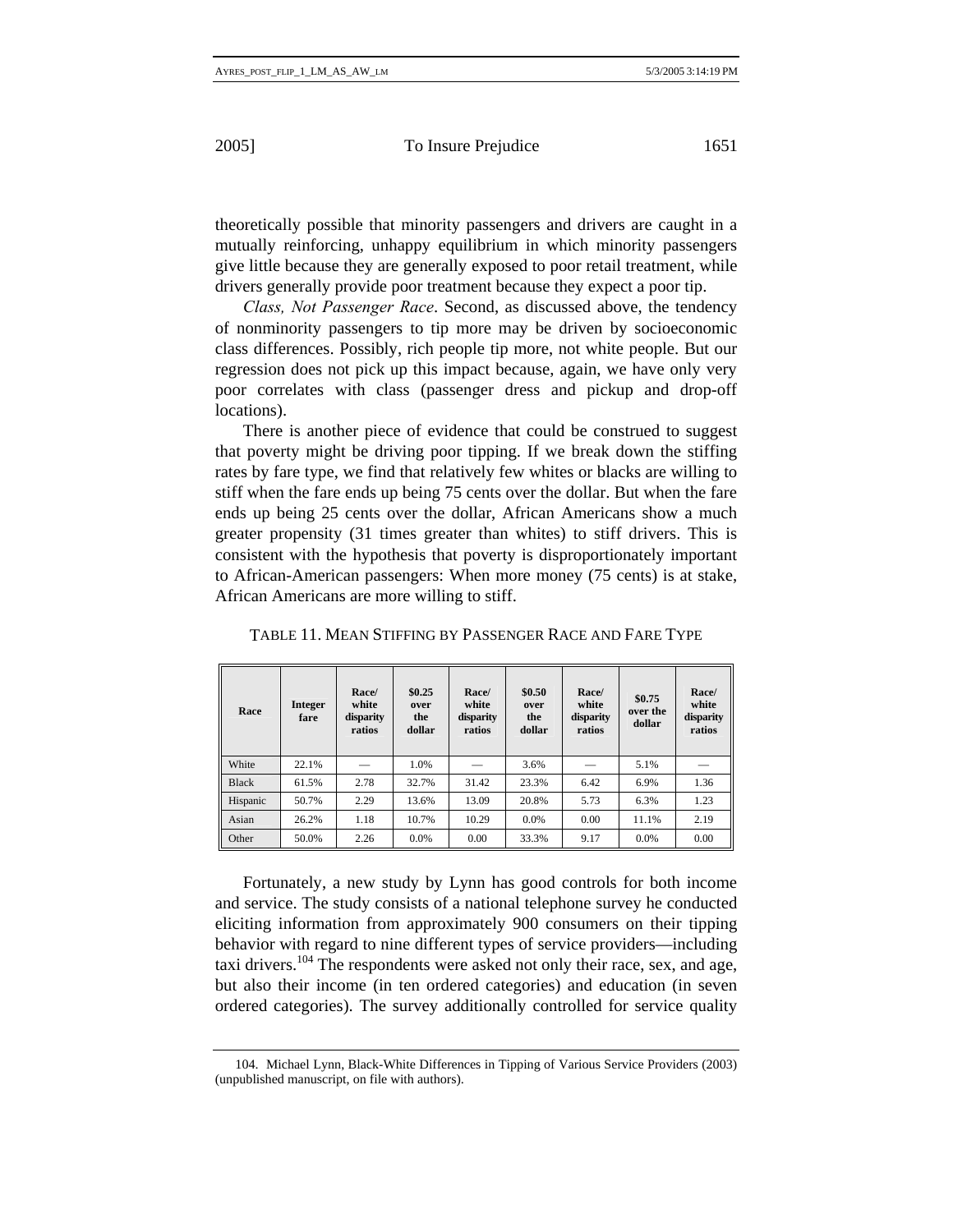in the way the tipping question was framed. For example, with regard to cab tipping, respondents were asked, "If you received good service from [a cab or limousine driver] would you tip them a percent of the total cost of the service, tip them a flat amount or not give them a tip?"105 Respondents who said they would leave a percentage or flat tip were then asked, "What amount?"<sup>106</sup> Lynn found that African-American respondents were  $11\%$ more likely than white respondents to say that they would stiff a cab or limo driver  $(p < .03)$ . There was no significant racial difference, among those who said they would leave a tip, in the propensity to leave a flat amount and no significant racial difference in the amount of flat tips. But among percentage tippers, Lynn, controlling for income, found that African-American respondents were likely to report tipping 1.99 percentage points less than white respondents. However, this result falls slightly short of statistical significance  $(p = .14)$ .

Lynn did not aggregate the three types of responses (stiff, percentage, and flat) to get an overall assessment of racial disparities. But controlling for service and income does seem generally to narrow the passenger-race disparities in propensity to stiff and in average tipping percentage as compared with our previous findings. $107$ 

*History*. A final explanation of lower minority tipping resuscitates the brief history discussed in Part I. At one time, accepting tips was seen as a symbol of the recipient's degradation. Minorities may at one time have been unwilling to tip, $108$  not because they were disproportionately poor or

<sup>105.</sup> *Id*. at 5 (internal quotation marks omitted).

<sup>106.</sup> *Id*. at 6 (internal quotation marks omitted).

<sup>107.</sup> Lynn has also conducted a survey that asks, "Thinking about tipping overall, not your own practices, how much is it customary for people in the United States to tip waiters and waitresses?" LYNN, *supra* note 62, at 11 (internal quotation marks omitted). Lynn finds marked differences in the ways that blacks and whites respond:

<sup>[</sup>B]lacks are more likely than whites to say that:

they do not know the customary restaurant-tip amount in the United States (12.1 percent for blacks[] and 2.4 percent for whites);

the customary restaurant-tip amount is less than 15 percent of the bill (28.3 [percent] for blacks and 17.5 percent for whites); and

the customary restaurant-tip amount is a dollar amount rather than a percentage of the bill (15.2 percent for blacks and 3.3 percent for whites).

*Id.* at 12. These differences remain statistically significant after controlling for the respondent's income, sex, age, education, household size, and residence in a metropolitan area. Lynn interprets these results as suggesting that African Americans are not familiar with the U.S. norm of tipping 15% to 20%. But an alternative interpretation is that African Americans are not familiar with the white tipping norm and that whites are not familiar with the African-American tipping norm.

<sup>108.</sup> A recent study conducted by the *Chronicle of Philanthropy* shows that the tendency of African Americans to tip less is not symptomatic of a general lack of generosity in other arenas. In fact, this study found that African Americans give to charity a higher proportion of their discretionary income than whites (8.6% versus 6.4%). Michael Anft & Harvy Lipman, *Special Report: How Americans Give*, CHRON. PHILANTHROPY, May 1, 2003, at 6, 8. The study analyzed the 18% of the U.S. population who earn \$50,000 or more and itemize tax deductions. *Id*. at 6. These individuals donated about 80% of the total \$122 billion donated in 1997. *Id*. at 7. Of people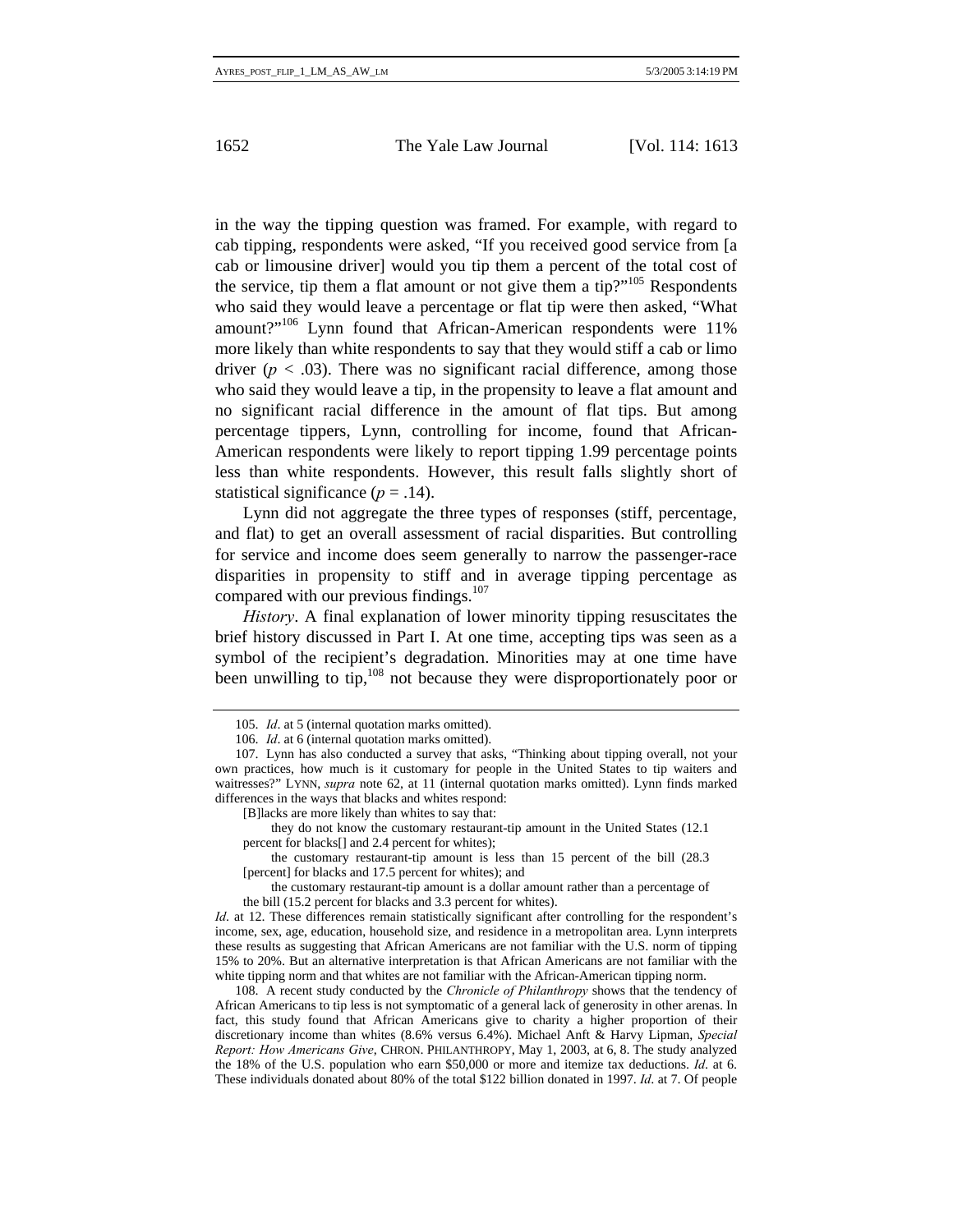because they were receiving poorer treatment but because they did not want to participate in a practice that had been so often framed as a token of their own inferiority.109 Of course, this degradation conception of tipping may have long passed. But both minority and nonminority consumers today may still be affected by this now-withered perception—because one generation passes its tipping practices on to the next.<sup>110</sup>

Stepping back, we are most concerned about the possibility that drivers nonrandomly censored the data in ways that might undermine the reliability of our primary results. This censoring effect by itself should qualify anyone's reading of the data, and it underscores the preliminary nature of the study. In contrast, we are less concerned with the various omittedvariable concerns discussed with regard to the driver-race and passengerrace effects. The evidence of customer discrimination against minority drivers is relatively stable and robustly significant. The evidence that African-American and Hispanic passengers tip less is slightly less stable and declines in size as better controls for class (captured by pickup and drop-off locations) are added. But even after taking out the class component (to the extent our data permit), there seems to be an independent and robustly significant passenger-race disparity in tipping (particularly with respect to stiffing propensities).

### VI. WHY ARE CONSUMERS DISCRIMINATING?

Statistically identifying the cause of disparate treatment is usually a daunting task.<sup>111</sup> And our survey of cab drivers seems particularly ill suited to uncover the wellsprings of customer motivation. Nonetheless, this Part tries to tease out of the data a few statistical intimations that are at least suggestive of the extent to which the disparate treatment is conscious.

Our first inclination was to be skeptical that conscious discrimination could be playing much of a role in the overall shortfall for minority drivers. Is it really possible that many passengers would overtly tip a lower percentage because the driver was a minority? But the racial disparity in the

with incomes of \$50,000 or more, African Americans donated an average of \$1204 to charity, while whites donated only an average of \$1072. This racial disparity is particularly pronounced with regard to religious giving: African Americans donated 7.7% of their discretionary income to churches, while whites donated only 4.8%. In contrast, among people earning more than \$50,000 who itemized, whites donated 1.6% of their discretionary income to nonreligious recipients, while African Americans donated only 0.9%. *Id*. at 8.

<sup>109.</sup> As reported above in Table 5, 39.2% of African-American passengers left no tip, as compared with just 10.6% of white passengers.

<sup>110.</sup> Recall that children generally know when and how much their parents tip. *See supra* notes 12-13 and accompanying text.

<sup>111.</sup> *See, e*.*g*., AYRES, *supra* note 1, at 54 (attempting to statistically identify the cause of disparate treatment in new car sales).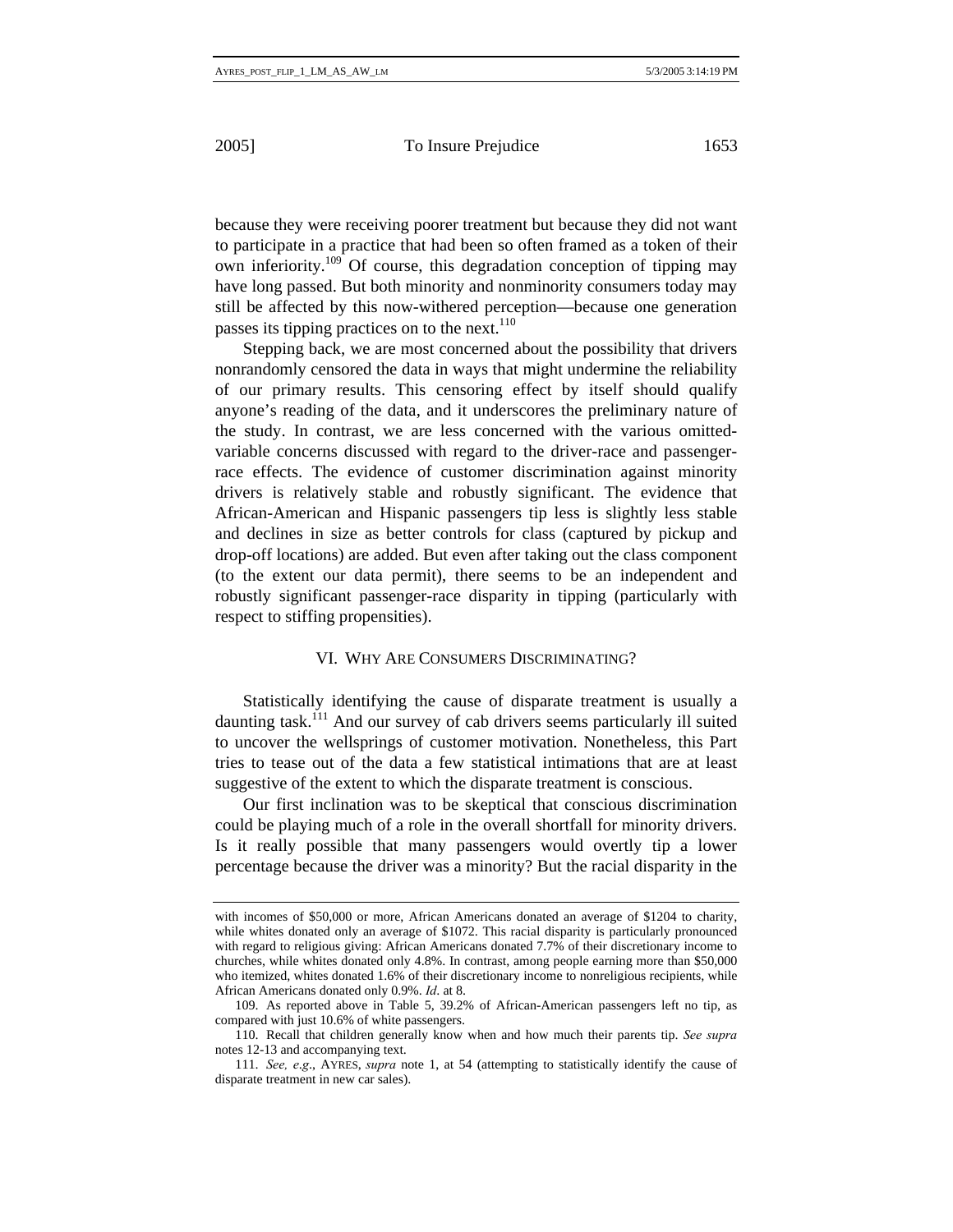rates of stiffing gives one pause. Recall from Table 3 that black drivers were 80% more likely to be stiffed than white drivers (28.3% versus 15.7%). Table 15 of the Appendix shows that this disparity was sustained as we controlled for more variables. The disparity in the stiffing rate suggests that stiffing is not just caused by a hard-wired set of passengers who never tip. Rather, passengers tend to sometimes make a conscious decision to leave no tip. This does not mean that passengers were consciously stiffing based upon the cab driver's race, but it does suggest that conscious decisionmaking of some kind was at work.

In contrast, there is another part of the data that resonates with the notion of unconscious thought processes. People deciding how much to tip often choose to either round up or round down to the dollar nearest their preferred total (including tip). If we use the average passenger-race tipping percentages (from Table 4) to make predictions about passengers' preferred tipping percentages, it is possible to identify those instances in which the tip given was just sufficient to round the total payment up or down to the nearest dollar. Table 12 divides the tipping data into instances where passengers rounded the total amount to the integer nearest this target amount.

|                                  | Number of<br>fares | Percentage of<br>total number<br>of fares |
|----------------------------------|--------------------|-------------------------------------------|
| Total rounded to nearest integer | 580                | 54.8%                                     |
| Rounded down to nearest integer  | 286                | 27.0%                                     |
| Rounded up to nearest integer    | 294                | 27.8%                                     |
| Rounded to another integer       | 176                | 16.6%                                     |
| Nonrounded                       | 303                | 28.6%                                     |
| <b>Total</b>                     | 1059               | 100.0%                                    |

# TABLE 12. DISTRIBUTION OF ROUNDED AND NONROUNDED TOTAL AMOUNTS PAID

We find that 54.8% of the tips in the data set were rounded by the passenger to the dollar nearest our prediction of the passenger's preferred tipping percentage. These rounded observations, to our minds, are prime

<sup>112.</sup> Tipping one's preferred percentage is harder to accomplish in cash transactions than in credit card transactions (where the customer may have an easier time filling in a nonrounded total amount). Accordingly, we would expect the rounding phenomenon to be more important with regard to cash tips in a taxi than with regard to credit card tips in a restaurant.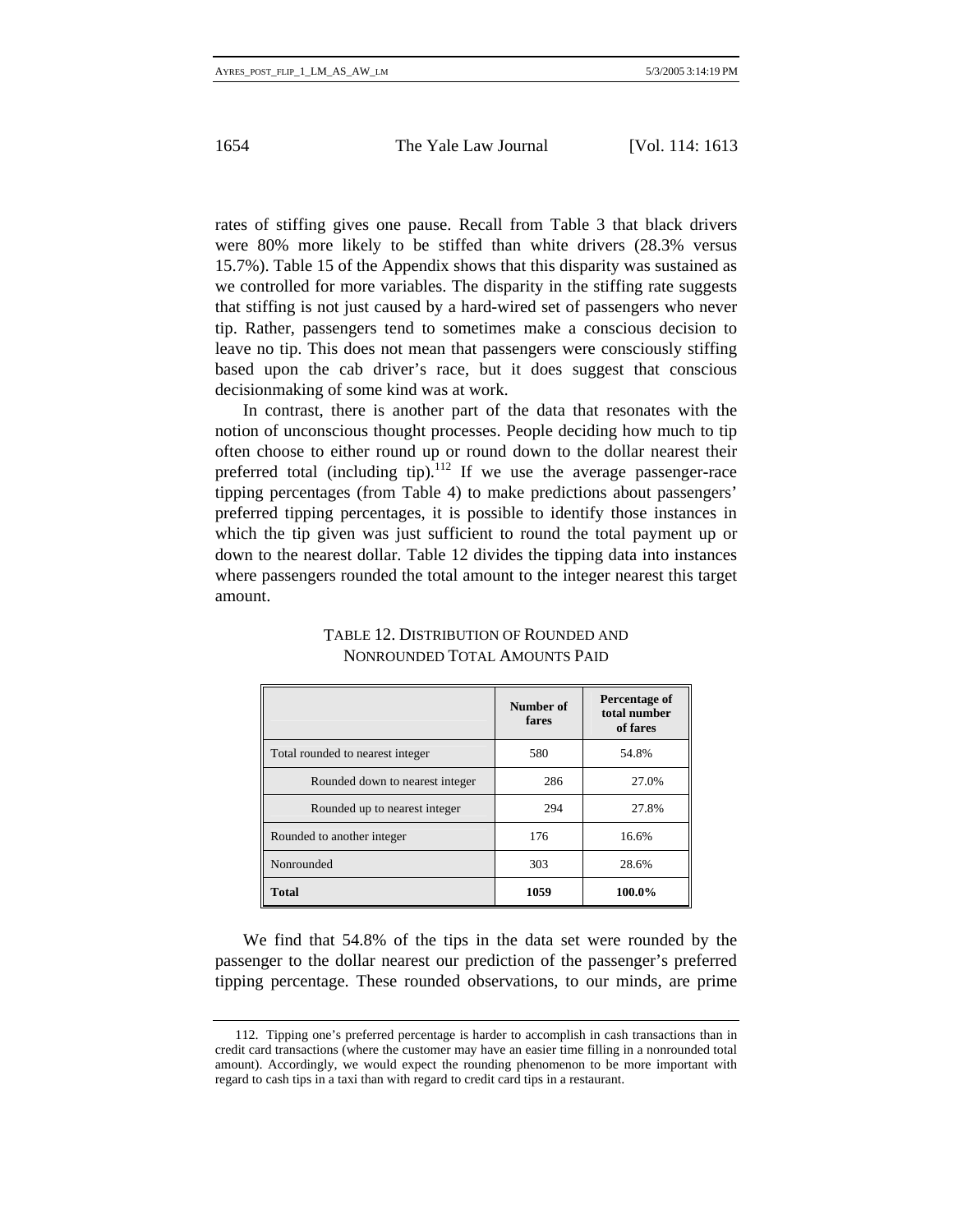candidates for unconscious discrimination. Imagine the following scenario: Just before your cab arrives the fare clicks over to \$7. Think fast. Do you leave \$8 or \$9? We suspect that passengers are often called on to make a quick decision about whether to round up or down. Even people who think that they are hard-wired percentage tippers may find that unconscious factors influence this rounding decision. Just as people who confront the Implicit Association Test sorting game often can't help but treat blacks and whites differently, $^{113}$  people who confront the dichotomous rounding game may have trouble purging the influence of race.

In fact, when we analyze the rounded observations, we find a bit of evidence to support this form of unconscious discrimination. Overall, passengers were 6% more likely to round up rather than round down with a white driver than with a black driver.<sup>114</sup>

Finally, we tried to decompose the total black/white driver-tipping disparity of 7.7 percentage points (from Table 2) into two component parts: a stiffing disparity and a rounding disparity.<sup>115</sup> We find that  $27.2\%$  of the overall disparity comes from the propensity to stiff minority drivers and that 35.5% of the overall racial disparity comes from different propensities to round when paired with a minority driver.

This decomposition suggests that both unconscious and conscious motivations may play a role in consumer discrimination. But we should again emphasize the weakness of these conclusions. We are pushing the data to the limits of their competence, and while the evidence of disparities in stiffing is quite robust and by itself explains a substantial portion of customer discrimination, the evidence of disparities in rounding is much more tentative and turns, among other things, on our particular method of predicting individual customers' preferred tipping percentages.

#### VII. NORMATIVE IMPLICATIONS

Before examining two primary normative implications of our results, it is worth pausing to note that the finding of lower tips for minority drivers raises interesting issues about the scope of our civil rights laws. Does the

<sup>113.</sup> AYRES, *supra* note 1, at 419-20.

<sup>114.</sup> But somewhat surprisingly, this overall effect is driven by the behavior of minority passengers. Minority passengers were more likely to round up when paired with a white driver than when paired with a minority driver. But white passengers were less likely to round up with white drivers than with black drivers. However, in an alternative form of this analysis using regression-based predictions, other passenger races, including black passengers, were also less likely to round up with white drivers.

<sup>115.</sup> The rounding disparity is calculated as the weighted difference of the black and white rounded tipping-percentage averages. The stiffing disparity is calculated as the (generally) increased probability of a black-driver stiff multiplied by the white-passenger tipping-percentage average over nonrounded fares. (Note that stiffs are defined *not* to be rounded fares.)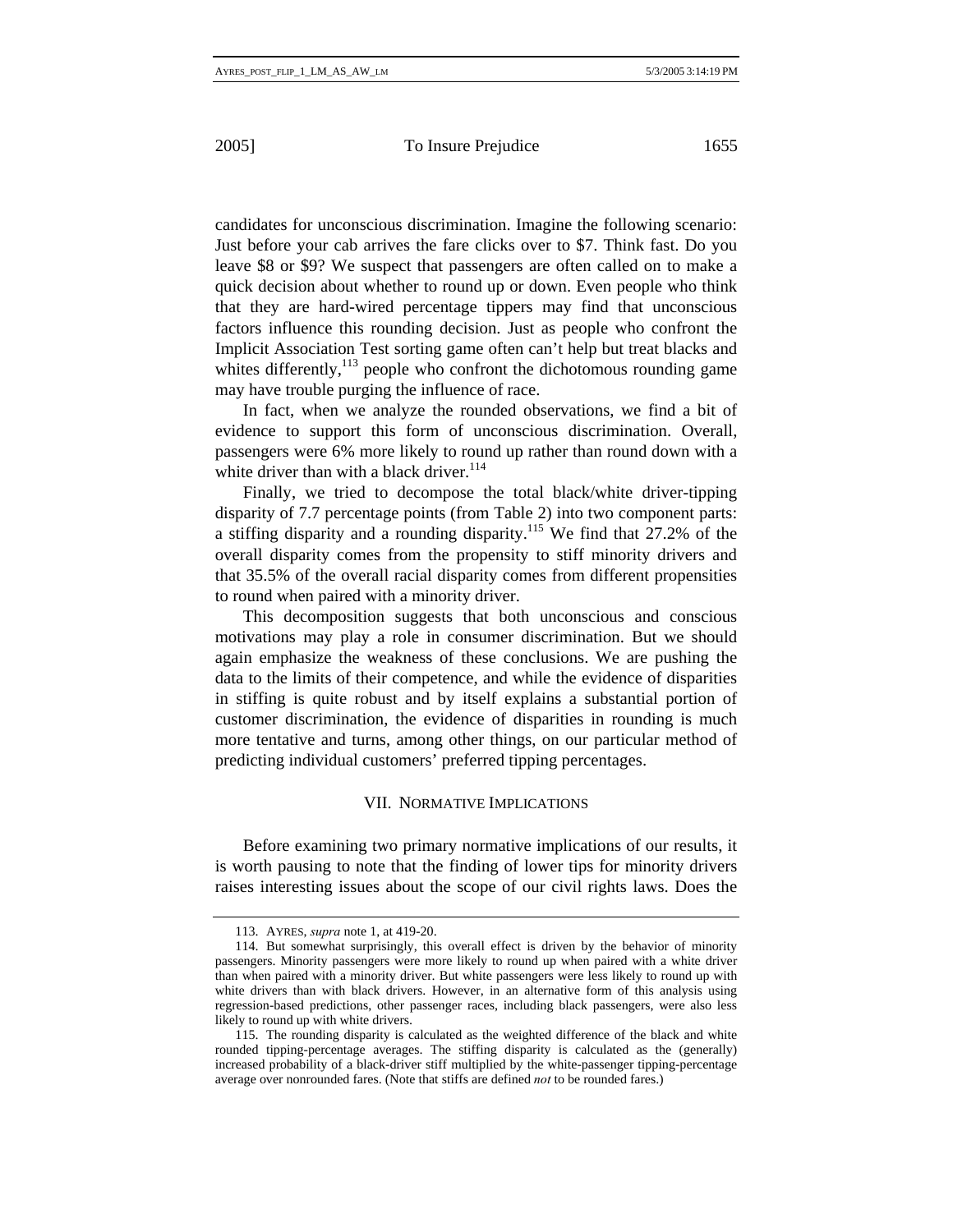evidence of customer discrimination against minority drivers suggest a violation of § 1981? Section 1981 is a broad prohibition against race discrimination in contracting.<sup>116</sup> But we have not been able to find a case challenging discrimination by buyers. Indeed, *Jones v*. *Alfred H*. *Mayer Co*. famously found that the goal of the 1866 Civil Rights Act was to ensure that "a dollar in the hands of a Negro will purchase the same thing as a dollar in the hands of a white man." $117$  The focus is on protecting minority buyers, not minority sellers.

And even if the statute's broad language were read to regulate buyer behavior, it is far from clear that a passenger's tipping decision concerns discrimination in the terms of a *contract*. Even though the law has increasingly treated tips as wages for tax purposes, $118$  disparate treatment in tipping does not concern a formal term of agreement and thus might not impair the right of minority drivers to make and enforce contracts.<sup>119</sup>

But whether or not these legal obstacles could be cleared, there are abundant logistical problems that would preclude the use of § 1981 or any other civil rights statute to discourage passenger discrimination. The difficulty and cost of proving that an individual passenger tipped less because of the driver's race would block even the most subsidized litigation. Our findings of passenger discrimination illuminate interesting issues of civil rights law, but they do not suggest (to our minds) a viable new form of litigation.

That said, we believe that there are two primary normative implications of the foregoing analysis. First, the government should be careful in its tax laws not to add insult to injury by directly or indirectly attributing phantom tipping income to minority drivers.120 The second and more important implication is a tentative proposal to raise taxi fares by 15% and to require "Tip Included" decals to be prominently displayed in all cabs. At a minimum, this Essay has identified two new rationales for such mandatedtipping regulation.

#### A. *Adding Insult to Injury?*

There are several ways in which the disadvantages to minority drivers (and, more generally, minority employees) resulting from consumer

<sup>116.</sup> *See* 42 U.S.C. § 1981 (2000) ("All persons . . . shall have the same right . . . to make and enforce contracts . . . as is enjoyed by white citizens . . . .").

<sup>117. 392</sup> U.S. 409, 443 (1968).

<sup>118.</sup> SEGRAVE, *supra* note 8, at 123.

<sup>119.</sup> *See* Patterson v. McLean Credit Union, 491 U.S. 164 (1989) (limiting the § 1981 cause of action to discrimination in making and enforcing contracts as opposed to discrimination in performance).

<sup>120.</sup> Bruce Ackerman pointed this implication out to us.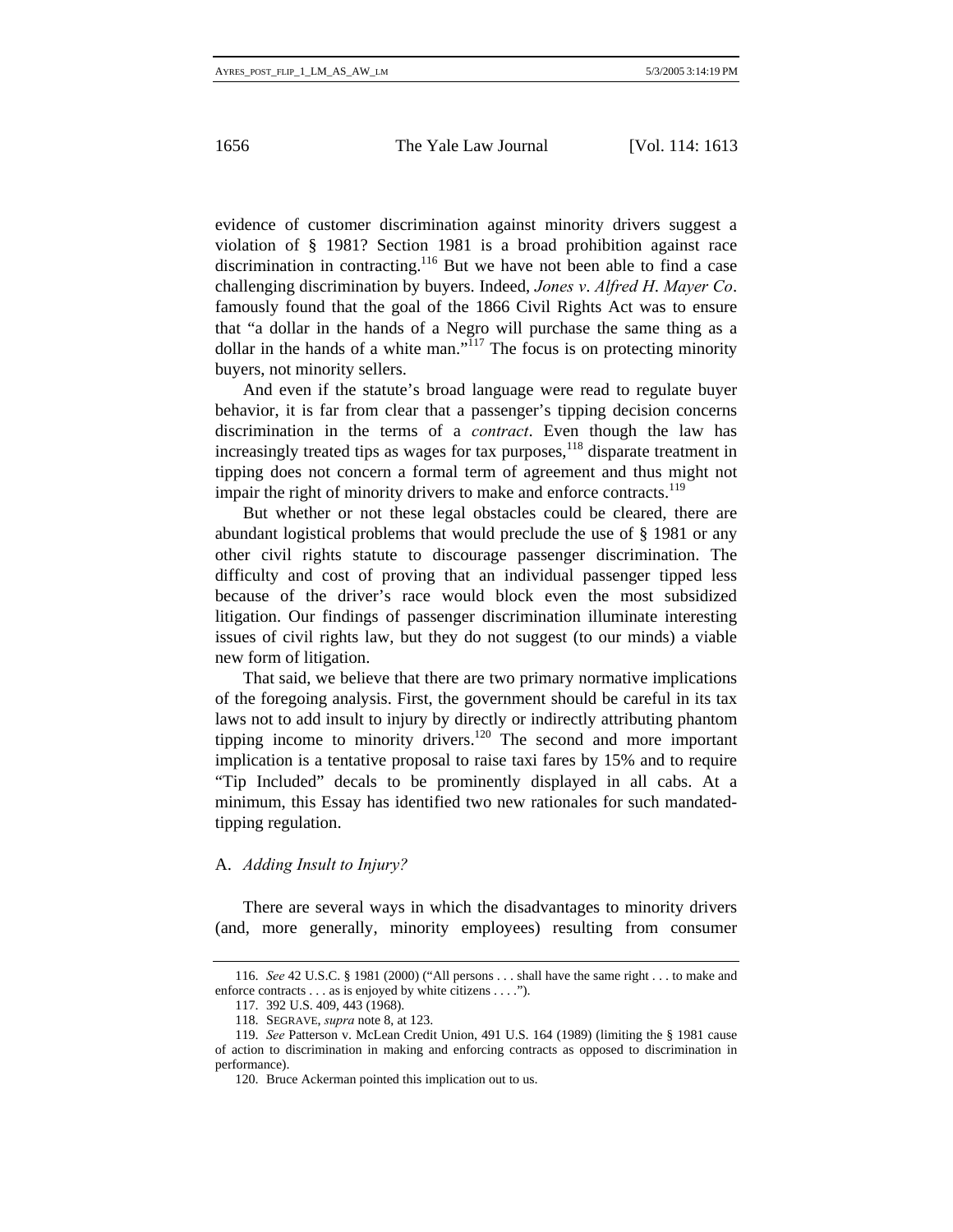discrimination could be exacerbated by methods of estimating tipping income for tax purposes.<sup>121</sup> For example, a business establishment enrolled in the Tip Rate Determination Agreement (TRDA) is required to work with the IRS to determine a baseline tip rate for its employees.<sup>122</sup> If this imputed tipping income is based on the overall average—which is likely to be greater than the minority average—minority employees will be taxed on money they did not earn; put another way, minority drivers will be forced to pay taxes at an effectively higher rate than their white counterparts. Furthermore, "TRDA provides that if employees fail to report at or above the determined rate, the employer will provide the names of those employees, their social security numbers, job classification, sales, hours worked, and amount of tips reported."<sup>123</sup> Hence, a minority employee conscientiously reporting tip income could be threatened with a higher risk of audit and job loss.

An alternative to the TRDA is the Tip Reporting Alternative Commitment (TRAC). Although TRAC does not require the determination of a baseline tipping rate—instead requiring methods for directly reporting tip income—it does provide that "if the employees of an establishment collectively underreport their tip income, tip examinations may occur but only for those employees that underreport.<sup>"124</sup> Hence, in cases where the IRS regards employees as collectively underreporting, minority drivers are likely to bear an unfair portion of the blame and therefore again are more likely to be audited or lose their jobs.

Presently, TRDA and TRAC are available to the food and beverage, hairstyling, and gambling industries, so that in these businesses in particular minority employees might be shouldering the multiplied burdens of lower tipping income, higher tax rates, and greater possibility of audits and job loss. According to the IRS, "Plans are underway to extend this program to all industries where tipping is customary."125 An immediate implication of the results presented in this Essay is that, unless adjustments are made to take into account lower minority-tipping incomes, programs such as TRDA and TRAC may compound the problem of consumer discrimination.

124. *Id*.

<sup>121.</sup> It might be questioned why literal gratuities count as income at all, because they more closely resemble gifts than contracted-for wages. Nonetheless, courts universally treat tips as part of wages for a variety of different legal purposes. For a history of the treatment of tips as wages, see SEGRAVE, *supra* note 8, at 12. *See also* SAMUEL ESTRICHER & JONATHAN R. NASH, THE LAW AND ECONOMICS OF TIPPING: THE LABORER'S PERSPECTIVE (Am. Law & Econ. Ass'n Annual Meetings, No. 54, 2004), *available at* http://law.bepress.com/alea/14th/art54 (discussing the tax implications of tipping).

<sup>122.</sup> IRS, PUBL'N 3144, TIPS ON TIPS: A GUIDE TO TIP INCOME REPORTING FOR EMPLOYERS IN BUSINESSES WHERE TIP INCOME IS CUSTOMARY 4 (2000).

<sup>123.</sup> *Id*. at 5.

<sup>125.</sup> *Id*. at 3.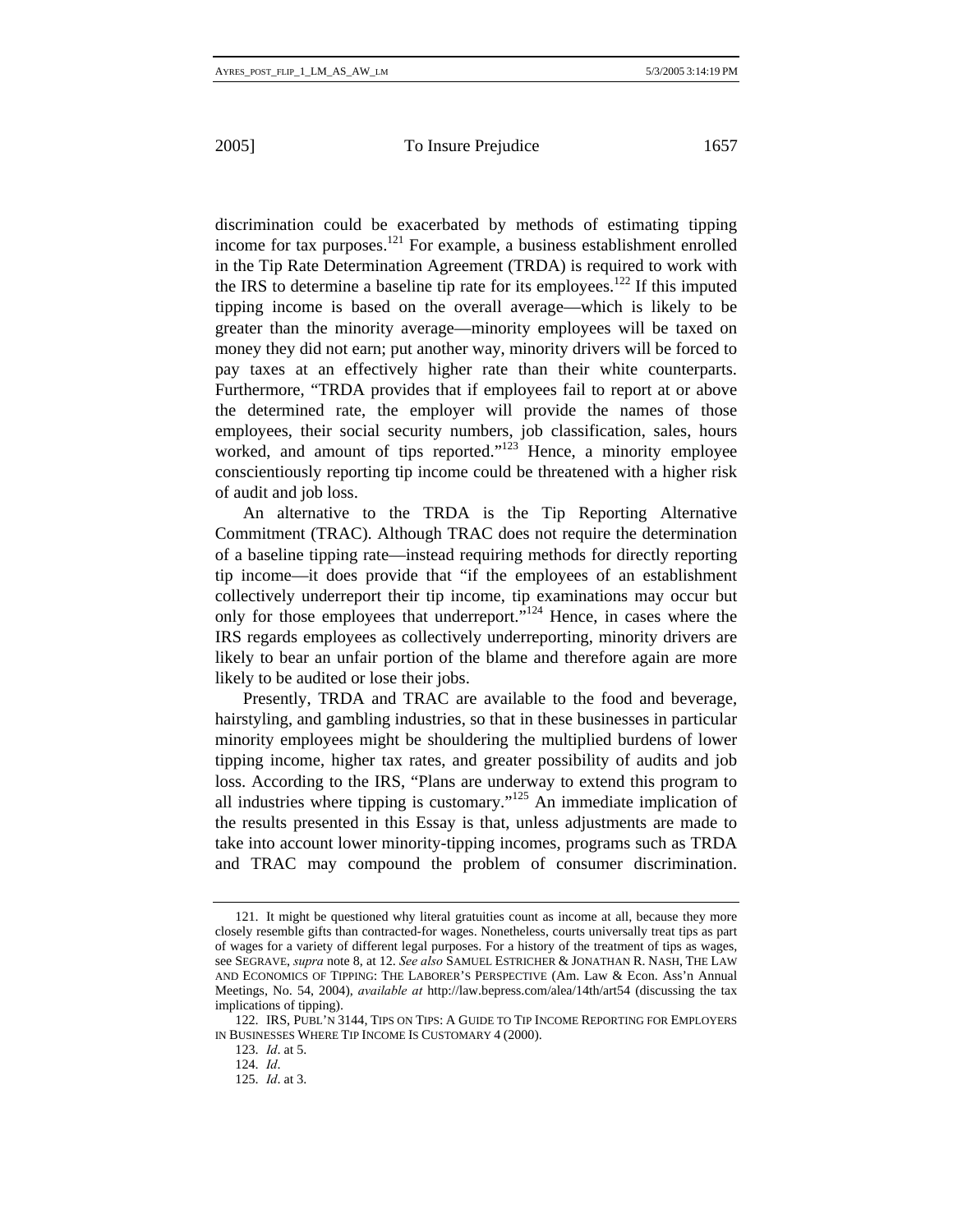Furthermore, studies of consumer discrimination are necessary for those industries in which TRDA and TRAC are already in use, to determine whether minority workers do in fact earn systematically lower tipping incomes and are therefore disadvantaged by the programs.<sup>126</sup>

Apart from programs estimating tip income, minority drivers or employees may be unfairly exposed to audits and penalties simply because their reported tipping incomes may appear suspiciously low. According to the IRS, failure to report tips can result in "a penalty equal to 50% of the social security and Medicare taxes or railroad retirement tax [owed] on the unreported tips<sup> $127$ </sup> (as well as a "negligence penalty of 20% of the additional income tax, plus interest"<sup>128</sup>). Hence minority drivers may be unfairly subject to additional penalties as a result of consumer discrimination.

#### B. Service Compris

While our "phantom income" concern is analytically sound, we are agnostic about its empirical importance. Driver noncompliance with tax laws may be so rife that it is hard to tell whether minority drivers are given less room to cheat on their reporting of income or would be subject to a higher chance of audit on conscientiously reported income. Our second proposal is more important, but more controversial.

The central idea is that prohibiting all tipping would likely reduce two types of disparate racial treatment: It would directly stop passengers from discriminating against minority drivers, and it might reduce some driver discrimination against minority passengers. This second point will be more fully elaborated in just a moment. But first, a word about implementation.

#### 1. *Implementation*

It would be possible for the law to directly prohibit tipping. Indeed, anti-tipping statutes of just this kind were passed at the beginning of the twentieth century by a handful of states.<sup>129</sup> But enforcement of a strict prohibition would be impossible. Who is to know if a passenger slips a driver a few extra dollars before exiting the cab? And why would police

<sup>126.</sup> A further possible problem that might result from the imputation of tipping income is in the withholding of wages for tax purposes. If a uniform percentage of income is withheld for all employees on the basis of an assumed baseline tipping rate, that sum will be disproportionately large for minority employees.

<sup>127.</sup> IRS, PUBL'N 531, REPORTING TIP INCOME 4 (2004).

<sup>128.</sup> IRS, PUBL'N 3148, TIPS ON TIPS: A GUIDE TO TIP INCOME REPORTING FOR EMPLOYEES WHO RECEIVE TIP INCOME 4 (2000).

<sup>129.</sup> *See* Cook, *supra* note 18.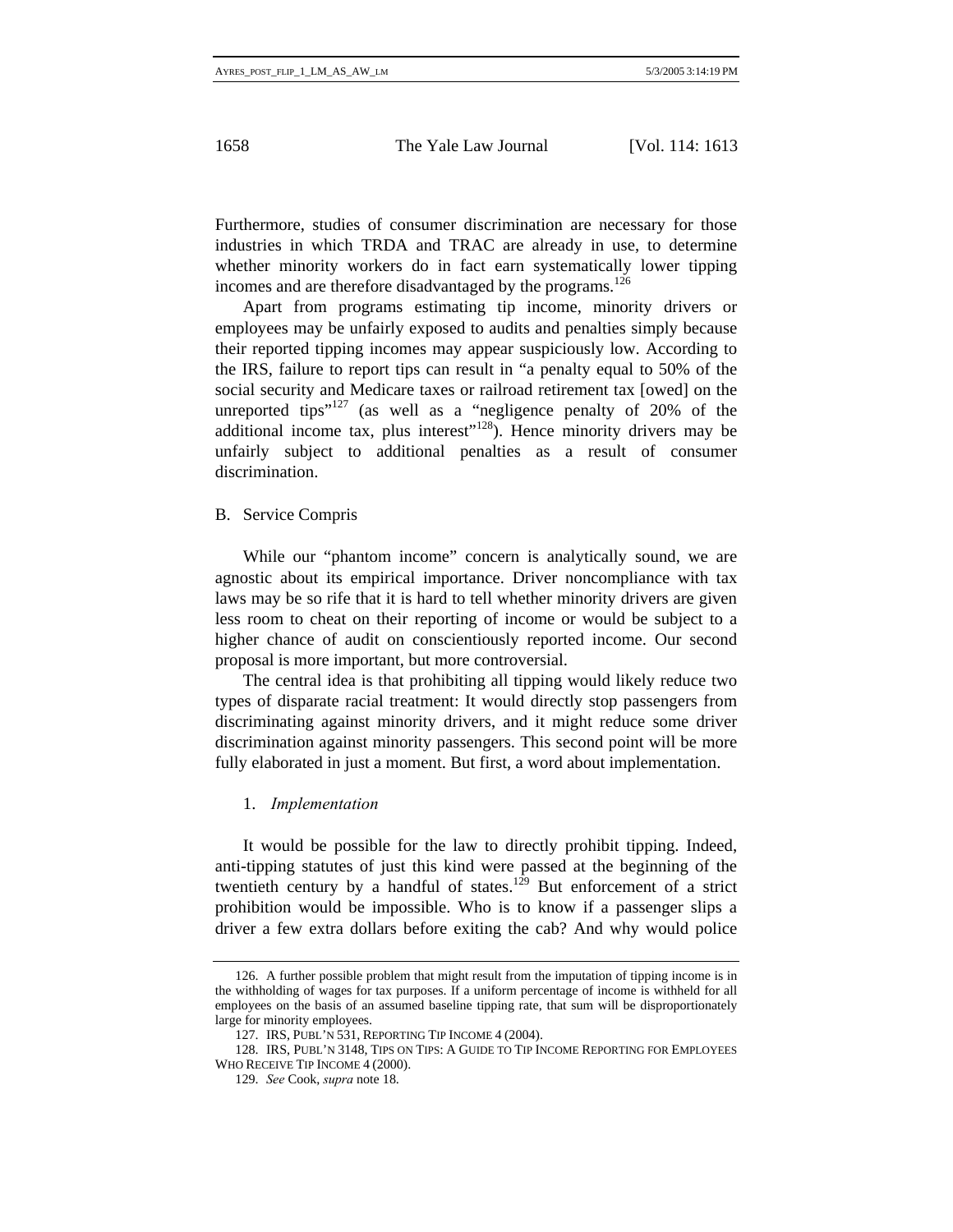have an incentive to investigate or prosecute such small-potatoes infractions? Moreover, we imagine that the prohibition would incense many passengers ("What right does the government have to say that I can't tip?") and would incite noncompliance.

Instead, we tentatively propose that cab commissions simultaneously increase the metered price by 15% and require cabs to prominently display "Tip Included" decals. Enforcement of the decal requirement is much more feasible, because decals are rather durable and because enforcers don't need to observe the private interactions between drivers and passengers—they just need to check off whether a decal is in place when they are already inspecting the cab.

Regulation of this kind, known as *service compris*, is also likely to motivate a much higher degree of passenger compliance. Passengers are likely to know that the fare has been increased by 15% and will not feel an obligation to double pay. To be sure, in many countries there has arisen a norm of paying a small tip in addition to the *service compris* amount added to one's check.130 A similar add-on norm might also develop under our proposed system.

But the key point here is that amounts added on are likely to be a lot less than the 16% mean tip in our study. If the most generous passengers add on at most 5% under a *service compris* regime, there simply will not be enough room for either of the race effects uncovered above. Both (1) the amount of customer discrimination against minority drivers and (2) the shortfall in tipping by African-American and Hispanic passengers are likely to decline.

### 2. *Reducing Driver Discrimination*

The effect of *service compris* regulation on customer discrimination against minority drivers would be straightforward.<sup>131</sup> Anything that reduces

<sup>130.</sup> *See* Embassy of Fr., Tipping in France, http://www.info-france-usa.org/visitingfrance/ tipping.asp (last updated Jan. 18, 2002) (noting that in *service compris* establishments, "it is customary to leave small change unless you are dissatisfied").

<sup>131.</sup> Customer race discrimination may be an important impediment to the growth of minority-owned business. Indeed, two of us have argued that evidence of downstream discrimination by customers provides a constitutional basis for government affirmative action. Ian Ayres & Fredrick E. Vars, *When Does Private Discrimination Justify Public Affirmative Action?*, 98 COLUM. L. REV. 1577, 1614-15 (1998). Courts and commentators appreciate how upstream discrimination (that is, discrimination by a minority firm's suppliers) can impede a firm's ability to compete, but they often fail to consider how downstream discrimination by one's customers can also create racialized barriers to entry. Jennifer Lee makes this point with respect to downstream discrimination by black customers against black-owned firms: "[B]lack merchants often charge higher retail prices because their suppliers charge them higher wholesale prices than they do other business owners. . . . Black merchants, on the other hand, complain that *black customers refuse to patronize their own*, opting instead to buy from neighboring Jewish and Korean merchants." Lee,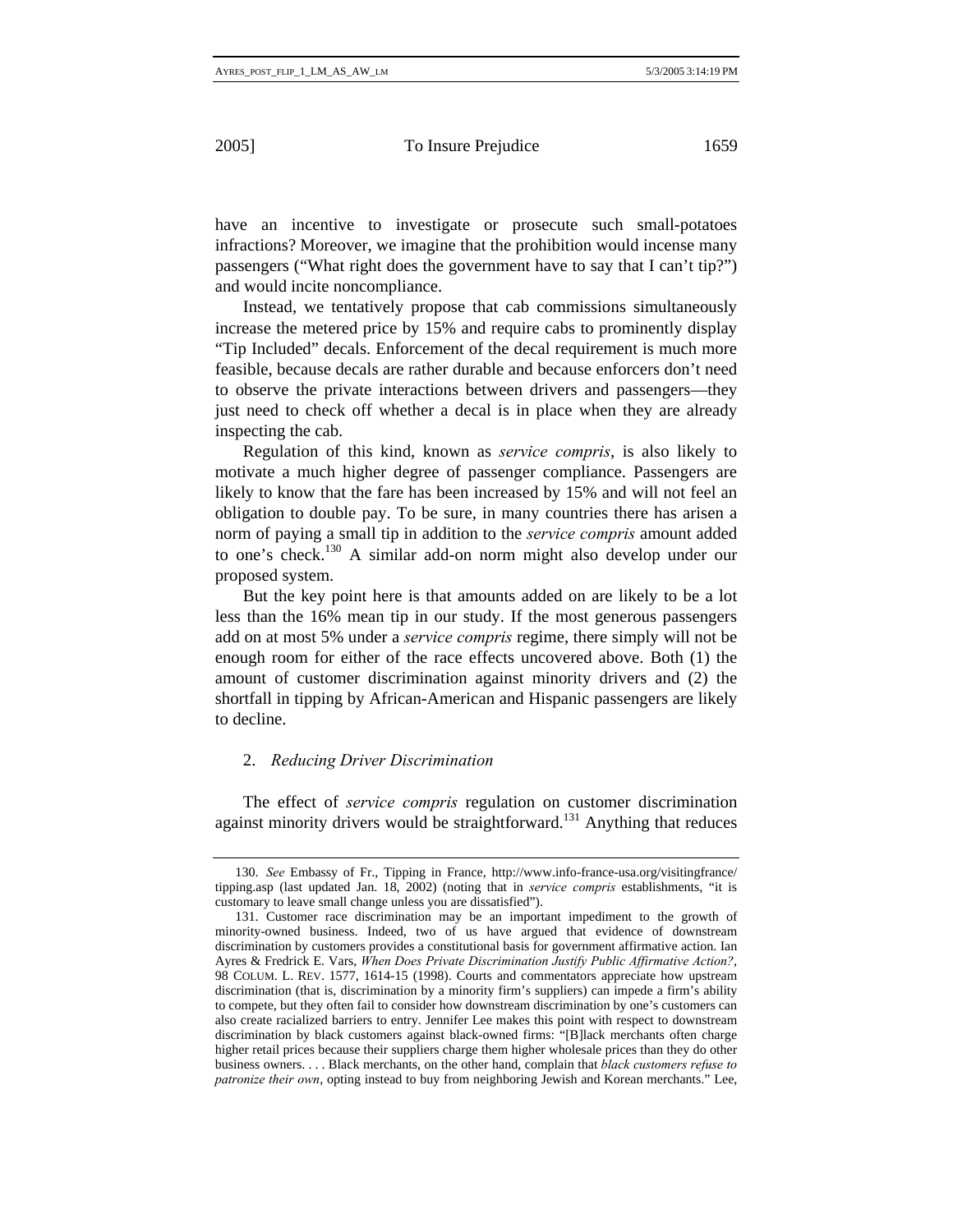customer discretion with regard to tipping should predictably reduce the opportunity for customers to discriminate.

But reduced tipping discretion may also reduce a second type of race discrimination—discrimination by drivers against minority customers. As discussed in Part IV, if drivers expect to be tipped less by minority passengers, they may refuse to pick up these customers in favor of bettertipping white customers.

Lynn has previously diagnosed the possibility that low minority tips lead to service discrimination, arguing that "if Blacks do tip less than Whites, then managers should try to change their Black customers' tipping behavior and/or should closely monitor their tipped employees' treatment of Black customers. Otherwise, their tipped employees are likely to deliver inferior service to Black customers whom they believe are poor tippers."<sup>132</sup> More recently, Lynn has called for a multimedia advertising campaign aimed at informing African Americans of the 15%-to-20% tipping norm (and ridiculing people who tip less).<sup>133</sup> Our proposal inverts his proposed intervention. Instead of encouraging minorities to tip more, we propose a (much more feasible) regime to induce nonminorities to tip less.<sup>134</sup> We propose to eliminate (or at least to substantially decrease) discretionary tipping across the board.

While it might at the moment seem that the practice of tipping in certain service industries is too embedded in American norms to be displaced, $135$  it is useful to remember our earlier discussion of the strong antipathy that many Americans had for tipping less than 100 years ago. "The Anti-Tipping Society of America, an alliance of 100,000 traveling salesmen, managed to have tipping abolished in seven states from 1905 to 1919 . . . ."136 As late as 1946, *Life* magazine concluded that "tipping was a

135. That Americans only tip certain, apparently arbitrary, categories of service workers itself suggests that we are not hard-wired tippers. For example, we tip the shoeshine person but not the salesperson who helped us pick out the shoes.

*supra* note 4, at 93 (emphasis added) (citation omitted). Customer discrimination of the kind uncovered in this Essay may therefore also be relevant to government attempts—via affirmative action in procurement—to counteract the impact of private discrimination. *See* Ayres & Vars, *supra*, at 1612.

<sup>132.</sup> Lynn, *supra* note 104, at 4.

<sup>133.</sup> LYNN, *supra* note 62, at 22.

<sup>134.</sup> Indeed, one of the surprising possible implications of our research is that the enhanced restaurant tipping norm for progressive patrons—which has gradually developed over the last fifty years, ratcheting up the expected tipping percentage for servers from 10% to 15% and then from 15% to 20%—may have actually had the nonprogressive effect of enhancing server discrimination against minority customers.

<sup>136.</sup> Cook, *supra* note 18. Anti-tipping statutes were repealed in South Carolina in 1922, Arkansas in 1925, Tennessee in 1925, and Mississippi in 1926. Herman Steutzer, Jr., Note, 17 CORNELL L.Q. 183, 188 n.41 (1931); *cf*. *Ex parte* Farb, 174 P. 320 (Cal. 1918) (holding that an anti-tipping statute violated the Due Process Clause of the U.S. Constitution and the freedom of contract provision of the California Constitution); Dunahoo v. Huber, 171 N.W. 123, 123 (Iowa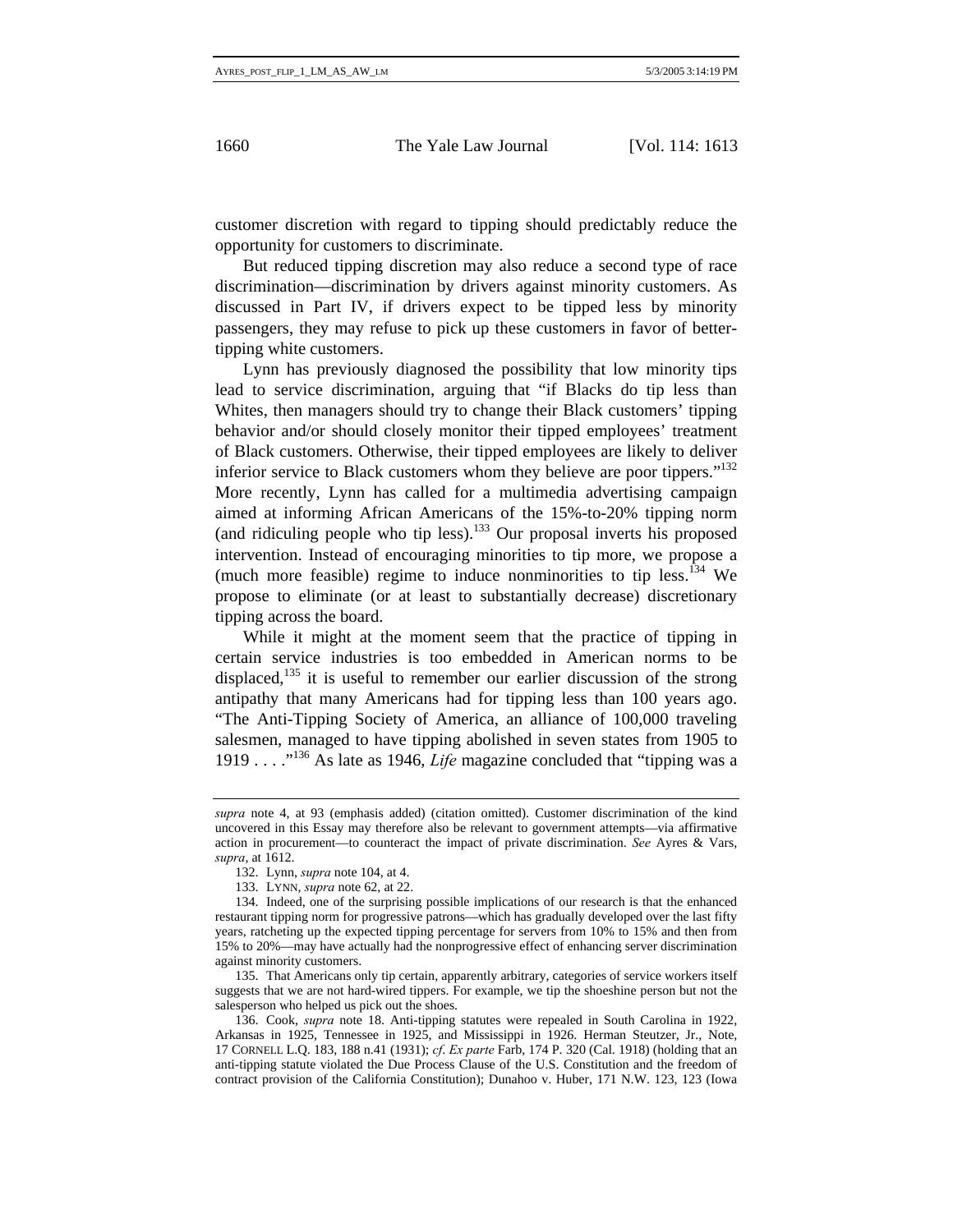national nuisance and as such should be eliminated. $1137$  At that time, fully 69.7% of the general public would have preferred that tipping be eliminated, provided that service workers were provided with fair wages.<sup>138</sup> All this is to say that a social practice that today seems an inevitable or inherent part of our economy may not seem so inevitable if we look slightly into the past (or to other parts of the world).

#### 3. *Countervailing Effects*

This Essay has identified two new reasons that militate in favor of mandated-tipping regulation. But showing that *service compris* might reduce two different types of disparate racial treatment does not prove that this intervention would be on balance beneficial. In this Subsection, we briefly consider two countervailing effects that militate against our proposal.

First is a countervailing civil rights effect. Mandating that a tip be included in the fare could make taxis too expensive for poor people (who are themselves disproportionately people of color). The current tipping norm may provide less-well-off citizens the opportunity to purchase transportation services at an effectively discounted price if they choose not to tip the driver. A *service compris* regime may reduce two forms of disparate treatment, but it may simultaneously also create a disparate impact on minorities. Hence, there may be a disparate impact/disparate treatment tradeoff: African Americans may find it easier to hail a cab under *service compris* but be less able to afford the offered ride.<sup>139</sup>

Traditionally, disparate treatment violations have been seen as the more central civil rights concern.<sup>140</sup> How we as a society choose to manage this tradeoff may also turn in part on whether we view a tip as a discretionary gift to a driver or as an earned portion of driver compensation. If the latter, it is hard to be too concerned about retaining a system that facilitates two

<sup>1919) (</sup>holding that an anti-tipping statute violated the state privileges and immunities clause because there was no reasonable ground for allowing employers to accept tips when employees were prohibited from accepting tips while "engaged in the same occupation").

<sup>137.</sup> Leo P. Crespi, *The Implications of Tipping in America*, 11 PUB. OPINION Q. 424, 424 (1947).

<sup>138.</sup> *Id*. at 426.

<sup>139.</sup> Another countervailing civil rights effect is theoretically possible. Stripped of the opportunity to discriminate against black drivers by tipping less or stiffing, passengers could instead exercise their discriminatory preferences by refusing to accept rides from black drivers. Unlike tipping less or stiffing, such a refusal would be costly for the passenger. Passengers choosing to forgo the first available cab does not seem to us very likely.

<sup>140.</sup> For example, the disparate impact cause of action was only expressly added to the text of Title VII in 1991. *See* 42 U.S.C. § 2000e-2(k) (2000); Nicole J. DeSario, Note, *Reconceptualizing Meritocracy: The Decline of Disparate Impact Discrimination Law*, 38 HARV. C.R.-C.L. L. REV. 479, 484 (2003).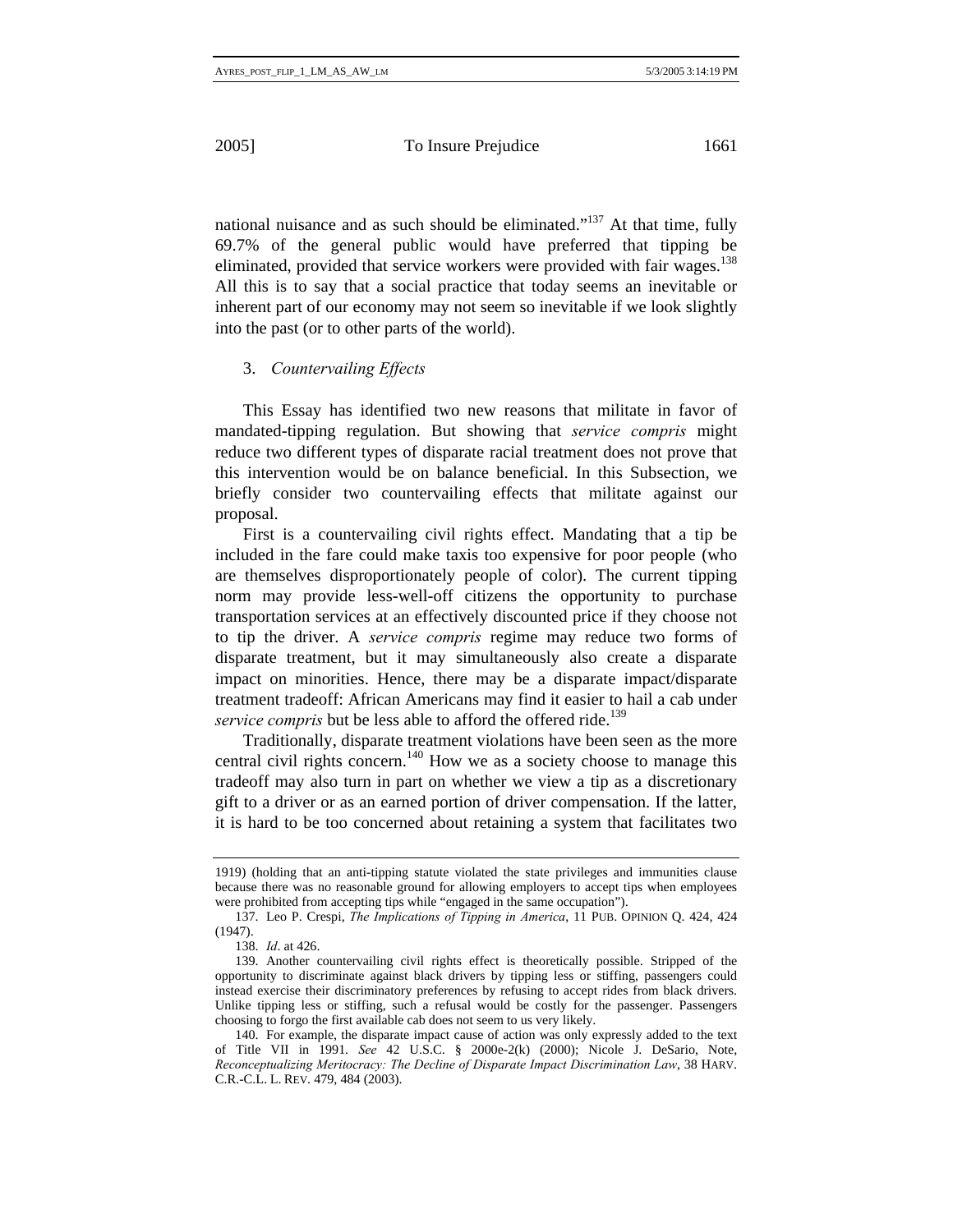types of disparate treatment so that a subset of passengers have the opportunity to chisel on paying for their service. The availability of alternative, affordable public transportation would also seem a relevant consideration.<sup>141</sup>

The second countervailing effect concerns service incentives. Requiring "Tip Included" decals might reduce cab drivers' incentives to provide highquality service. While the service theory is certainly coherent,  $142$  its empirical plausibility is less certain. Researchers have found that patrons' perception of service accounts for less than 2% of the variability in restaurant tipping percentages.143 They have also discovered that tipping is not significantly related to servers' or third parties' evaluations of the service.<sup>144</sup> However, most of these studies suffer from the problem of restricted range; the potential for a tip (or the threat of being stiffed) may induce servers to provide essentially uniform, excellent service. Finding a weak correlation in such circumstances says almost nothing about how much the quality of service might decline if discretionary tipping were eliminated.

Other countries without tipping traditions, or without traditions of tipping nearly as significant amounts, seem to do just fine without granting so much payment discretion.<sup>145</sup> Indeed, the earlier discussion on the racial antecedents of U.S. tipping norms raises the possibility that the American practice may be more a vestigial attribute of racial subordination and less a way of giving servers appropriate incentives.

<sup>141.</sup> Examining how normal, periodic increases in fares impact taxicab ridership could provide some basis for estimating the potential negative effects of our proposed 15% fare hike. So too, policymakers would be wise to consider how switches to *service compris* regimes have actually worked in practice.

<sup>142.</sup> However, with regard to nonrepeat customers, there remains the question of why a server would work harder, knowing that the one-off customer has no economic rationale to tip.

<sup>143.</sup> Lynn & McCall, *supra* note 88, at 211.

<sup>144.</sup> *Id*. at 205; *see also* Azar, *supra* note 10, at 10 ("When asked about it hypothetically, [people] therefore indicate a large sensitivity of tips to service quality. When faced with an actual tipping situation, however, the social pressure and the embarrassment that one feels when he tips poorly bring people to tip for poor service more than they thought they would tip when asked about it hypothetically.").

<sup>145.</sup> Information on international tipping norms can be found at QuinWell.com, International Rules of Tipping, http://www.quinwell.com/vaca/tipping.html (last visited Apr. 30, 2005). *See also* To-Do Travel Servs., Tipping on Travel, http://www.todotravel.com/English/tips/items/ money/t-mon3.htm (last visited Apr. 30, 2005) (noting that no tip is expected in "Australia and New Zealand (except for top restaurants), Scandinavia, Singapore, mainland China, Japan, South Pacific islands, and in Zambian hotels").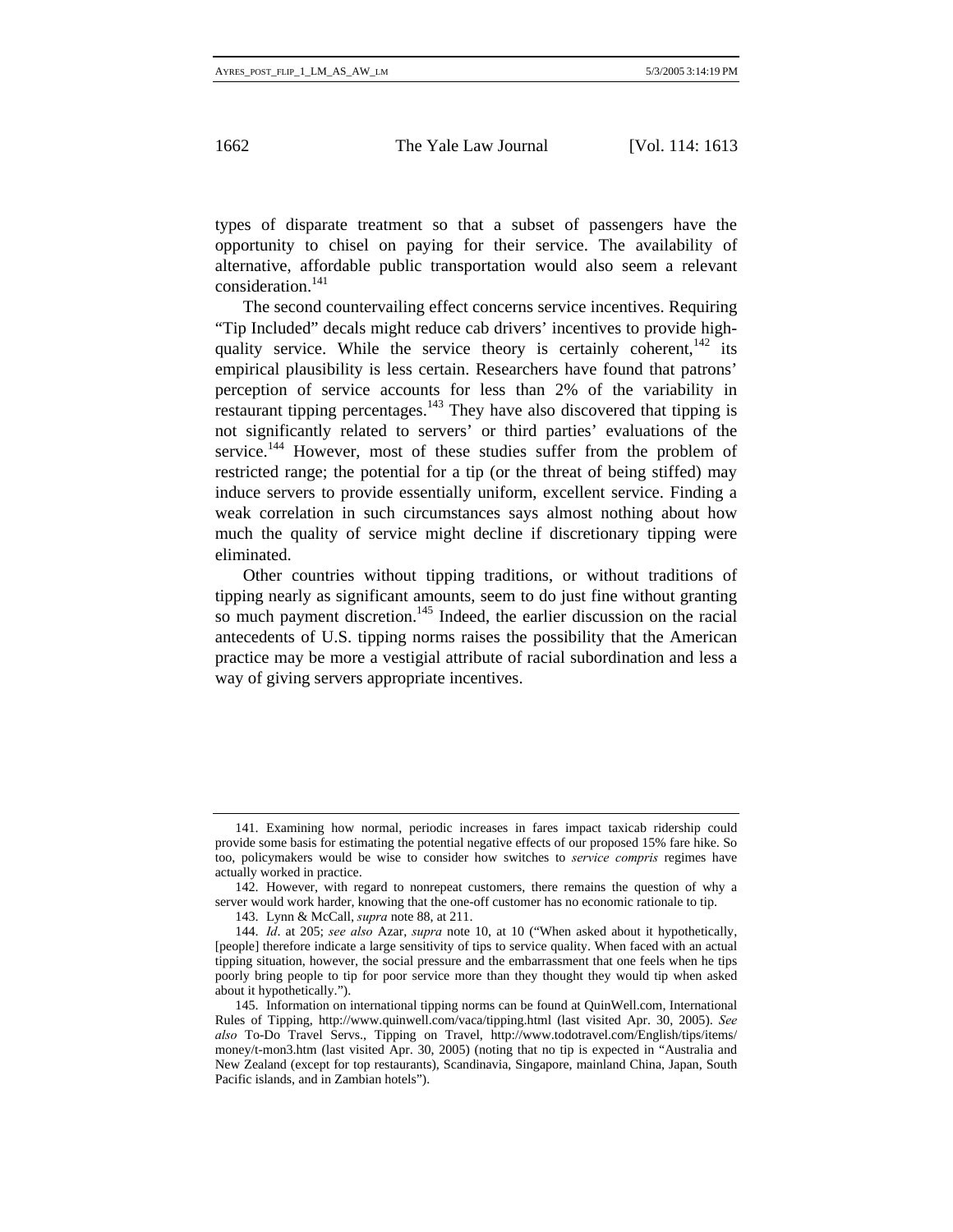#### **CONCLUSION**

In this preliminary study (of just one thousand fares in a single city), we have shown that discretionary tipping facilitated prejudice in two different ways: (1) It allowed customers to discriminate against minority drivers, and (2) it possibly gave cab drivers a revenue-based incentive to refuse to pick up minority passengers. Changing to *service compris* regulation would likely mute both types of discrimination, although such a change would presumably discourage some poorer passengers from taking taxis and could reduce the quality of taxi service provided.

Of course, it is always important to question whether the findings of a small single-city study are representative of a larger phenomenon. To do this, we looked at the 2000 Census Integrated Public Use Microdata Series (which includes a more detailed survey of 5% of the population). While we found that black drivers in New Haven earn 7% less per fare than white drivers, the reported hourly income of African-American taxi and limousine drivers in the national data was not statistically different from white drivers. The Census variables do not, however, distinguish between taxicab drivers and chauffeurs or separate out tipping from total income. We also found no evidence that African Americans substitute other jobs where consumer discretion might be a less important determinant of their compensation. For the nation as a whole, 18.4% of taxi drivers and chauffeurs were black. This is about a half of a standard deviation above the mean black percentage (15.2%) for approximately thirty comparably skilled job categories.

While there are some important qualifications to our results (particularly with regard to censoring),146 this Essay provides an initial test of consumer-side discrimination. It also provides the first quantitative estimates of rational and irrational statistical discrimination. It is our belief that exposing the dual racial determinants of tipping suggests more generally that consumer discretion in retail transactions may give rise to unexpected civil rights concerns.

<sup>146.</sup> *See supra* Part V. Among other things, future researchers in this area would do well to consider randomizing the selection of participating drivers, more closely monitoring the drivers to avoid omitted data, and obtaining better controls for driver quality and passenger wealth (perhaps by surveying passengers directly).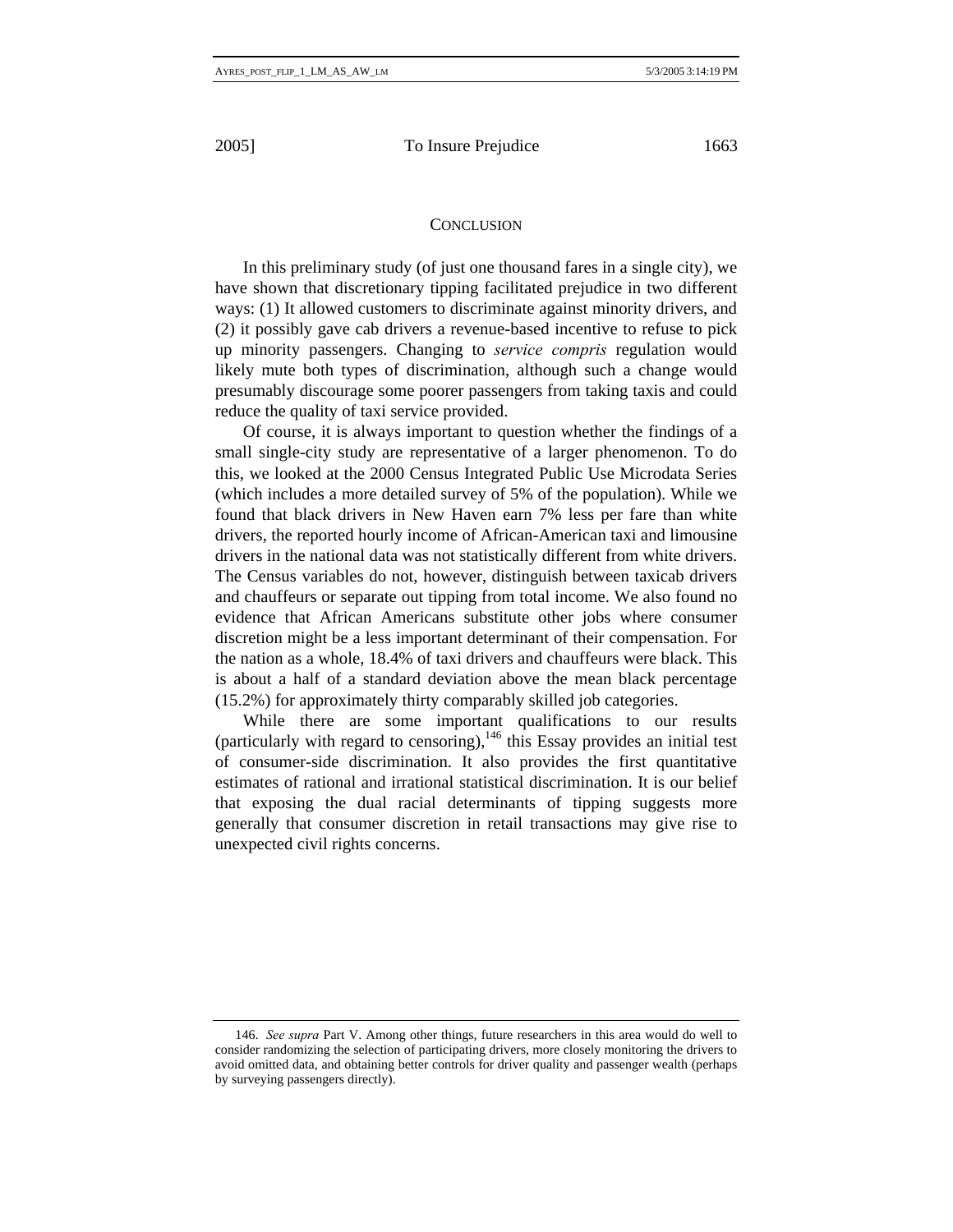#### **APPENDIX**

This Appendix corrects for the deficiencies of the bivariate analysis in Sections III.A to III.C by offering a series of regressions testing whether the foregoing racial effects persist in a more nuanced analysis. Table 13 reports the result of four nested regressions that relate the tipping percentage to passenger and driver race as well as an increasing number of nonracial right-hand-side variables.

The first regression specification (reported in the first column) simply regresses the tipping percentage on passenger- and driver-race indicator variables. Because the white-driver and white-passenger variables are omitted, the constant term (25.2%) equals the predicted tipping percentage for a white passenger tipping a white driver. The coefficients on the remaining variables represent the incremental difference for the specified driver or passenger racial type. For example, the first specification suggests that black-driver tips would be 6.7 percentage points lower than the tips given to a white driver (and the bold and underlined font indicates that this shortfall is statistically significant at the  $1\%$  level).<sup>147</sup>

The results of the first specification are consistent with the preceding analysis. The negative coefficients on the driver variables indicate that customers tip a lower percentage to minority drivers than to white drivers, and the negative coefficients on the passenger variables indicate that minority customers tip a lower percentage than white customers. For example, the regression suggests that black passengers tip 11.7 percentage points less than white passengers. Moreover, the regression lets us see for the first time that both types of racial disparity are statistically significant.

But the first specification still does not control for a host of nonracial factors that might be influencing the tipping percentage. Regression specifications 2 through 4 add successively more right-hand-side control variables to test whether the racial effects uncovered in the previous tables (and in specification 1) are merely the byproduct of what econometricians call "omitted variable" bias. Regression 2 adds twenty-six variables related

<sup>147.</sup> Because virtually all of our observations on the tipping percentage are positive, we also ran the regressions in Table 13 using a Tobit analysis that controls for censored data. The coefficients on minority-passenger and minority-driver variables were larger and more statistically significant using this procedure.

To ensure that the core results were not driven by outlier tips, we also reran the most controlled regression after imposing filters on the data that dropped observations with tipping percentages of more than 200%, 150%, and so on (even checking the results when censoring tipping percentages larger than 25%). The racial effects remained highly significant in every case, and the magnitude of the effects did not vary strongly for filters preserving tipping percentages greater than 50% of the fare.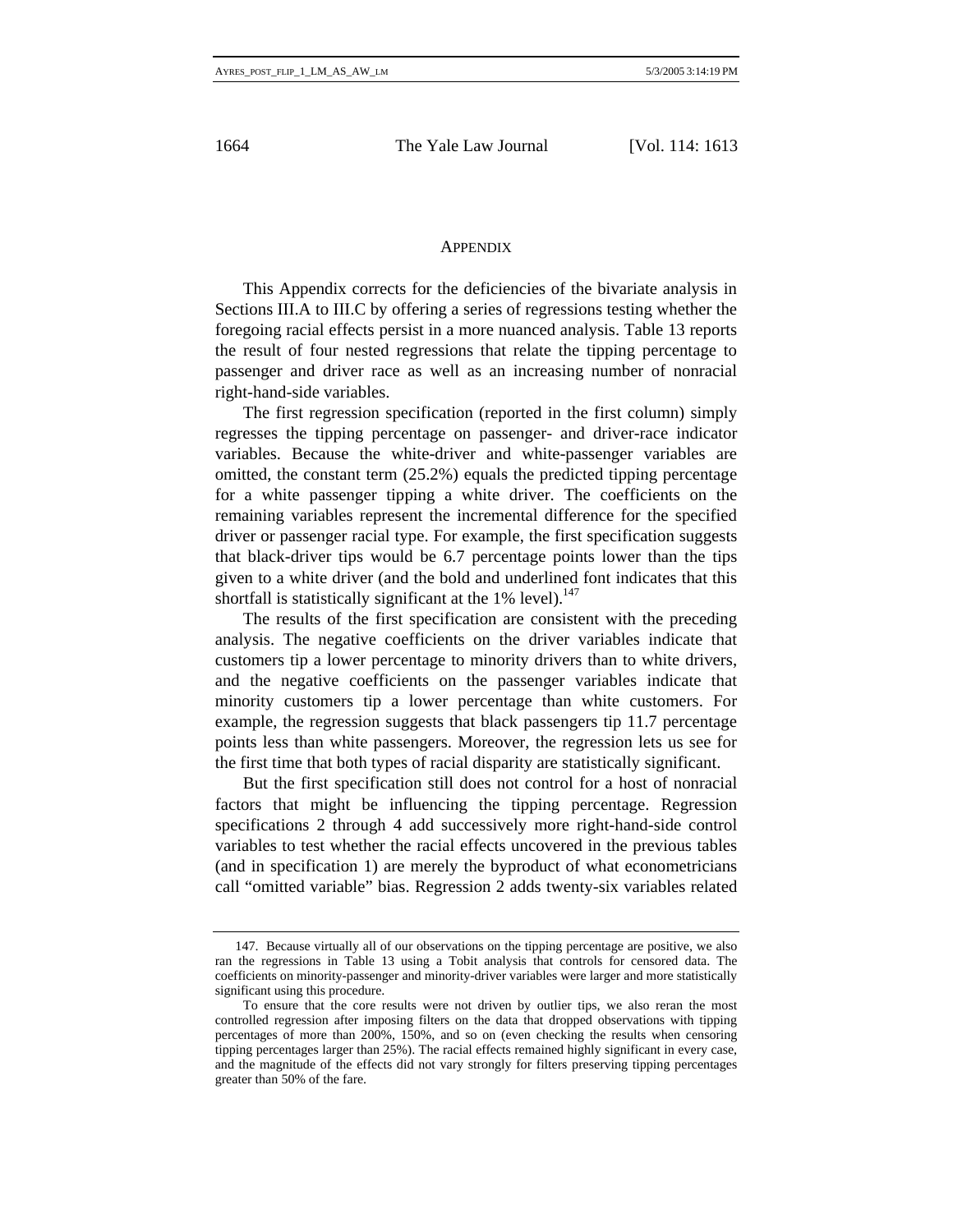to nonracial demographic characteristics of passenger and driver (such as age and gender) and to characteristics of the ride itself. Regression 3 then adds four more variables related to the crime rate (measured by number of 911 calls per resident) found in the pickup or drop-off neighborhoods. Finally, specification 4 adds individual indicator controls for forty-eight pickup and drop-off neighborhoods.<sup>148</sup>

Regressions 2 through 4 also employ a "random effects" estimation method. In this context, a random effects model tries to take into account that different drivers may have idiosyncratic propensities to be tipped a particular percentage. Imagine, for example, that some random process makes some people better or worse drivers (and hence more or less likely to receive a good tip). A random effects model simultaneously estimates (1) the size of these individual-driver random effects and (2) whether (after controlling for the individual-driver random effects) there are still statistically significant driver-race effects.<sup>149</sup>

The variance test reported for these regressions shows that estimated variance of the individual-driver random effects is not statistically different from 0. This suggests that the individual-driver effects are not dominant in this data set. The real action in the data is between races and not idiosyncratic differences within each race.<sup>150</sup>

After controlling for random driver effects and a host of time, manner, and place effects, these specifications suggest that the customer discrimination result is quite robust. Adding additional variables to the regression does not materially impact the size or statistical significance of the driver-race variables. For the most complete regression (specification 4), we find that black drivers are tipped 9.1 percentage points less than white drivers (and that this result is statistically significant at the 1% level). This regression predicts that a black driver would be tipped 43.6% less than a similarly situated white driver<sup>151</sup> and that this tipping shortfall causes the overall revenue per fare for black drivers to be 7.0% less than that of white

<sup>148.</sup> There are sixty-one neighborhood dummies, but many of these were dropped as a result of multicollinearity. To save space, neighborhood dummy effects are not reported. We also ran these regressions allowing Stata to choose which variables to drop. This produced essentially the same results.

<sup>149.</sup> The Hausmann tests that are reported for these regressions cannot reject the hypothesis that the random effects regression is appropriate (relative to a fixed effects regression).

<sup>150.</sup> For more discussion of this issue, see *supra* Part IV.

<sup>151.</sup> The tipping-percentage shortfall of 9.0% divided by the predicted white-driver tip percentage (evaluated at the means of the non-driver-race variables) of 20.9% equals 43.6%.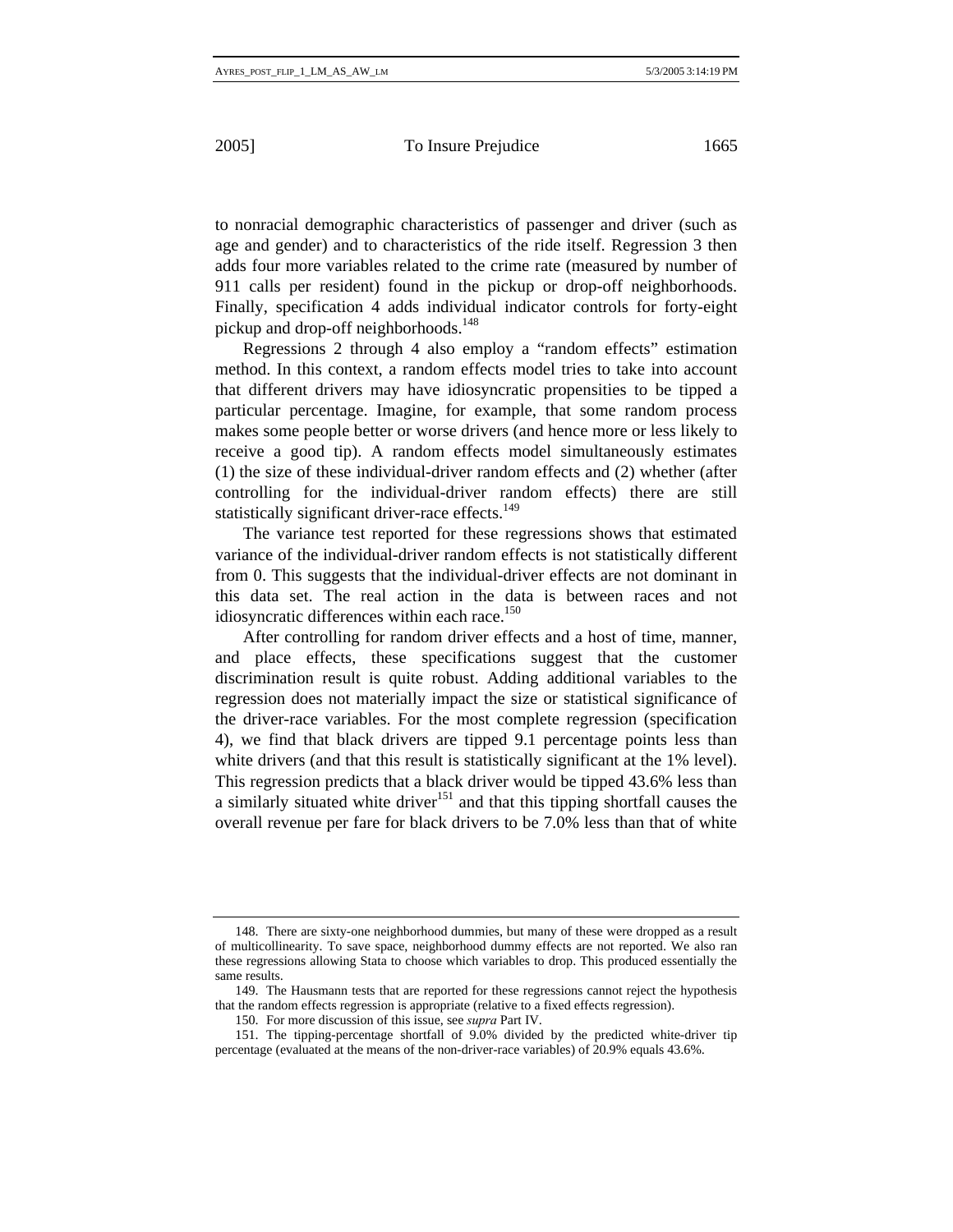drivers.<sup>152</sup> This passenger discrimination imposes the economic equivalent of a 7% tax on the income of black cab drivers.<sup>153</sup>

The finding that minorities tip systematically less, in contrast, is not as robust to the inclusion of additional right-hand-side controls. The size of the coefficients becomes smaller as additional controls are added, and the Hispanic disparity becomes less statistically significant. For the most complete regression (specification 4), the size of the black-passenger effect is diminished to a 9-percentage-point shortfall (from an 11.7-percentagepoint one in specification 1).

That is still a substantial disparity, but there is a potentially serious omitted-variable problem. Even our most complete specification contains only weak independent variables regarding the socioeconomic class of the passenger: dress and pickup and drop-off locations. With better measures of socioeconomic status, the apparent propensity of minorities to tip less might be a mere artifact of the likely propensity of poorer people to tip less.

The regressions also suggest that customers discriminate against older drivers. Specification 4 shows that a driver whose age is one standard deviation (about eight years) above the mean driver age (about forty) should expect to receive tips that are 4.5 percentage points less than average. This disparity is statistically significant at the 10% level  $(p < 0.1)$ .<sup>154</sup>

With respect to norms of tipping more generally, the nonracial controls provide a potpourri of interesting results. In contrast to driver age, we learn that older passengers tip a systematically higher percentage. In our data, for example, a passenger whose age was one standard deviation above the mean passenger age was predicted in regression 4 to tip 3.4 percentage points more.

We also learn in specification 4 that the tipping percentage is statistically higher during inclement weather (an additional 13.6 percentage points), for acquaintances (10 percentage points), and for lower fares (10.3 percentage points).155 In contrast, we found no passenger-gender effects.

<sup>152.</sup> The revenue shortfall of \$0.76 divided by the predicted white-driver revenue (evaluated at the means of the non-driver-race variables) of \$10.82 equals 7.0%.

<sup>153.</sup> In simple economic models, the lower revenues available to minority drivers would tend to cause minorities to substitute away from driving cabs so that they would not have to pay this discrimination tax. But our conversations with both minority and nonminority drivers suggest that the drivers are not well informed about the discrepancies in customers' willingness to tip minority drivers. And even if minority drivers learned of their ill treatment, they may also face restricted opportunities in finding and being compensated for other forms of employment.

<sup>154.</sup> It is important to note that the model also includes a variable for weeks of driver experience, which yielded a positive but not statistically significant coefficient. Thus, the results suggest that although there may be a slight advantage to experience (all else being equal), the more significant effect is that older drivers at a given experience level receive lower tips.

<sup>155.</sup> The regression suggests that the tipping percentage increases with amount due squared. But we found that the squared term only began to dominate the linear term for fare amounts due that were out of sample (approximately \$186).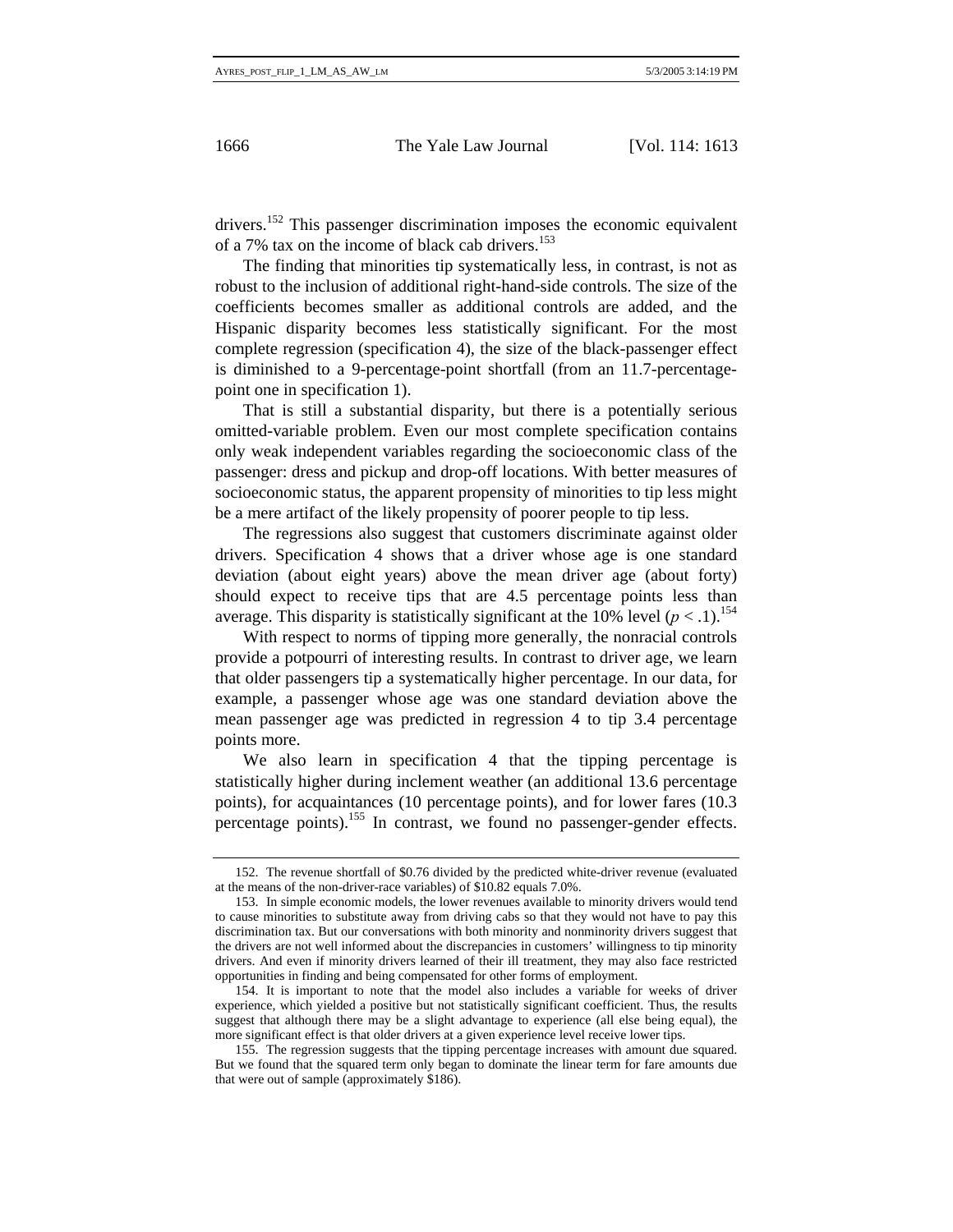Men and women seem to tip roughly the same percentage in all of our specifications.

|                                    |       |                       | $\mathbf{1}$ | $\mathbf{2}$ | 3        | $4^{156}$ |  |  |
|------------------------------------|-------|-----------------------|--------------|--------------|----------|-----------|--|--|
| Constant <sup>157</sup>            |       |                       | 0.252        | 0.379        | 0.289    | 0.410     |  |  |
|                                    |       |                       |              |              |          |           |  |  |
| Racial effects:                    |       |                       |              |              |          |           |  |  |
| Driver black                       |       |                       | $-0.067$     | $-0.095$     | $-0.092$ | $-0.091$  |  |  |
| Driver other                       |       |                       | $-0.067$     | $-0.166$     | $-0.158$ | $-0.134$  |  |  |
| Passenger black                    |       |                       | $-0.117$     | $-0.093$     | $-0.090$ | $-0.090$  |  |  |
| Passenger Hispanic                 |       |                       | $-0.093$     | $-0.061$     | $-0.065$ | $-0.042$  |  |  |
| Passenger Asian                    |       |                       | $-0.053$     | $-0.044$     | $-0.048$ | $-0.047$  |  |  |
| Passenger other                    |       |                       | $-0.107$     | $-0.058$     | $-0.051$ | $-0.022$  |  |  |
|                                    |       |                       |              |              |          |           |  |  |
| Other variables: <sup>158</sup>    | Mean  | Standard<br>deviation |              |              |          |           |  |  |
| Passenger female                   |       |                       |              | $-0.004$     | $-0.004$ | $-0.01$   |  |  |
| Passenger age                      | 32.77 | 13.45                 |              | 0.041        | 0.042    | 0.034     |  |  |
| Driver age                         | 39.79 | 7.95                  |              | $-0.035$     | $-0.04$  | $-0.045$  |  |  |
| Below-average dress                |       |                       |              | $-0.034$     | $-0.035$ | $-0.020$  |  |  |
| Above-average dress                |       |                       |              | 0.032        | 0.033    | 0.036     |  |  |
| Weeks driving cab                  |       |                       |              | $\Omega$     | $\Omega$ | 0.001     |  |  |
| Survey experience <sup>159</sup>   |       |                       |              | $-0.015$     | $-0.009$ | $-0.016$  |  |  |
| Conversation $(1 = yes)$           |       |                       |              | 0.029        | 0.023    | 0.019     |  |  |
| Repeat passenger $(1 = yes)$       |       |                       |              | 0.039        | 0.047    | 0.052     |  |  |
| Acquaintance $(1 = yes)$           |       |                       |              | 0.110        | 0.112    | 0.100     |  |  |
| Multiple passengers<br>$(1 = yes)$ |       |                       |              | 0.038        | 0.037    | 0.045     |  |  |

# TABLE 13. REGRESSIONS WITH TIPPING PERCENTAGE AS DEPENDENT VARIABLE

156. Neighborhood dummies were included in this regression—the coefficients are not reported.

158. For continuous variables, the effects of a one-standard-deviation change are reported.

159. *Survey Experience* is defined on a scale of 1 to 3, depending on whether the driver was filling out his first, second, or third set of surveys.

<sup>157.</sup> The omitted categories for the indicator variables are *Driver White*, *Passenger White*, *Average Dress*, *Pickup Neighborhood with Average 911 Calls*, and *Drop-off Neighborhood with Average 911 Calls*. To avoid losing observations and to keep the omitted category pure, indicator variables equal to 1 for missing data were also included but are not reported.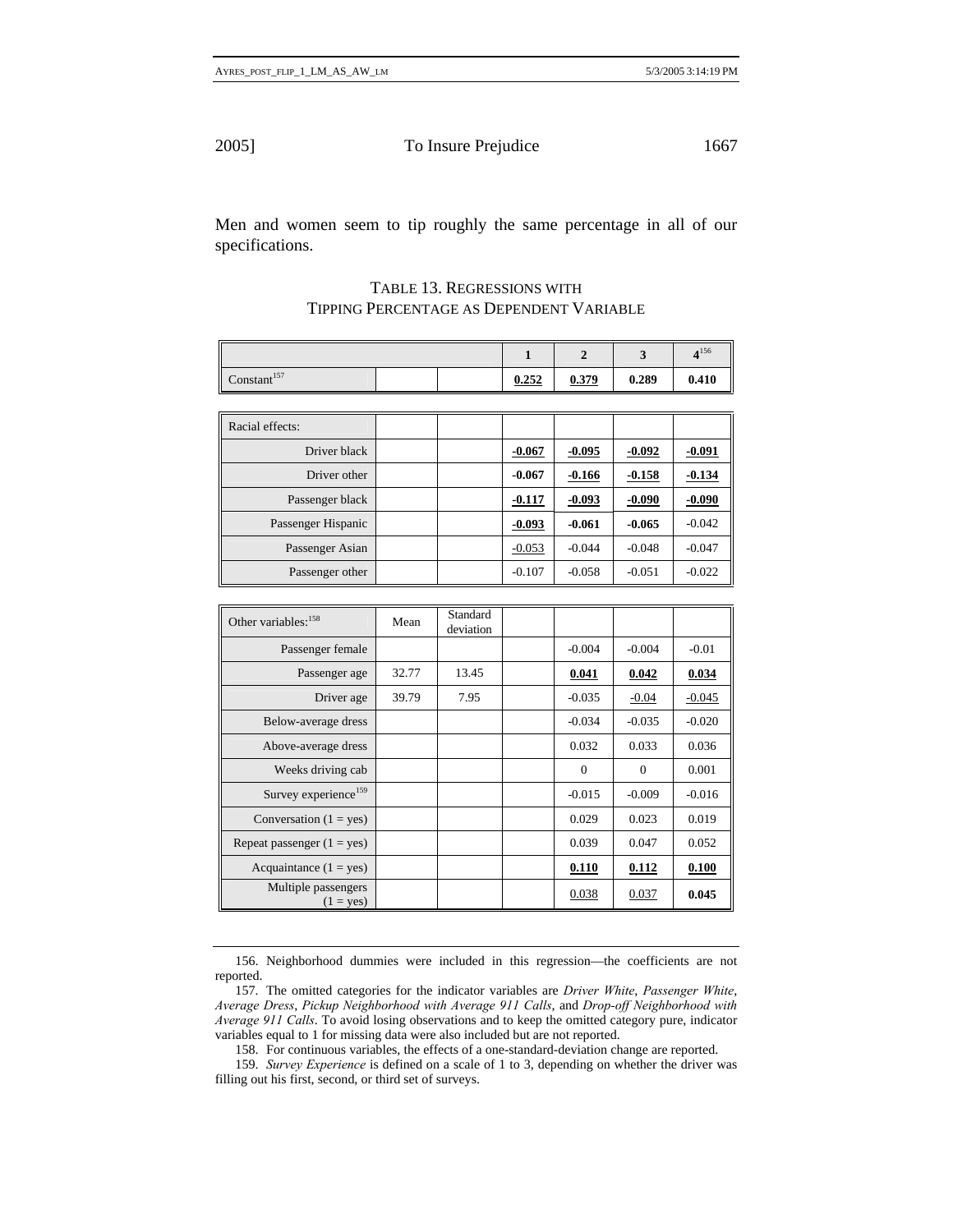| Dispatched pickup<br>$(1 = yes)$                                   |        |         |        | 0.010    | 0.017    | 0.000    |
|--------------------------------------------------------------------|--------|---------|--------|----------|----------|----------|
| Amount due                                                         | 9.26   | 11.51   |        | $-0.108$ | $-0.105$ | $-0.103$ |
| Amount due squared                                                 | 218.03 | 1123.09 |        | 0.062    | 0.062    | 0.054    |
| Fare \$0.25                                                        |        |         |        | 0.037    | 0.036    | 0.057    |
| Fare \$0.50                                                        |        |         |        | 0.051    | 0.053    | 0.052    |
| Fare \$0.75                                                        |        |         |        | 0.001    | 0.000    | 0.017    |
| Cash $(1 = yes)$                                                   |        |         |        | 0.002    | 0.007    | 0.002    |
| Travel time                                                        | 9.94   | 11.89   |        | $-0.026$ | $-0.023$ | $-0.01$  |
| <b>Travel</b> distance                                             | 4.59   | 7.73    |        | 0.05     | 0.045    | 0.033    |
| Average speed<br>(travel time/travel distance)                     | 0.45   | 0.34    |        | $-0.02$  | $-0.015$ | $-0.007$ |
| Night (between<br>7 p.m. and 7 a.m.; $1 = yes$ )                   |        |         |        | 0.017    | 0.025    | 0.025    |
| Late night (between<br>11 p.m. and 5 a.m.; $1 = yes$ )             |        |         |        | 0.012    | 0.010    | $-0.025$ |
| Temperature                                                        | 52.25  | 10.38   |        | $-0.012$ | $-0.008$ | $-0.005$ |
| Rain/snow $(1 = yes)$                                              |        |         |        | 0.206    | 0.196    | 0.136    |
| Luggage $(1 = yes)$                                                |        |         |        | 0.020    | 0.017    | 0.008    |
| Pickup neighborhood with<br>below-average 911 calls <sup>160</sup> |        |         |        |          | $-0.012$ | $-0.074$ |
| Pickup neighborhood with<br>above-average 911 calls                |        |         |        |          | 0.047    | 0.025    |
| Drop-off neighborhood with<br>below-average 911 calls              |        |         |        |          | 0.044    | 0.167    |
| Drop-off neighborhood with<br>above-average 911 calls              |        |         |        |          | 0.026    | $-0.019$ |
| Train pickup                                                       |        |         |        |          |          | $-0.010$ |
| Train drop-off                                                     |        |         |        |          |          | $-0.021$ |
|                                                                    |        |         |        |          |          |          |
| Number of observations <sup>161</sup>                              |        |         | 1059   | 841      | 841      | 841      |
| $R^2$                                                              |        |         | 0.0605 | 0.196    | 0.203    | 0.298    |
| Random effects                                                     |        |         | no     | yes      | yes      | yes      |
| Hausmann test                                                      |        |         |        | not sig. | not sig. | not sig. |
| Variance test                                                      |        |         |        | not sig. | not sig. | not sig. |

*Note*: Underlined coefficients are significant at the 10% level, coefficients in bold are significant at the 5% level, and coefficients underlined and in bold are significant at the 1% level.

<sup>160.</sup> *911 Calls* categories are based on total year-2000 911 calls divided by neighborhood population, with extrapolations to missing data/suburbs.

<sup>161.</sup> Observations fell out of models for two reasons: (1) incomplete driver surveys and (2) a midstudy change in survey design replacing type of building with neighborhood for the pickup and drop-off information.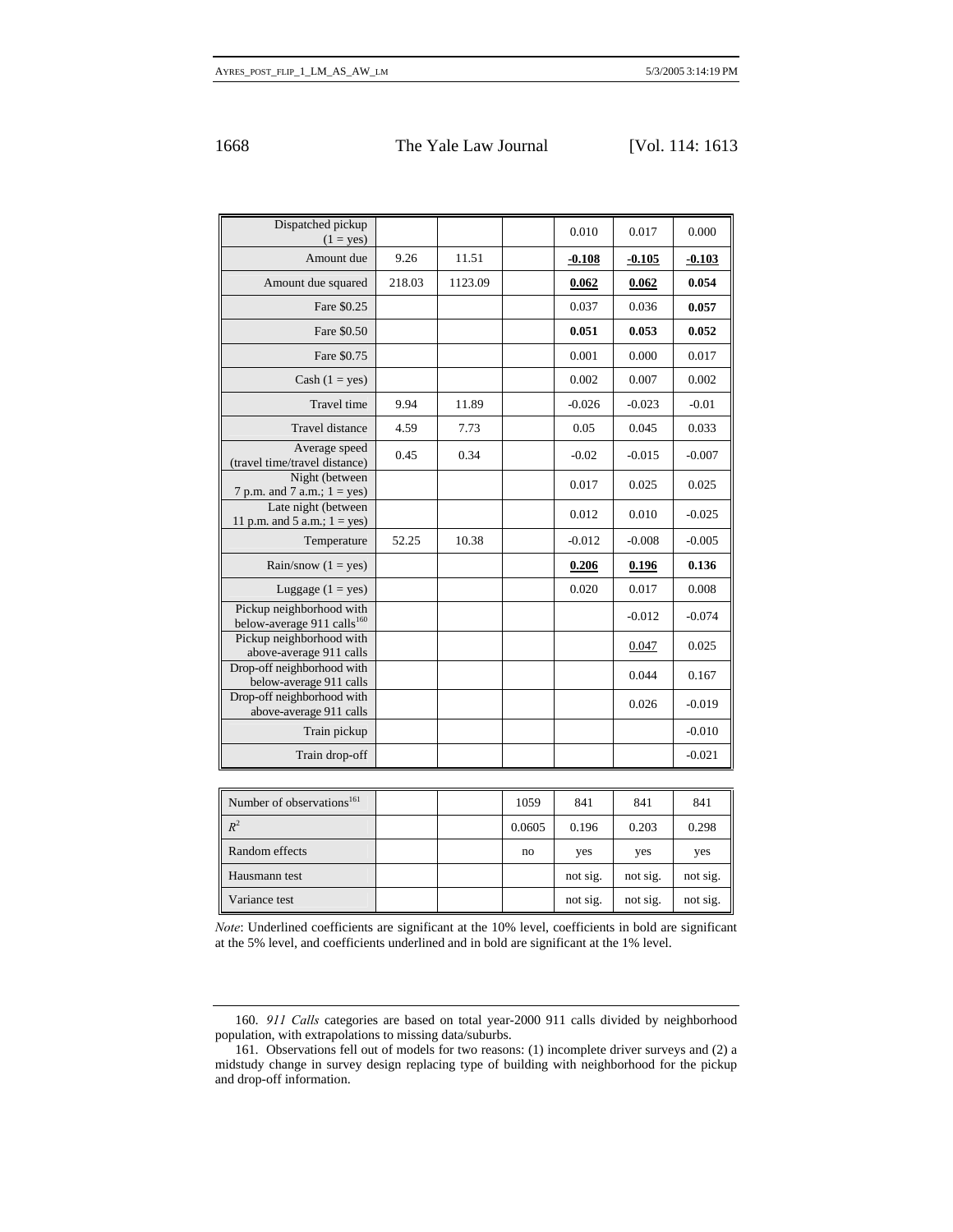A variant of the foregoing regression specifications can also be used to test whether our earlier finding—that minority passengers seem to participate in the discrimination against minority cab drivers—is statistically significant and robust to inclusion of other right-hand-side controls. The previous regressions do not allow for such a test because the passenger- and driver-race effects were forced by the specification to enter independently. But it is possible in a less constrained specification to have the regressions estimate effects for all fifteen of the possible driverrace/passenger-race permutations. By including these interaction effects it becomes possible to test, for example, whether black passengers tend to tip black drivers statistically less than white drivers.

Table 14 reports the tipping-percentage shortfalls for minority drivers (relative to white drivers) from particular passenger races in regression specifications that are otherwise identical to specifications 1 through 4 in Table 13. For example, we see in specification 2 that white passengers tip black drivers 10.4 percentage points less than white drivers. The blackdriver shortfall is large and statistically significant in all of the specifications.

Again, there is some evidence that minorities discriminate against black drivers, but the differences are less significant than in the case of white passengers. The reported black-passenger/black-driver disparities are all negative, indicating an estimated shortfall for black drivers. For the most controlled specification, however, the black-driver shortfalls are only significant at the 10% level. Many of the other driver-race/passenger-race permutations were statistically not different from either 0 or the analogous white-passenger coefficient. However, we may be simply running into a small-numbers (or what econometricians sometimes call a "degrees of freedom") problem. When you ask a regression to estimate fifteen separate driver-race/passenger-race effects as well as nearly 100 other right-hand control variable effects, it can become increasingly difficult to identify statistically significant effects.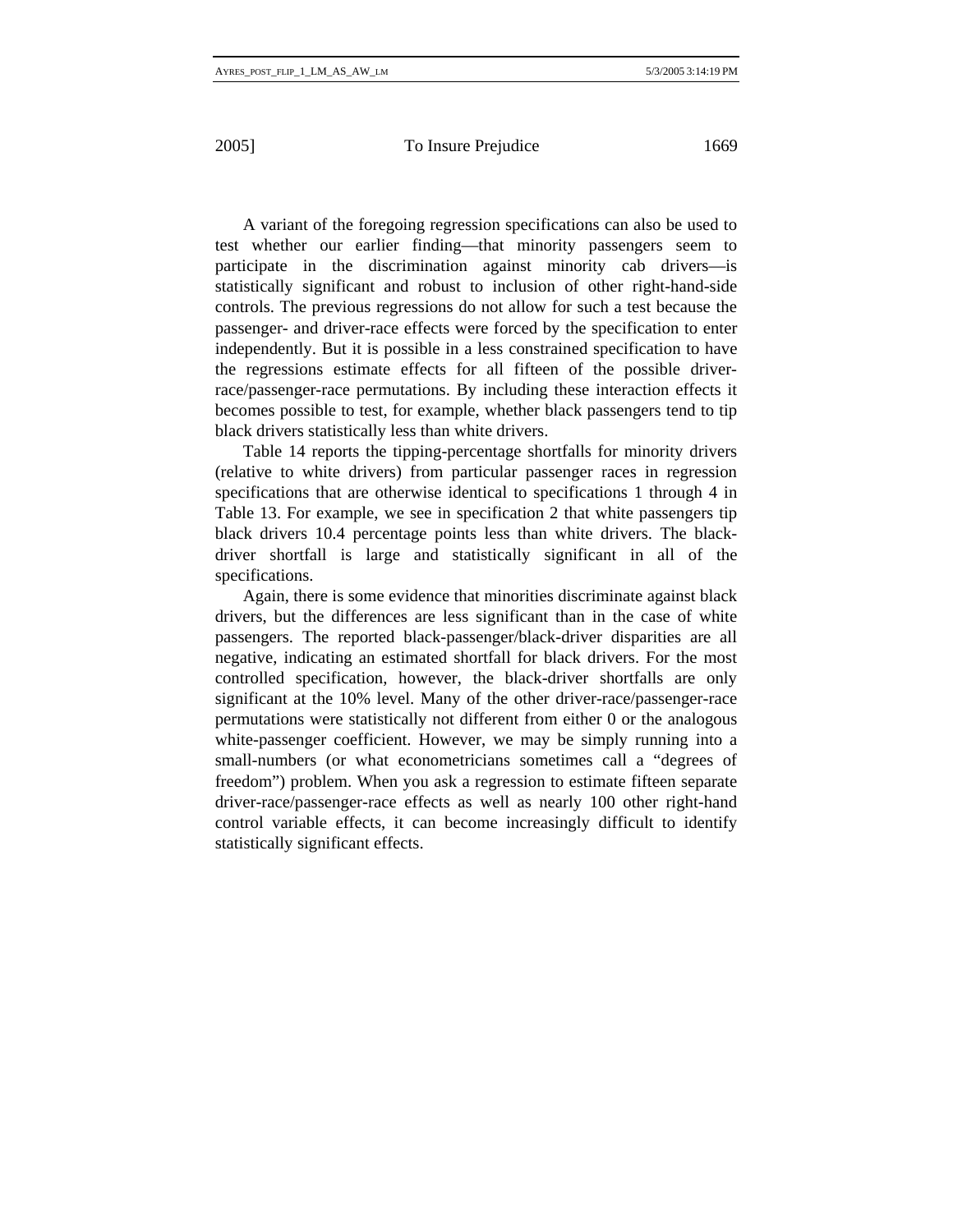|                |                    | Minority-driver disparity (relative to white drivers):<br>Difference in driver effects <sup>162</sup> |                |             |                  |  |  |
|----------------|--------------------|-------------------------------------------------------------------------------------------------------|----------------|-------------|------------------|--|--|
| Passenger race | <b>Driver race</b> | $\mathbf{1}$                                                                                          | $\overline{2}$ | 3           | $\boldsymbol{4}$ |  |  |
| White          | <b>Black</b>       | $-0.088$                                                                                              | $-0.104$       | <u>-0.1</u> | <u>-0.101</u>    |  |  |
|                | Other              | $-0.135$                                                                                              | <u>-0.212</u>  | $-0.208$    | $-0.166$         |  |  |
| <b>Black</b>   | <b>Black</b>       | $-0.036$                                                                                              | $-0.079$       | $-0.075$    | $-0.064$         |  |  |
|                | Other              | 0.021                                                                                                 | $-0.104$       | $-0.095$    | $-0.071$         |  |  |
| Hispanic       | Black              | $-0.104$                                                                                              | $-0.092$       | $-0.093$    | $-0.112$         |  |  |
|                | Other              | $-0.062$                                                                                              | $-0.161$       | $-0.152$    | $-0.149$         |  |  |
|                | <b>Black</b>       | 0.020                                                                                                 | $-0.062$       | $-0.065$    | $-0.055$         |  |  |
| Asian          | Other              | $-0.038$                                                                                              | $-0.186$       | $-0.176$    | $-0.158$         |  |  |
|                | <b>Black</b>       | $-0.038$                                                                                              | $-0.037$       | $-0.049$    | $-0.094$         |  |  |
| Other          | Other              | $-0.130$                                                                                              | $-0.058$       | $-0.078$    | $-0.070$         |  |  |

# TABLE 14. TESTS OF CONSUMER/PASSENGER DISCRIMINATION AGAINST DIFFERENT DRIVER RACE, BY PASSENGER RACE

*Note*: Underlined coefficients are significant at the 10% level, coefficients in bold are significant at the 5% level, and coefficients underlined and in bold are significant at the 1% level.

This evidence that black passengers discriminate against black drivers may at first seem to contradict the "for us, by us" spirit that is often promoted in communities of color.<sup>163</sup> But as a conceptual matter, while FUBU preferences will lead to a greater tendency toward same-race contracting, they do not clearly suggest whether a FUBU price would be higher or lower. With regard to the net price, FUBUism is a two-way street that could lead to either higher or lower black-on-black tips. After all, service providers have been known to refuse tips from passengers of the same nationality.<sup>164</sup> This dual nature may be partially reflected in a recent survey conducted by *American Demographics*. 165 The survey found that African Americans were almost four times more likely than whites to say

<sup>162.</sup> These effects are based on regressions of the same form as 1, 2, 3, and 4 where the passenger- and driver-race variables are replaced with interacted variables.

<sup>163.</sup> *See supra* note 4.

<sup>164.</sup> Coauthor Zakariya (who is Arab American) reports encountering retailers who offered him lower prices because they shared the same ethnicity. On the other hand, coauthor Ayres (who is white) reports encountering cab drivers outside the United States who refused tips because they had differing ethnicity (i.e., because Ayres was a "guest" in their country).

<sup>165.</sup> Pamela Paul, *The Tricky Topic of Tipping*, AM. DEMOGRAPHICS, May 2001, at 10, 10-11.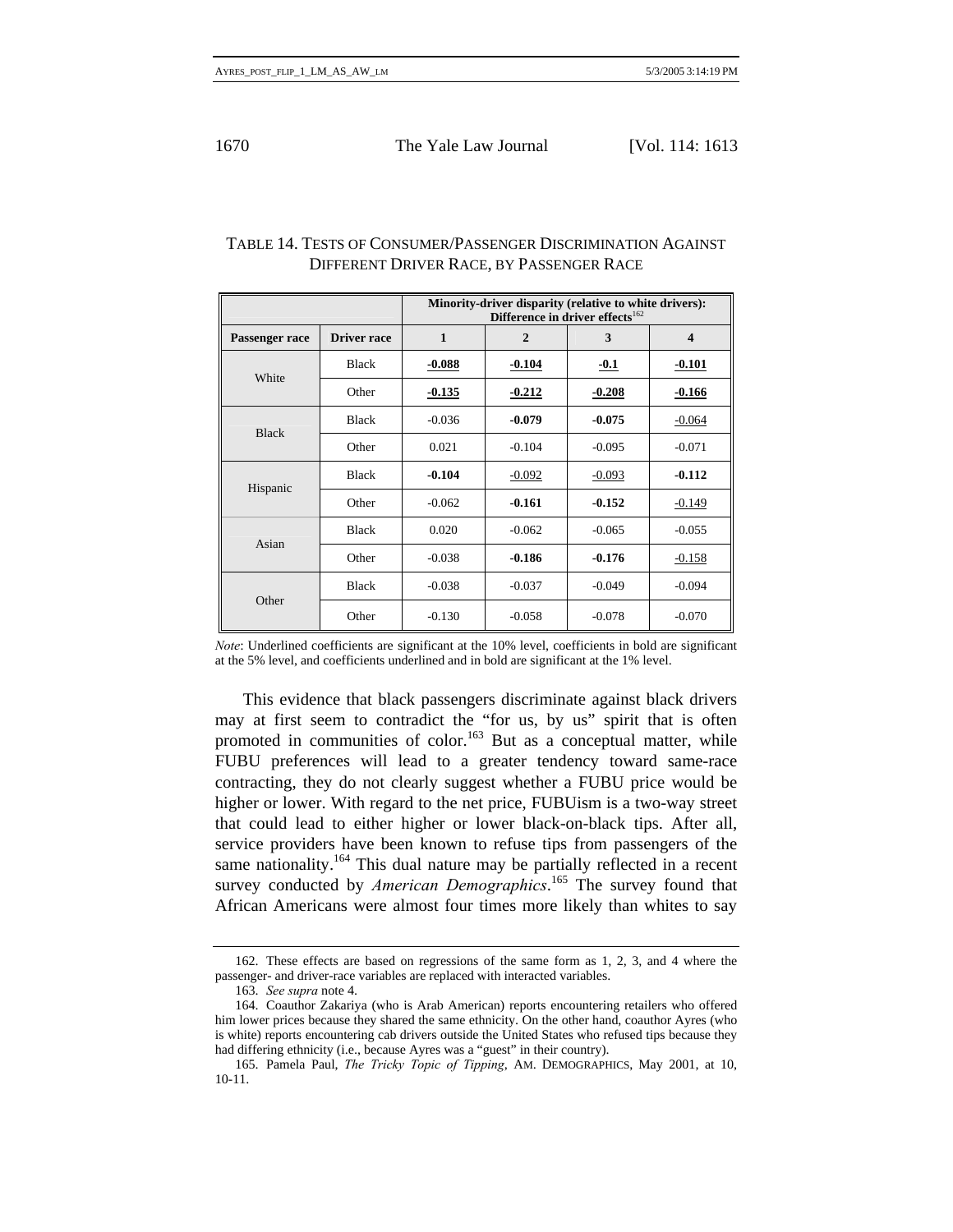that they would tip a minority server more than a white server for good service (9.0% versus 2.3%). But African Americans were also almost four times more likely to say that they would tip a minority server *less* (4.1% versus  $1.1\%$ ).<sup>166</sup>

To further analyze stiffing behavior, we regressed the stiffing indicator against the same set of independent variables in the tipping-percentage specifications. Table 15 reports the results of these regressions, now relating the probability of stiffing to passenger and driver race and the nested set of nonracial right-hand-side variables.

Because stiffing is a dummy variable, we ran the analogous stiffing regressions using probit models, so that the output in Table 15 indicates the change in the likelihood of a stiff on the basis of a discrete 0-1 change in the dummy variables or a one-standard-deviation change in the continuous variables. Thus, in the first specification, the black-driver coefficient of 10.7 indicates that a black driver is about 11 percentage points more likely to be stiffed than a white driver.

Once again, the results of all specifications are quite consistent with our initial tabulations: Minority passengers are more likely to stiff, and minority drivers are more likely to be stiffed. For example, in all specifications, a black passenger is significantly more likely to stiff than a white passenger, though with decreasing magnitude as we add more controls. In addition, we now see that the majority of these effects are highly significant  $(p < .01)$ .

Again, the consumer discrimination effects, now in terms of stiffing, remain robust to the addition of racial and nonracial controls. Although the second and third regressions yield black-driver effects that are significant only at the 10% level, the magnitude of the effects remains roughly in the area of 10 percentage points. The most controlled specification is significant at the 1% level, indicating that black drivers are almost 10 percentage points more likely to be stiffed than white drivers (while, according to the same specification, "other minority" drivers are almost 24 percentage points more likely to be stiffed).

As in the case of the tipping regressions, the passenger effects tend to diminish with the addition of more controls. Comparing the first and fourth regressions, we see that the black-passenger effects diminish by more than 11 percentage points and that the Hispanic-passenger effects diminish by more than 15 percentage points—although the broad levels of significance remain the same. $167$ 

<sup>166.</sup> These percentages were generously provided by Michael Lynn, who obtained the full unpublished report (and the raw data) from TNS Intersearch.

<sup>167.</sup> However, it is again important to keep in mind that none of our specifications contain good controls for the socioeconomic class of the passenger, so effects that the stiffing regressions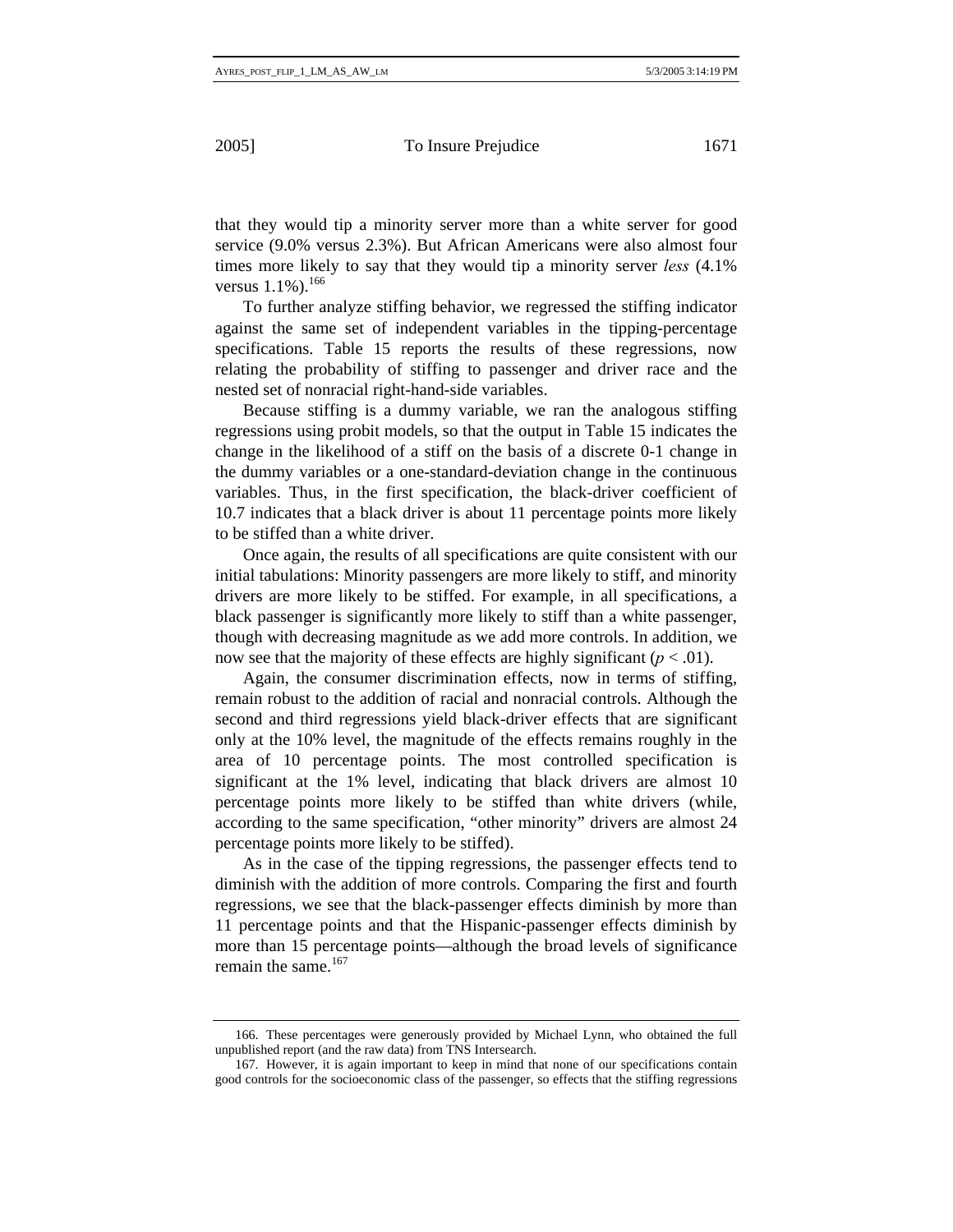Not surprisingly, many of the nonracial controls that were significant in the tipping-percentage regressions remain significant in the stiffing regressions.168 Passenger and driver age, above-average dress, and acquaintance of driver with passenger yield largely significant effects with the same tendencies as in the tipping regressions.<sup>169</sup> So, for example, in the fourth regression, we see that a passenger one standard deviation above the mean age is 5% less likely to stiff, while a driver one standard deviation above the mean age is 4.4% more likely to be stiffed. Again, this suggests that passengers may have engaged in discrimination against older cab drivers as well.

are attributing to race may in fact be more dependent on the wealth of the passenger. This fact and its implications for cab driver inferences are considered further *supra* Section V.C.

<sup>168.</sup> Note, however, that the fare dummies are all negative and highly significant. This indicates that passengers are more likely to stiff with integer fares than with any other type, perhaps in part because letting the driver "keep the change" is an option for noninteger fares. We discuss this further *supra* text accompanying notes 103-104. Also, somewhat surprisingly to our minds, a passenger paying cash is less likely to stiff. Some drivers may have neglected or refused to record a noncash tip.

<sup>169.</sup> Though rain and snow are not significant disincentives to stiffing in these regressions, the temperature effects show that passengers are about 2.3% less likely to stiff with every 10% drop in temperature, suggesting that cold or inclement weather does have some prohibitive effect on stiffing. Additionally, passengers are more likely to stiff at night under the cover of darkness (4.5% more likely in the fourth regression, and significant at the 5% level).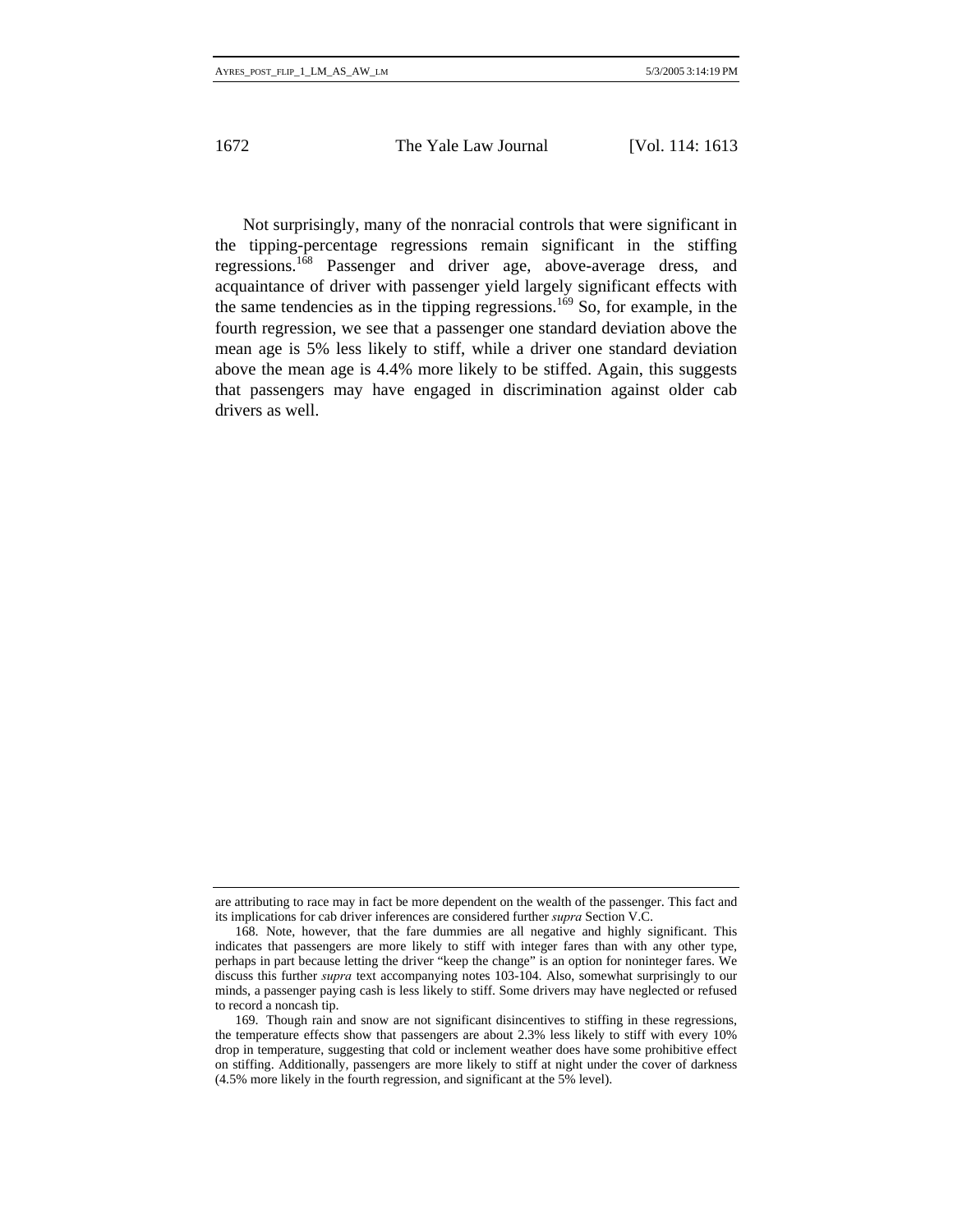|                                |  | 1     | $\mathbf{2}$ | 3     | $4^{170}$ |
|--------------------------------|--|-------|--------------|-------|-----------|
| Racial effects: <sup>171</sup> |  |       |              |       |           |
| Driver black                   |  | 0.107 | 0.10         | 0.096 | 0.098     |
| Driver other                   |  | 0.223 | 0.194        | 0.176 | 0.239     |
| Passenger black                |  | 0.307 | 0.279        | 0.273 | 0.192     |
| Passenger Hispanic             |  | 0.286 | 0.198        | 0.205 | 0.131     |
| Passenger Asian                |  | 0.061 | 0.087        | 0.088 | 0.102     |
| Passenger other                |  | 0.306 | 0.188        | 0.180 | 0.181     |

#### TABLE 15. REGRESSIONS WITH STIFFING AS DEPENDENT VARIABLE

| Other variables:                   | Mean   | Standard<br>deviation |          |          |          |
|------------------------------------|--------|-----------------------|----------|----------|----------|
| Passenger female                   |        |                       | 0.006    | 0.006    | 0.004    |
| Passenger age                      | 32.77  | 13.45                 | $-0.032$ | $-0.035$ | $-0.050$ |
| Driver age                         | 39.78  | 7.95                  | 0.017    | 0.018    | 0.044    |
| Below-average dress                |        |                       | 0.069    | 0.069    | 0.062    |
| Above-average dress                |        |                       | $-0.093$ | $-0.087$ | $-0.065$ |
| Weeks driving cab                  |        |                       | 0.001    | 0.001    | 0.000    |
| Survey experience <sup>172</sup>   |        |                       | 0.001    | $-0.007$ | $-0.005$ |
| Conversation $(1 = yes)$           |        |                       | $-0.016$ | $-0.005$ | 0.015    |
| Repeat passenger $(1 = yes)$       |        |                       | 0.013    | $-0.003$ | $-0.014$ |
| Acquaintance $(1 = yes)$           |        |                       | $-0.068$ | $-0.067$ | $-0.035$ |
| Multiple passengers<br>$(1 = yes)$ |        |                       | 0.013    | 0.013    | 0.008    |
| Dispatched pickup $(1 = yes)$      |        |                       | 0.017    | 0.006    | 0.01     |
| Amount due                         | 9.26   | 11.506                | 0.034    | $-0.051$ | $-0.154$ |
| Amount due squared                 | 218.03 | 1123.09               | $-0.134$ | $-0.010$ | 0.088    |
| Fare \$0.25                        |        |                       | $-0.138$ | $-0.127$ | $-0.104$ |

170. Neighborhood dummies were included in this regression—the coefficients are not reported.

172. *Survey Experience* is defined on a scale of 1 to 3, depending on whether the driver was filling out his first, second, or third set of surveys.

<sup>171.</sup> Coefficients reported here are the changes in the probability of stiffing resulting from infinitesimal changes in the continuous variables and discrete changes in the indicator variables from 0 to 1. For continuous variables, the effects of a one-standard-deviation change are reported. The omitted categories for the indicator variables are *Driver White*, *Passenger White*, *Average Dress*, *Pickup Neighborhood with Average 911 Calls*, and *Drop-off Neighborhood with Average 911 Calls*. To avoid losing observations and to keep the omitted category pure, indicator variables equal to 1 for missing data were also included but are not reported.